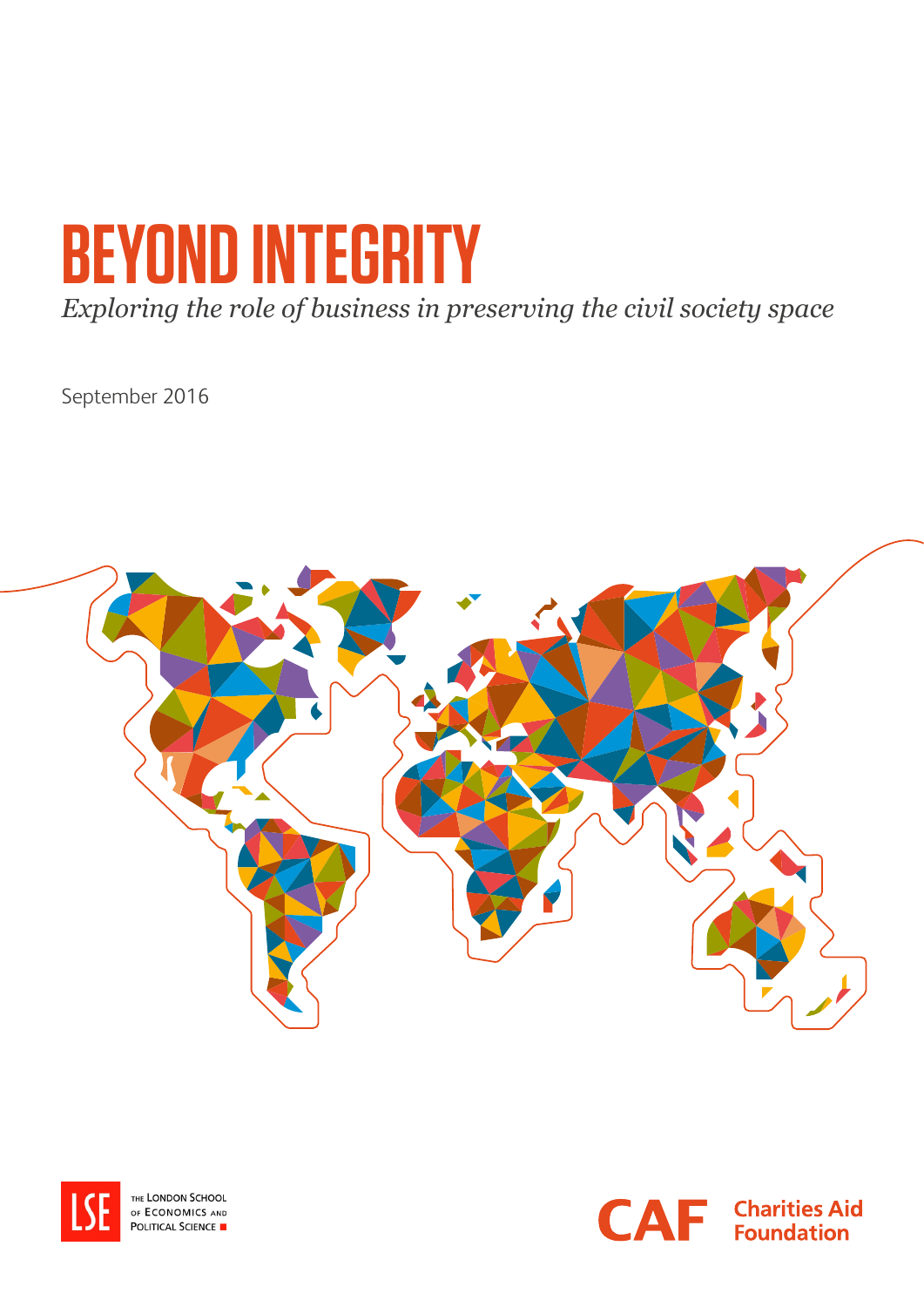# *Acknowledgement from Authors*

We would like to thank the following people who contributed to this report:

Our professors at LSE, especially Duncan Green, for their feedback throughout the process.

Mauricio Lazala and the Business and Human Rights Resource Centre, for their guidance and support.

All of the stakeholders who participated in interviews, without whom the report would not have happened.

We would also like to especially thank Adam Pickering and Sameera Mehra, who have been incredibly supportive and helpful from the beginning.

Authors: Silky Agrawal, Brooks Reed and Riya Saxena.

# *About the report*

The authors conducted the research on a consultancy commissioned by CAF as part of their MSc Development Management at the Department of International Development at LSE.

# *About us*

Charities Aid Foundation (CAF) is a leading international charity headquartered in the United Kingdom, with a presence in nine countries covering six continents. CAF has been operating for over 90 years in the UK and over 20 years globally. We work to support and develop a vibrant and independent civil society by pioneering effective and sustainable ways to give and helping civil society organisations to thrive.

Copyright © The Trustees of the Charities Aid Foundation 2016

All rights reserved. No part of this publication may be reproduced, stored in a retrieval system or transmitted, in any form or by any means, including electronic, mechanical, photocopying, recording or otherwise, without the prior written permission of Charities Aid Foundation, the copyright owner.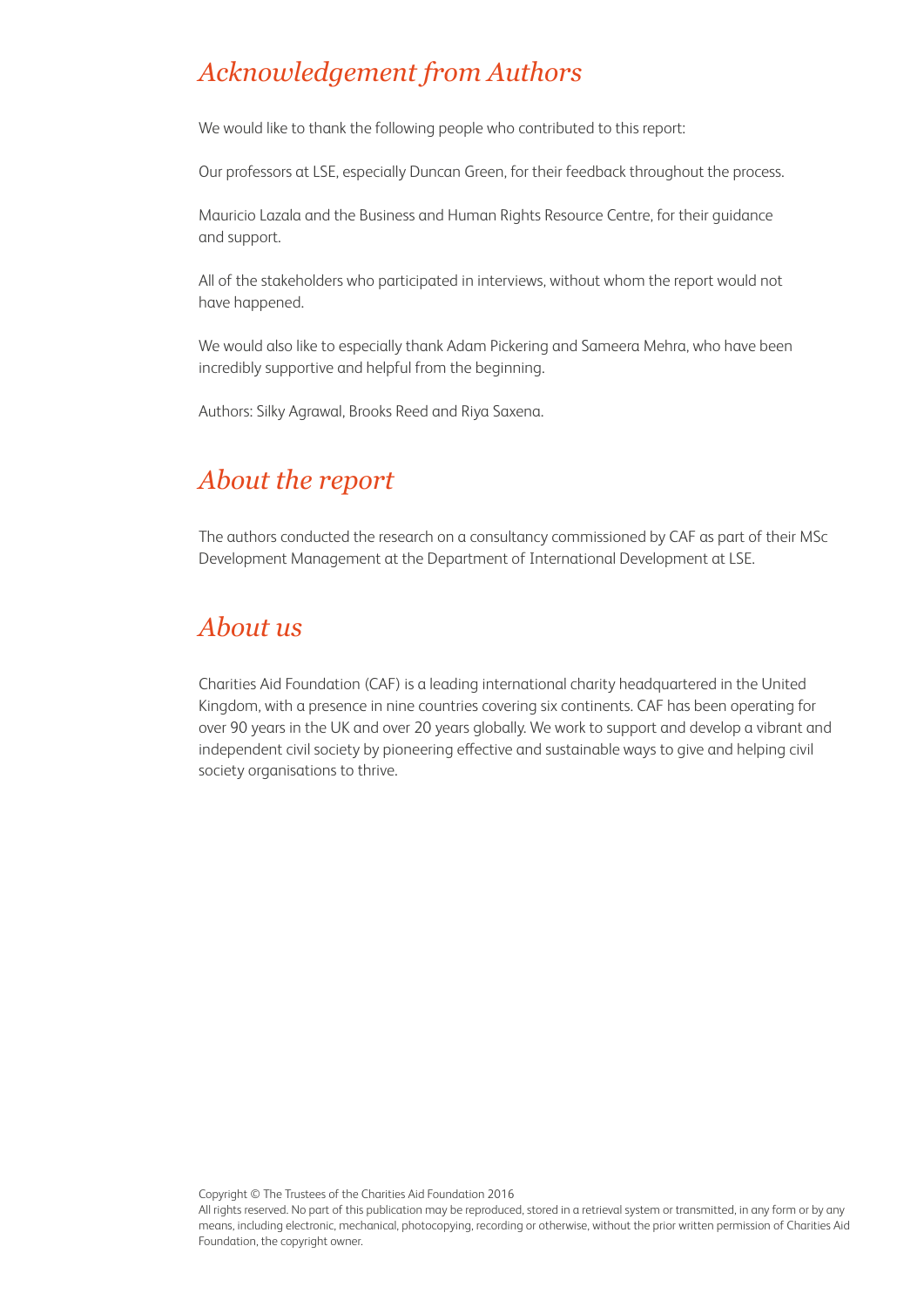# *Foreword*

We are living in a time of unprecedented opportunity for both business and civil society. The accelerating development of emerging economies and the opening up of markets is allowing both resources and ideas to spread like never before. Millions more each year leave behind a lifestyle of subsistence and, as they do so, they find that they have the time and resources to engage with and support civil society. Clearly, then, the outcomes for businesses and civil society are advanced by this increased prosperity and openness, but as this report demonstrates the relationship between the two in fact runs far deeper.

In the post-Cold War era, civil society has played a crucial part in creating the conditions that allow multinational corporations to enter new markets. By dealing with those market failures that are too grave to be fixed by competition and commerce alone; by building civic participation; and by holding politicians to account and exposing failings in the justice system, civil society organisations have helped to create an enabling environment for corporate expansion. Civil society has helped to form one side of a triangle – with the private sector and the state – that has the rigidity upon which stable growth can be built. However, in recent years, the shape of that triangle has begun to change.

As ideas spread, accelerated by expanding access to the internet, citizens have become increasingly literate in the language of rights and willing to voice their concerns within civil society. At the same time, a private sector that has been largely freed from the constraints of national borders is able to select jurisdictions which offer the most compelling investment climate. To preserve sovereignty whilst delivering economic growth, many governments have sought to court investment at all costs whilst suppressing any resulting dissent. Attempts to widen the angle of influence with the private sector in the triangle described above have had the inevitable consequence of narrowing it for civil society.

It is in this new context that some in the corporate world are beginning to reappraise their appetite for supporting civil society. Understanding that long-term sustainability requires a strong and independent civil society, some companies are beginning to speak out on its behalf – even when it does not appear to be in their narrow self-interest. In doing this, companies are going beyond traditional notions of corporate responsibility and challenging long-standing ideas about the role that companies should play in society. This report will look at four such examples and, through interviews with some of the protagonists involved, attempt to understand and extract learnings for other companies and civil society actors.

I would like to express my thanks to all of the experts and practitioners who have given their time in researching this report. In addition, I would like to thank the London School of Economics and Political Science, through which we were able to secure academic support for this vital initiative. Finally, I would like to congratulate the authors of the report for their commitment and dedication in producing what I hope will be an influential resource for both corporate and civil society audiences.

The Law

Dr John Low Chief Executive Charities Aid Foundation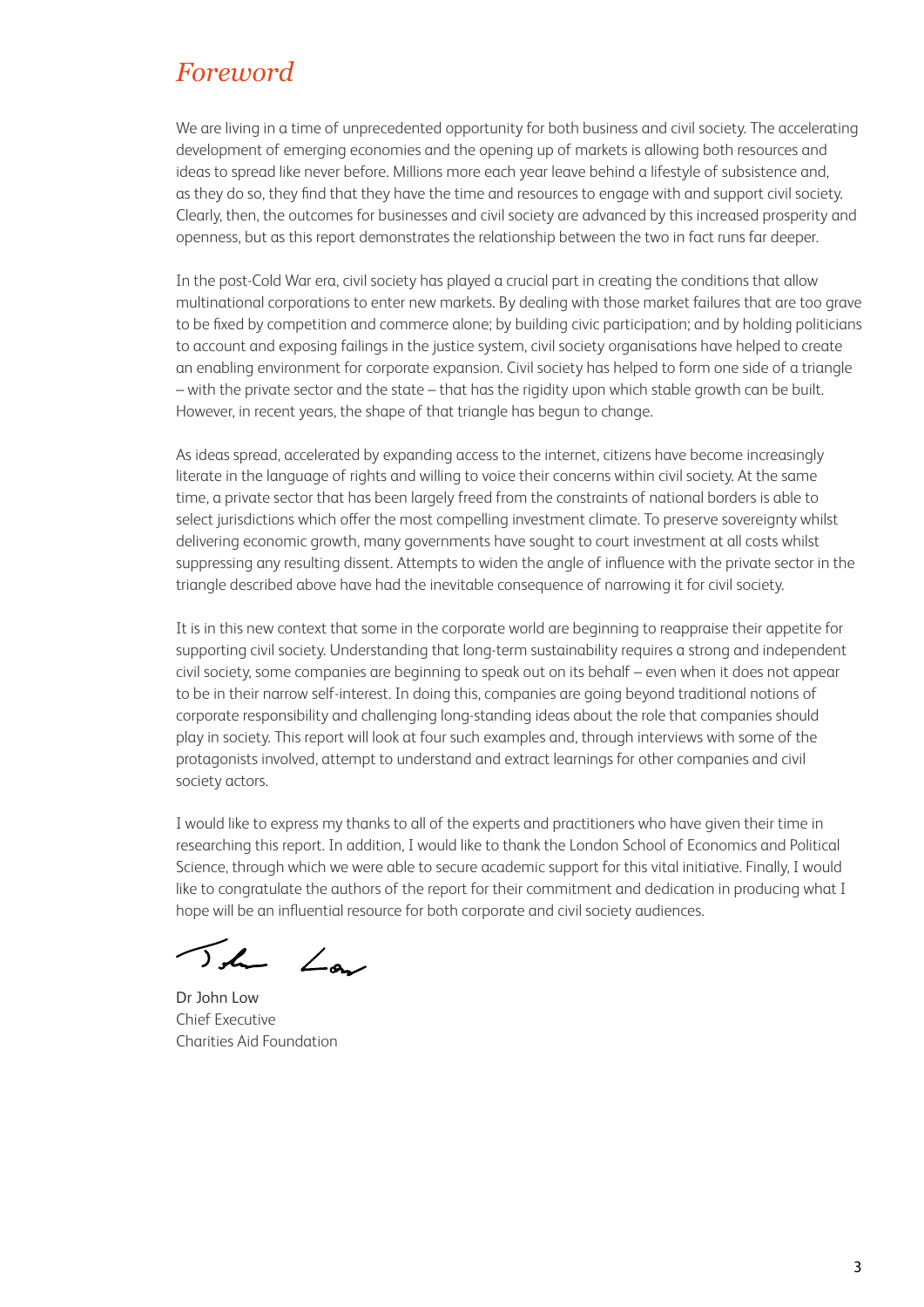# *Executive Summary*

Governments around the world – from the poorest countries to the richest – are systematically imposing legal barriers that limit the independence of civil society organisations (CSOs). This trend, which is part of a wider 'closing space' for civil society, is a symptom of the changing nature of the international political economy. This new global environment, characterised as it is by weak global governance and fierce national competition for business, is one in which multinational corporations have enormous influence. This report details why companies should use this influence to support and defend civil society; how they can achieve this; and how some of them are already doing it.

In producing this report, the Charities Aid Foundation (CAF) has been able to identify four case studies where actions have been taken by the private sector to support civil society independence and interview key protagonists from both sides of the relationship. It is testament to their openness and cooperation that we can detail these cases and share learning from the following examples:

- 1. Angola: International diamond companies signed an open letter supporting activist Rafael Marques, who had been arbitrarily detained by the Angolan government after publishing a series of critical exposés on abuses in the alluvial diamond industry;
- 2. Pakistan: Leading IT firms publicly committed to ignore a tender by the Pakistani government to construct a URL filtration system for security forces;
- 3. Thailand: Industry associations in the Thai food industry provided funds as bail for Andy Hall, a journalist who was arrested on *lese majeste* charges while investigating abuses of migrant workers in Thailand; and
- 4. Cambodia: Major international clothes retailers intervened on behalf of Cambodian garment workers to stop violent repression of protests demanding a higher minimum wage.

After reviewing the events in each of these cases, we have synthesised the following key learnings:

- 1. Firms in consumer-facing industries are responsive to large-scale social movements that raise awareness regarding human rights abuses;
- 2. Privately owned companies with strong ethics and values tied into the core business model, led by engaged leaders, are likely to respond to civil society;
- 3. At times, privately held dialogues between key stakeholders and host governments can be more effective at initiating positive action than a public challenge, as the respect and dignity of each stakeholder is maintained;
- 4. Leveraging formal and informal cross-sectoral networks is instrumental in convincing corporations to act on behalf of civil society.

From these key learnings, we have pulled out three best practices for corporate engagement:

- 1. Key stakeholders leverage cross-sectoral networks to inspire action;
- 2. Civil society groups utilise extremely strategic messaging to motivate private sector stakeholders;
- 3. Private sector stakeholders utilise communications strategies to change political narratives.

Applying these best practices to the policy space, we have created a number of recommendations targeted at both civil society and the private sector.

Our recommendations are organised to address two important factors that influence the behaviour of businesses when confronted with threats to the civil society space: degrees of *commitment* and levels of *capacity*. Commitment, or the willingness to intervene in times of crisis, is built through a process of interactions between individuals and groups within a certain country; and capacity refers to a corporation's ability to effectively capitalise on the commitments that they make. Through our recommendations, we hope to create an environment that fosters effective partnership between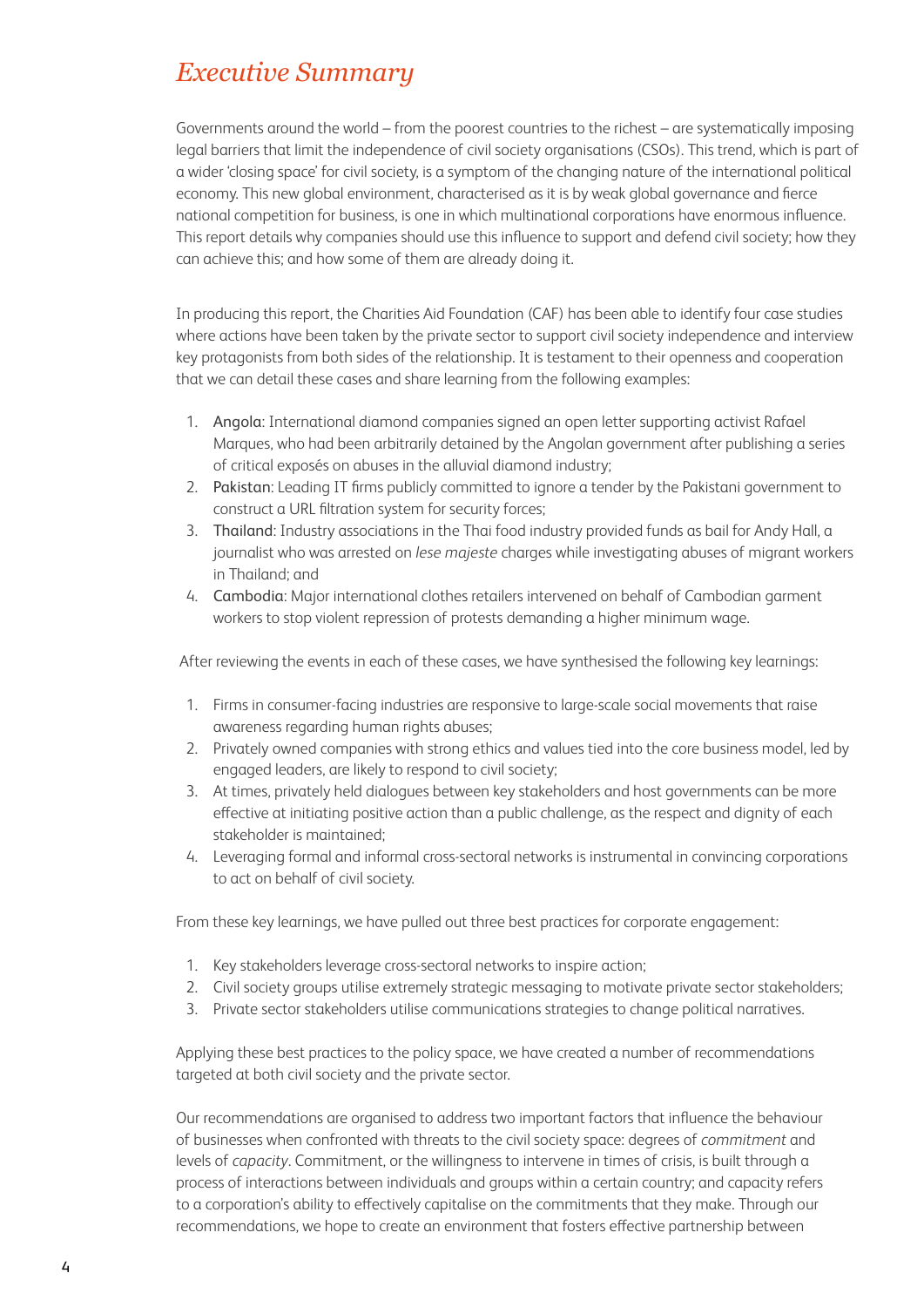business and civil society in support of a strong, independent and resilient civil society space. Our recommendations are as follows:

To build commitment from corporations, civil society should:

- 1. Engage with industry leaders: Large corporations with significant political leverage over host governments are more likely to have an impact over the government on the issues regarding the closing civil society space.
- 2. Engage with privately owned, ethical firms: Maintaining strong relationships with privately owned companies holding strong ethical values is beneficial to muster momentum and support for a stable and independent civil society.
- 3. Engage with consumer-oriented firms: Consumer-oriented industries are sensitive to negative publicity generated through poor conditions in their supply chains, and therefore are more likely to respond to requests from civil society actors.

To build capacity, corporations looking to protect civil society should:

- 1. Exert influence over governments engaged in closing the civil society space: Directly pressuring governments can lead to significant support for civic actors.
- 2. Take advantage of networks: Through informal networks, actors with low capacity can leverage the specialization and influence of larger and more powerful organisations, with impressive impact. Alternatively, formal networks that encompass a diverse array of civic, private and government actors can be strong agents for collective action.
- 3. Develop institutional memory: By utilising organisational arrangements that support long-term commitments and evolving partnerships, companies can structure their sustainability initiatives to maximise effectiveness.

Whether justified by governments in the name of national security, economic growth, or a desire to resist foreign influences on domestic institutions, the closing space for civil society is both pervasive and difficult to counter. Governments in rapidly-globalising economies are seemingly involved in a race to the bottom, competing to deregulate their economic systems in order to attract investment. In the context of an increasingly globalised economy, this exposes two fundamental gaps in global governance: the operational gap, in which policy issues are globalised and move beyond the scope of traditional policy makers; and the participatory gap, in which the lack of appropriate rules for the newly-globalised policy space leaves the private sector to fend for itself.

A long-standing consensus on corporate ethics holds that companies should not seek to interfere or have influence in society outside of their business interests. However, influential corporations, especially in rapidly growing economies, not only find themselves with the power to hold host governments to account, they are also beginning to acknowledge that not using this influence can amount to a tacit support of regressive policy agendas.

The international legal system has evolved to address this shift in power dynamics: the 2000 UN Global Compact, the 2008 Protect, Respect, and Remedy Framework, and the 2011 Guiding Principles on Business and Human Rights have all recognised private actors' ability – and more importantly their responsibility – to act in protection of human rights and human rights defenders.

To fulfil this responsibility firms can employ a series of strategies such as taking leadership positions on policy, being good corporate citizens and coordinating stakeholder relationships. But the civil society space is protected only when companies respect and support human rights and human rights defenders.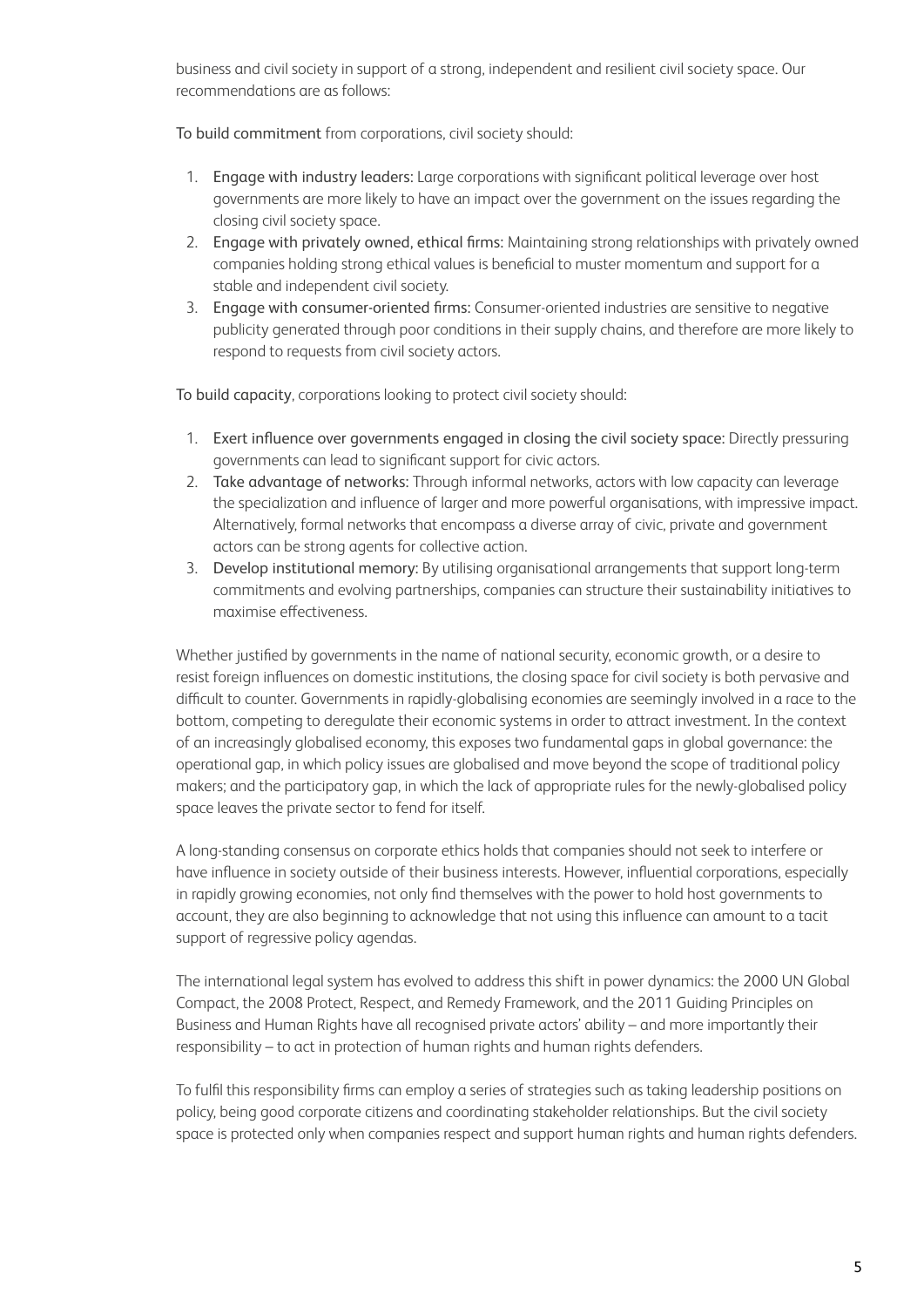The business case for this support is strong. Businesses should support a strong civil society space because it:

- 1. Supports established global development goals: Corporate action in support of civil society is in line with Sustainable Development Goal (SDG) 16 and 17, as well as the UN Global Compact and Guiding Principles for Business and Human Rights.
- 2. Strengthens public commitments: Strong civil society can act as an accountability and legitimacy mechanism for private sector commitments to internal governance.
- 3. Manages risk of multinational investment: In the long term, a stable, independent civil society allows companies to safeguard their investments in otherwise unpredictable markets.

Partnership between civil society and the private sector is common, but less likely to hapen when that brings them into conflict with governments. However, for the above reasons, companies are becoming more receptive to partnering with civil society on such matters. Generally, firms do not actively seek opportunities for activism, but through the use of cross-sectoral networks, civil society actors have been able to mobilise their support. The probability of securing this support depends on civil society's ability to leverage these networks, and formalising them can also have a significant impact.

When companies are unresponsive, maintaining a balance between traditional confrontational approaches and dialogue-oriented engagement is essential. The human rights activists and experts we interviewed all agreed that while an adversarial approach may help to provoke ethical corporate responses, doing so over extremely delicate issues may make future negotiations difficult or impossible. The industry representatives from our interviews were very encouraging of dialogue-oriented approaches: they stressed the value they have in terms of productive, collaborative engagement that respects their priorities as businesses while creating shared value. Publicly advocating for a civic actor or organisation under pressure from national government is not generally seen as appropriate for the private sector, so they are understandably not likely to do so in response to a 'naming and shaming' approach.

Corporations acting across borders have many existing partnerships – often with sector-specific labour unions and other groups relevant to their operations. Other civil society organisations may find it difficult to elicit responses from them, but this can be more a function of a mismatch between goals and capacities than a lack of interest in these issues. For truly effective partnership, both sides need to have aligned interests and values, without which multi-stakeholder initiatives can become unbalanced and ineffective.

This report offers original insights from important actors in the private sector, as well as voices from a broad array of civil society groups and actors from all over the world. The information here serves to inform stakeholders about the dynamics between multinational corporations and transnational civil society, while also empowering local civic organisations to seek effective partnerships with private sector actors who can help them survive. We believe that the case studies and best practices we have identified are signs of an emerging paradigm for private sector involvement in protecting the civil society space. We hope that our recommendations can facilitate the acceleration of this movement.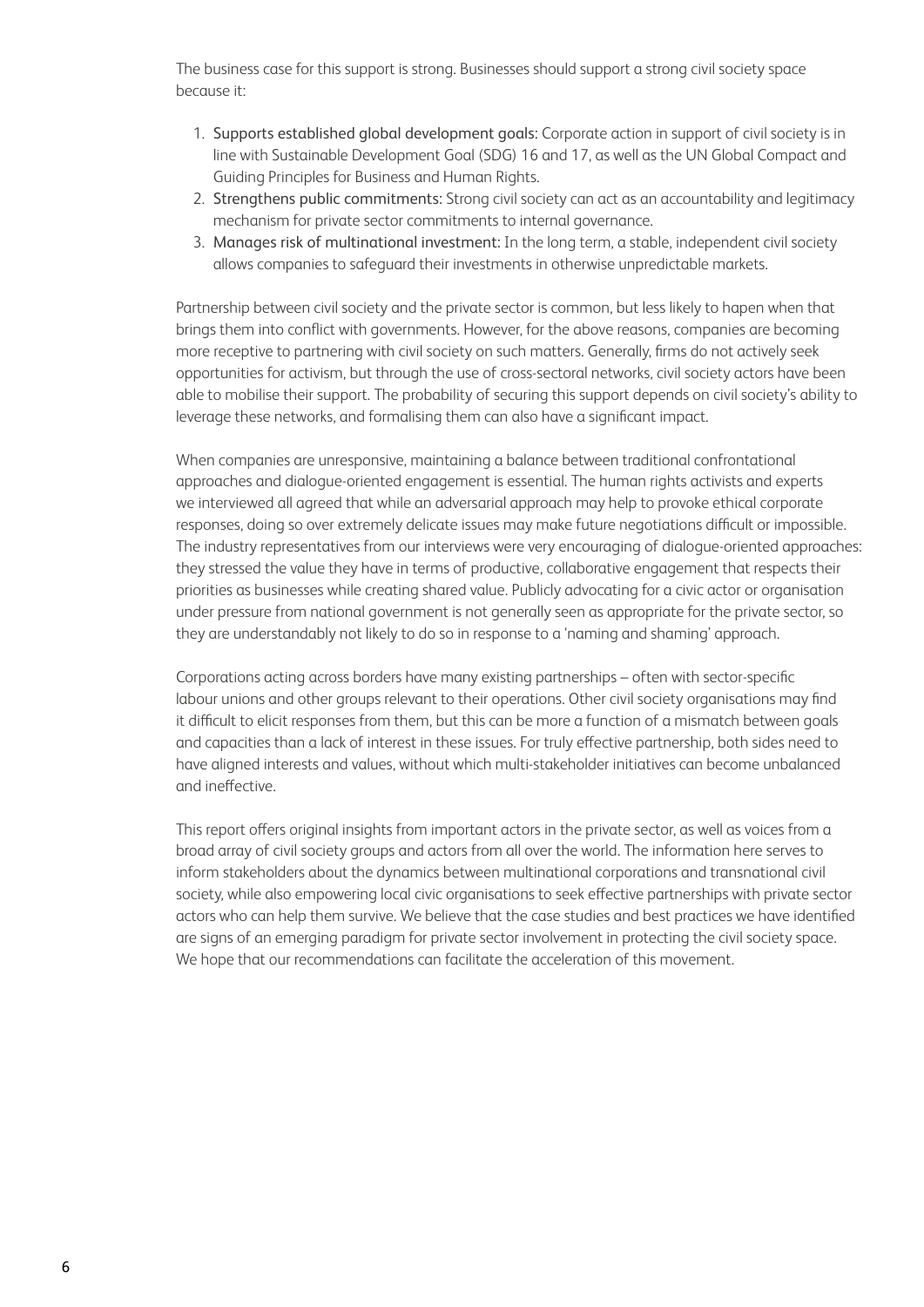# *Contents*

|            | <b>Executive Summary</b>                                                                                                                                                                                                                                                                                                             | 4                              |
|------------|--------------------------------------------------------------------------------------------------------------------------------------------------------------------------------------------------------------------------------------------------------------------------------------------------------------------------------------|--------------------------------|
| 1.         | The Closing Civil Society Space and the Framework for Corporate Action<br>1.1 Business and International Human Rights Law<br>1.2 Globalisation and Global Governance<br>1.3 Rising Trends that Incentivise Business Ethics<br>1.4 Strategies for Corporate Engagement<br>1.5 The Business Case for Supporting a Strong Civil Society | 8<br>9<br>10<br>11<br>12<br>14 |
| 2.         | Analysing Corporate Action in Defence of the Civil Society Space<br>2.1 Methodology<br>2.2 Cases<br>2.3 Trends in Corporate Advocacy for Civil Society<br>2.4 Social Network Trends                                                                                                                                                  | 16<br>16<br>17<br>24<br>27     |
| 3.         | <b>Best Practices</b><br>3.1 Unleashing the value of formal and informal cross-sectoral networks<br>3.2 Strategic messaging for engagement<br>3.3 Communication strategies for policy influence                                                                                                                                      | 28<br>28<br>30<br>32           |
| 4.         | Recommendations: A Framework for Corporate Engagement<br>4.1 Build commitment from companies<br>4.2 Develop the capacity to defend civil society                                                                                                                                                                                     | 33<br>33<br>34                 |
| 5.         | Implications                                                                                                                                                                                                                                                                                                                         | 36                             |
| References |                                                                                                                                                                                                                                                                                                                                      | 37                             |
|            | Appendix 1: Methodology                                                                                                                                                                                                                                                                                                              | 42                             |
|            | Appendix 2: Case Materials<br>Angola<br>Cambodia<br>Pakistan<br>Thailand                                                                                                                                                                                                                                                             | 44<br>44<br>46<br>48<br>49     |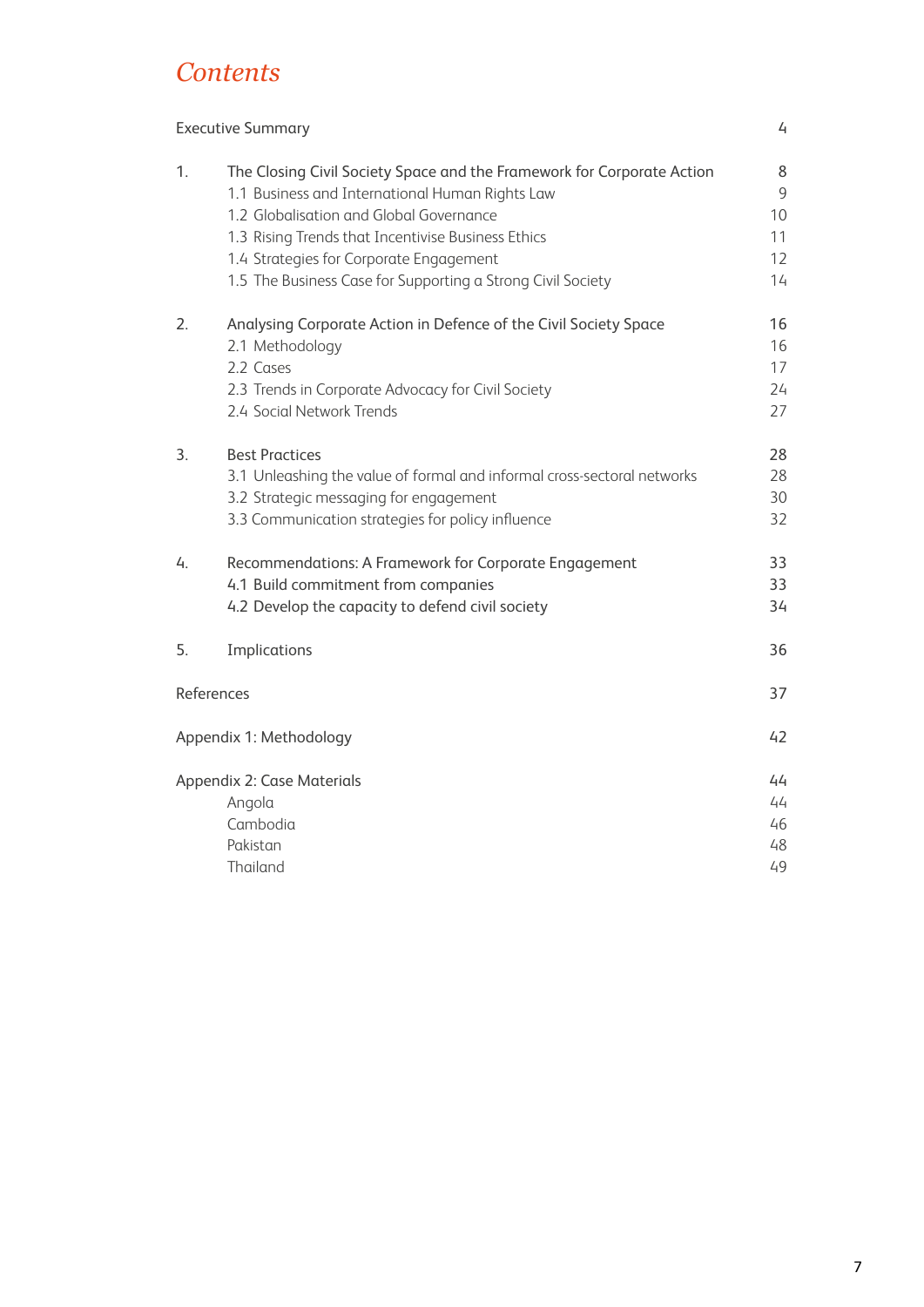# *1. The Closing Civil Society Space and the Framework for Corporate Action*

In the wake of the rapid expansion of civic and human rights organisations that Lester Salamon dubbed 'The Global Associational Revolution,'1 human rights defenders around the world are observing resistance from national governments to the activities of third-sector actors. This associational counter-revolution is increasingly threatening the critical role that civil society fills in the process of domestic and transnational governance.<sup>2</sup> CIVICUS (2015) reports that the repression of civil society freedom of expression and association occurred in at least 96 countries around the world, with reported killings of roughly 130 human rights defenders during the first 10 months of 2014 alone.<sup>3</sup>

Governments' actions against civil society can be categorised into three broad strategies:

- 1. Imposing formal legal barriers;
- 2. Creating arbitrary impediments to civil society work, and;
- 3. Condoning or undertaking extra-legal harassment or intimidation of civil society actors.

Common legal barriers include restrictive licensing policies, separation from foreign sources of funding, or the limitation of activities permitted under the law. In many countries, laws are passed that allow for broad and arbitrary application to restricting civil society actors (CSAs). In extreme cases governments act outside the law, dissolving CSOs and arbitrarily detaining employees or even allowing them to be physically or psychologically threatened.<sup>4</sup>

This trend is not only pervasive, it may prove extremely difficult to reverse. The systematic repression of civil society is a symptom of changes in international political norms that are further entrenched by the silencing and removal of human rights defenders.<sup>5</sup> Moore (2007) outlines a number of characteristics that can generally be attributed to regimes engaging in behaviour consistent with the closing space for civil society:

- 1. The country operates a 'closed' or command economy or is governed by leaders with autocratic tendencies.
- 2. There is political dissention in the country or a neighbouring country that is perceived as threatening the current government regime or incumbent party.
- 3. There are concerns about religious fundamentalism.
- 4. Similar legislation or practices have been enacted or introduced in neighbouring regimes.
- 5. The country has a history of human rights abuses.
- 6. The country is concerned about foreign influence.

Civil society became a prominent focus of the western-dominated international community following the fall of the Soviet Union and the resulting third wave of democratization. This allowed regimes targeting the civil society space to position their actions as anti-western rather than anti-democratic, especially following the colour revolutions in Georgia and Ukraine, which were perceived to be western-backed.<sup>6</sup>

Carothers (2015) identifies China, Russia, and India as leaders in the reaction against global civil society. The Russian government, possibly fearing a repetition of the Ukrainian regime change of 2014, has granted its public prosecutor special powers to investigate the actions of western-funded CSOs and activists. India, despite being the world's largest democracy, has been increasingly aggressive in restricting foreign funds reaching civil society organisations, most publicly through their revocation of

<sup>1</sup> Salamon (1995)

<sup>2</sup> Rutzen & Shea (2006)

<sup>3</sup> Institute for Human Rights and Business et al. (2015)

<sup>4</sup> UN OHCHR (2014)

<sup>5</sup> Carothers & Brechenmacher (2014)

<sup>6</sup> Rutzen & Shea (2006)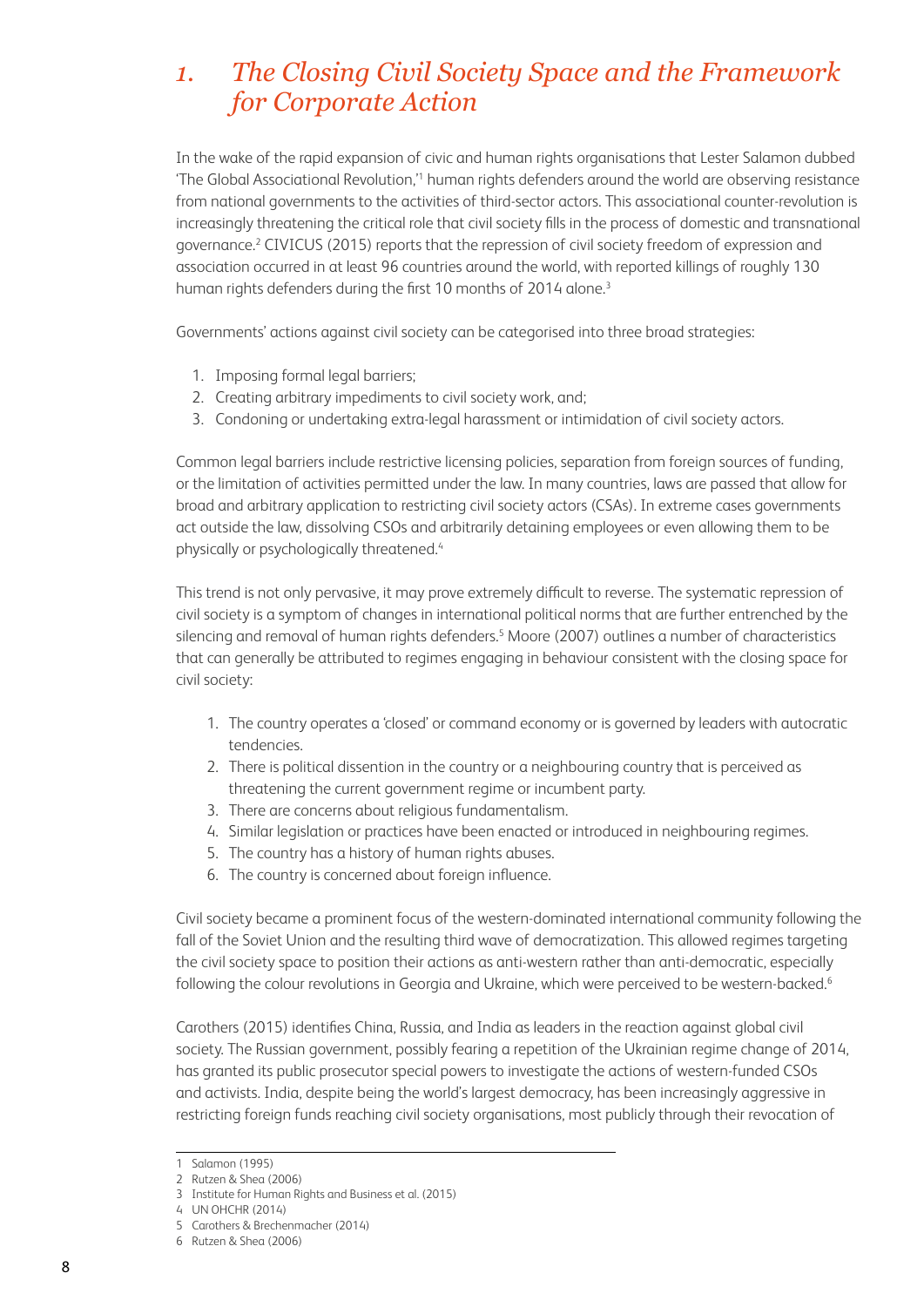Greenpeace India's licence to receive foreign donations due to their activism against coal power plants.<sup>7</sup> In China, new NGO legislation has severely restricted civil society's access to foreign funds while coopting the space using government-organised Non-Governmental Organisations (GONGOS).8

Although it is tempting to frame this issue as one for developing countries, it manifests in Western liberal democracies as well. In these countries, the actions are framed as addressing national security issues but instead encroach upon freedom of speech and association. In the United States, the Wikileaks information revealed how Federal Authorities were spying on human rights organisations and law enforcement officials were intimidating protesters demanding equal treatment based on ethnic identity. In the United Kingdom, new legislation has forced CSOs to open their books to security forces, while lobbying groups have faced new legal barriers leading up to recent elections.<sup>9</sup>

This issue persists in countries at all levels of development. Prohibitions on foreign funding sources for CSOs were passed in Moldova in 2006, and they closely mirrored similar laws put in place in Eritrea the year before. In 2004 the government of Uzbekistan updated their banking regulations so that CSOs could only receive foreign funds through the government, which restricted the scope of their actions.<sup>10</sup> In Ethiopia, a 2009 law banned associations from receiving more than 10% of their funds from foreign sources, even though domestic sources of funding cannot provide for a viable self-supported civil society sector.<sup>11</sup> At all levels, civil society actors are finding it increasingly difficult to act in a hostile global environment.

## 1.1 Business and International Human Rights Law

There are a number of international initiatives aiming to reverse this trend, which include growing calls for private sector leadership. In a globalised world, multinational firms are finding it increasingly difficult to resist this pressure. International legal frameworks have evolved for businesses in the context of corporate citizenship and global governance, and these changes have fundamentally shaped norms of corporate behaviour.

The United Nations launched the UN Global Compact in July 2000; a major strategic policy initiative that laid out ten principles for private sector involvement in solutions to ethical, social and environmental issues. Two principles directly refer to human rights, encouraging corporations worldwide to adopt strategies that support and respect the internationally-recognised human rights. As of March 2016, there are 8,610 signatory companies spread across 163 countries.<sup>12</sup>

From the perspective of international law, the responsibility of businesses in protecting or promoting human rights is enshrined in John Ruggie's 'Protect, Respect, and Remedy' Framework adopted by the UN Human Rights Council in 2008. This framework (henceforth the 'Ruggie framework') rests on three pillars:13

- The state's duty to protect against human rights abuses by third parties, including businesses, through appropriate policies, regulation, and adjudication;
- The corporate responsibility to respect human rights, acting with due diligence to avoid infringing on the rights of others and to address adverse impacts that occur, and;
- Greater access by victims to effective remedy, both judicial and non-judicial.

<sup>7</sup> Punit & Balachandran (2015)

<sup>8</sup> Carothers (2015)

<sup>9</sup> CIVICUS (2015)

<sup>10</sup> Vernon (2009)

<sup>11</sup> Ibid.

<sup>12</sup> UN Global Compact (n.d.)

<sup>13</sup> Taken from Ruggie (2010)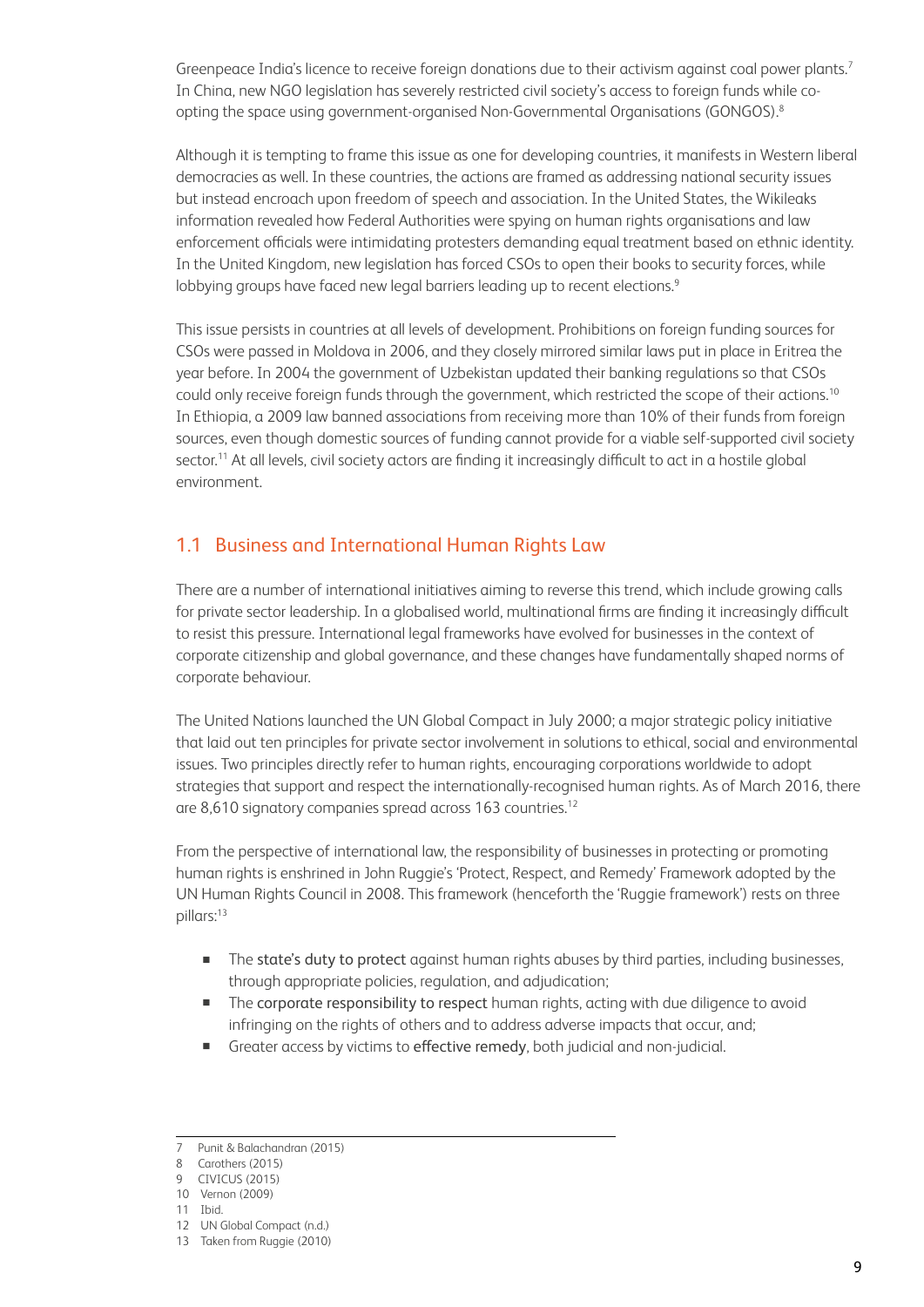The Ruggie Framework was the first internationally recognised legal document to include both business and government in a strategy for fighting human rights abuses in the private sector. Through the 'respect' pillar, the UN has framed the responsibility for the prevention of business-related human rights abuses as a burden shared between the public and private sectors, signalling a crucial shift in the UN's approach to global governance.

Following the 2008 adoption of the Ruggie Framework, the UN Office Of The High Commissioner For Human Rights (OHCHR) produced the 2011 Guiding Principles on Business and Human Rights, which laid out 31 principles that work towards achieving state protection, corporate responsibility, and victims' access to remedy.14 Since then, these Guiding Principles have served as the primary policy tool for multinational corporations seeking to act responsibly. They reinforce the UN Global Compact and provide an outline of appropriate policies and procedures which should be implemented to ensure that businesses meet their ethical responsibilities to respect human rights.<sup>15</sup>

To date, the UN Global Compact has successfully mobilised over 58 million people worldwide, with 25% of its signatories representing Fortune Global 500 companies. It has been successful in creating a standard unifying framework across sectors, enabling businesses and stakeholders to work towards a common goal.16

# 1.2 Globalisation and Global Governance

The evolution of the role of the private sector as formalised in the UN Framework was necessitated by dramatic changes in the global political economy. The spread of neoliberal policies in the second half of the 20th century led to the emergence of a new class of transnational business that operates separately from the pre-existing network of state and multilateral governance.<sup>17</sup> Consequently, national governments have become less able or willing to regulate the private sector.18

As the regulatory power of states is increasingly marginalised, leaders in less-developed nations with weaker institutions increasingly react to global economic pressures; becoming more inclined to accept whatever short term economic benefits they can get at the expense of long-term inclusive and sustainable growth. In the process, they ignore longer-term environmental and social issues.<sup>19</sup> This leads to a race to the bottom in which governments in these countries are competing to deregulate their economic systems in order to attract foreign direct investment (FDI). The resulting system of perverse incentives leads to two fundamental governance gaps:<sup>20</sup>

- **The operational gap:** as economies become more global, policy issues also become globalised and move beyond the scope of national or multilateral policy makers.
- The participatory gap: as national and multilateral policy makers lose legitimacy in a globalised policy space through deregulation, the global private sector operates in an increasingly empty and undemocratic policy and governance vacuum.

The presence of these two gaps leads to a system in which multinational corporations are operating in an undefined policy space that has neither established norms nor the institutional capacity to develop them: the regulatory role of the state has no counterpart on the transnational level. Therefore, as some governments struggle to retain power and relevance through oppressing civil society, the system lacks the capacity to oppose them.

<sup>14</sup> UN OHCHR, (2011)

<sup>15</sup> United Nations Global Compact (2014)

<sup>16</sup> UN Global Compact (n.d.)

<sup>17</sup> Carroll & Carson (2003); Marsden (2000)

<sup>18</sup> Reinicke & Deng (2000); Castells (1998); & Marsden (2000)

<sup>19</sup> Marsden (2000)

<sup>20</sup> Taken from Reinicke & Deng (2000)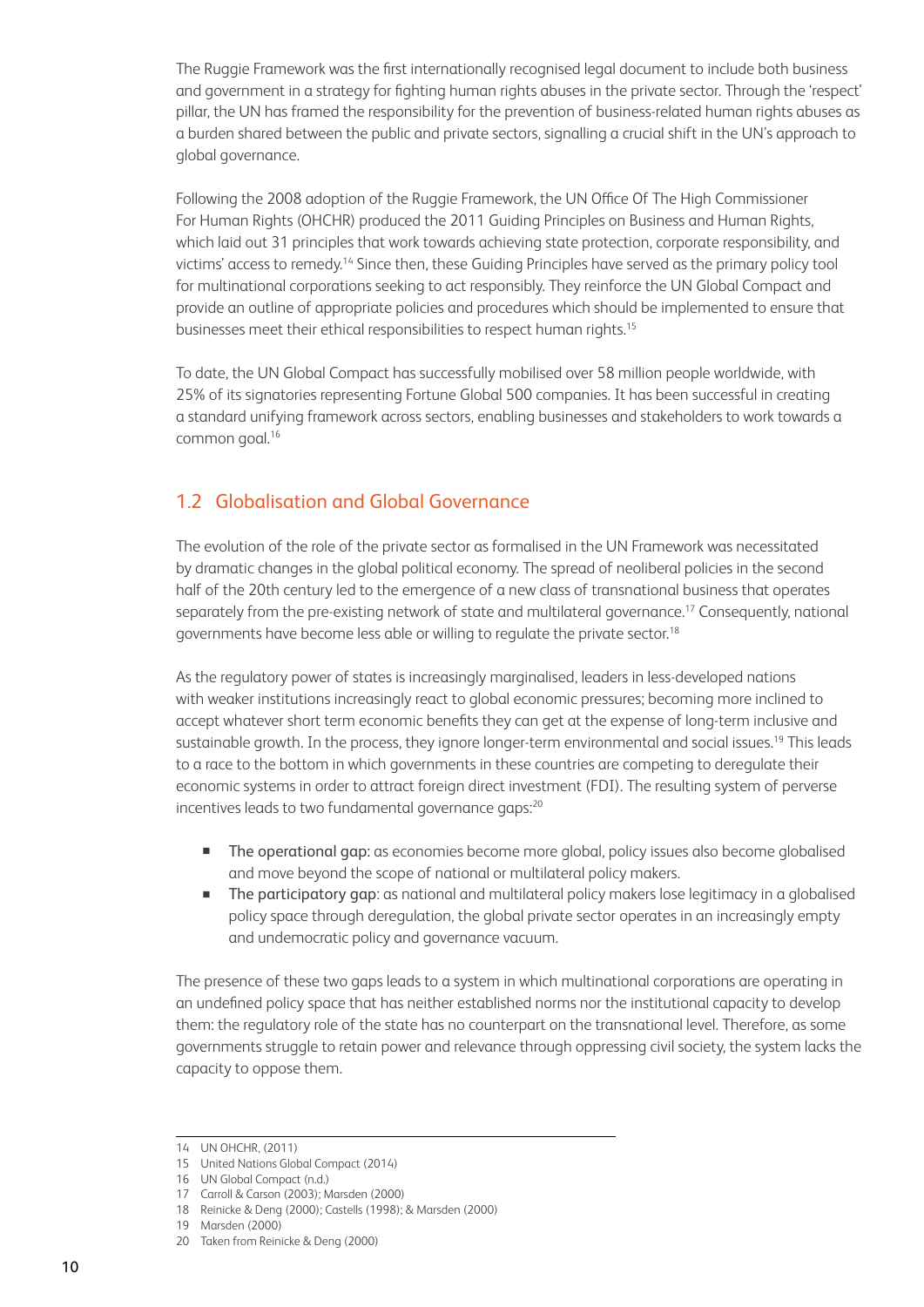From a political and management theory perspective, this problem stems from an imbalance among the roles of three actors seen as crucial to global governance: industry, government, and civil society. As globalisation empowers industry at the expense of government, civil society is suffering the backlash. In this context, researchers are calling on private sector actors to assume responsibility for the effects of their growth on the global governance system.<sup>21</sup> Through this lens, it is simple to see why industry should intervene in support of civil society; however it is also important to consider reasons why individual private actors would choose to do so.

There are strong incentives for corporations to neglect their responsibility to be good corporate citizens – after all, it is easier simply to continue as per the status quo.<sup>22</sup> Firms must answer the following questions when confronted with social and environmental issues:<sup>23</sup>

- To what extent would the company be affected by the human rights violation?
- How well is the human rights situation understood and analysed by the different stakeholders?
- What is the connection between the concern and company's values and purpose?
- What impact could the company have; will its action lead to a productive outcome?
- Does the company have any human rights concerns within its internal business operations?

The implications of these questions will be interpreted in different ways that are unique to each firm, but if they do decide to act, they can choose from a range of strategies driven by recent trends in global ethical business practices.

## 1.3 Rising Trends that Incentivise Business Ethics

#### 1.3.1 Ethical consumerism

Consumers are increasingly tailoring their consumption patterns to reflect their growing concerns with the production, processing and sourcing of products.<sup>24</sup> Specifically, consumer-facing industries such as the garment and textile, luxury goods and food sectors face pressure from buyers who are expressing their desire to purchase environmentally friendly and ethical products.<sup>25</sup> However, this concern has not always resulted in ethical choices when consumers are faced with competitive prices.<sup>26</sup> Nonetheless, increased awareness around unfair and unjust business practices in developing countries has influenced companies to develop fair trade, ethically produced and environmentally friendly products.<sup>27</sup>

#### 1.3.2 Shareholder activism

Shareholders in publicly held corporations are increasingly exerting pressure on their executive boards to adopt ethical standards.<sup>28</sup> Activists try to influence corporate behaviour via exerting ownership rights such as:

- 1. Selling of shares over a specific issue,
- 2. Engaging in direct dialogue with the management and
- 3. Voting or preparing shareholder proposals.<sup>29</sup>

This process is costly and time-consuming but it allows the stakeholders to enter into dialogue and negotiation, which is instrumental in expanding debate on CSR issues.<sup>30</sup>

<sup>21</sup> Midttun (2005); Detomasi (2007); Reinicke (1999); Reinicke et. al. (2000); Marsden (2000); Scherer & Palazzo (2011)

<sup>22</sup> Winston (2002)

<sup>23</sup> Taken from Black & Gula (2010)

<sup>24</sup> Strong (1996); Becchetti (2012)

<sup>25</sup> Maloni & Brown (2006)

<sup>26</sup> Uusitalo and Oksanen (2004)

<sup>27</sup> Charter (1992); Strong (1996)

<sup>28</sup> O'Rourke et. al. (2003)

<sup>29</sup> Ibid.

<sup>30</sup> O'Rourke et. al. (2003)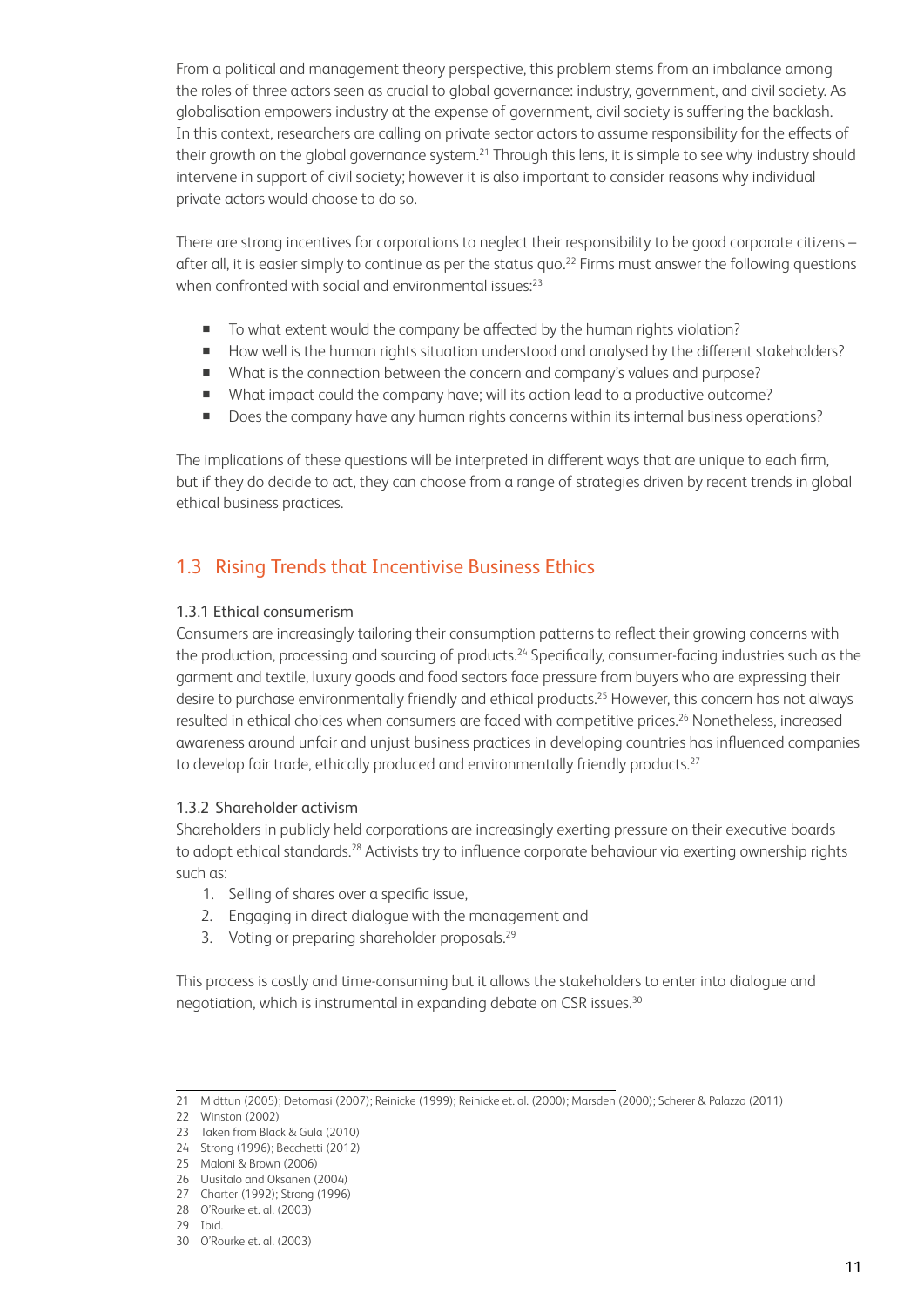Ethical consumerism and shareholder activism are two important mechanisms for influencing corporate behaviour. The following section outlines a brief typology of the means by which companies – having decided to do so – can engage in social responsibility issues. $31$ 

# 1.4 Strategies for Corporate Engagement

#### 1.4.1 Policy leadership

Corporations can build on the commitments in the UN Guiding Principles to engage and consult with CSOs, human rights defenders and communities to design, implement and evaluate projects through a human rights lens. Often, private sector actors are able to lend legitimacy and bring the concerns of civil society to the front of the political agenda. For example:

- In the United States, 379 large businesses and organisations such as Coca-Cola, Goldman Sachs, Microsoft and Morgan Stanley released an open letter advocating for same sex marriage.<sup>32</sup>
- Mutanox, a producer of material for high-security fences, refused to sell razor wire to the Hungarian government in protest of its inhumane treatment of migrants.<sup>33</sup>

These actions enhance companies' reputation and brand image, as consumers and stakeholders prefer companies with a clean and caring image which promotes societal welfare programmes.<sup>34</sup> Furthermore, companies with existing human rights frameworks would find it easier to enter into new markets where human rights challenges exist and would be able to take advantage of working in niche sensitive markets.35

#### 1.4.2 Corporate citizenship

Beyond partnering and supporting CSOs by providing financial and in-kind resources, companies can embrace industry-related issues and engage with home and host governments to protect and respect CSOs. This is a popular form of action, especially in industries with extended supply chains that are difficult to manage.

Human rights abuses in supply chains have spurred a number of companies into action. Some examples include:36

- US textile firms urged the Peruvian government to repeal laws that allowed labour rights violations, despite this action making it harder for the companies to implement their own sourcing codes of conduct.
- Coca-Cola has developed a zero tolerance policy towards any land that has been grabbed from poor farmers in India and Guatemala, incentivising ethical land policies.

Such actions are taken to meet investor expectations that demand consideration for social and environmental welfare along with financial returns.<sup>37</sup> The chances of costly litigation undertaken to fight human rights cases would also be reduced due to careful business activities in the extended supply chain of companies. Such an approach may have other significant benefits. Skilled and unskilled workers who feel respected and valued may prove to be more productive. It may also prove easier to attract applicants that value ethical business practices, thus improving recruitment, retention and staff loyalty.<sup>38</sup>

<sup>31</sup> Based on Marsden (2000) and Lynch (2015) , Amis, Brew and Ersmarker (2005)

<sup>32</sup> Wettstein (n.d.)

<sup>33</sup> Horvath & Eniko (2015)

<sup>34</sup> Amis, Brew and Ersmarker (2005) 35 Ibid.

<sup>36</sup> Taken from Lynch (2015) and Lazala (2015)

<sup>37</sup> Winston (2002)

<sup>38</sup> Amis, Brew and Ersmarker (2005)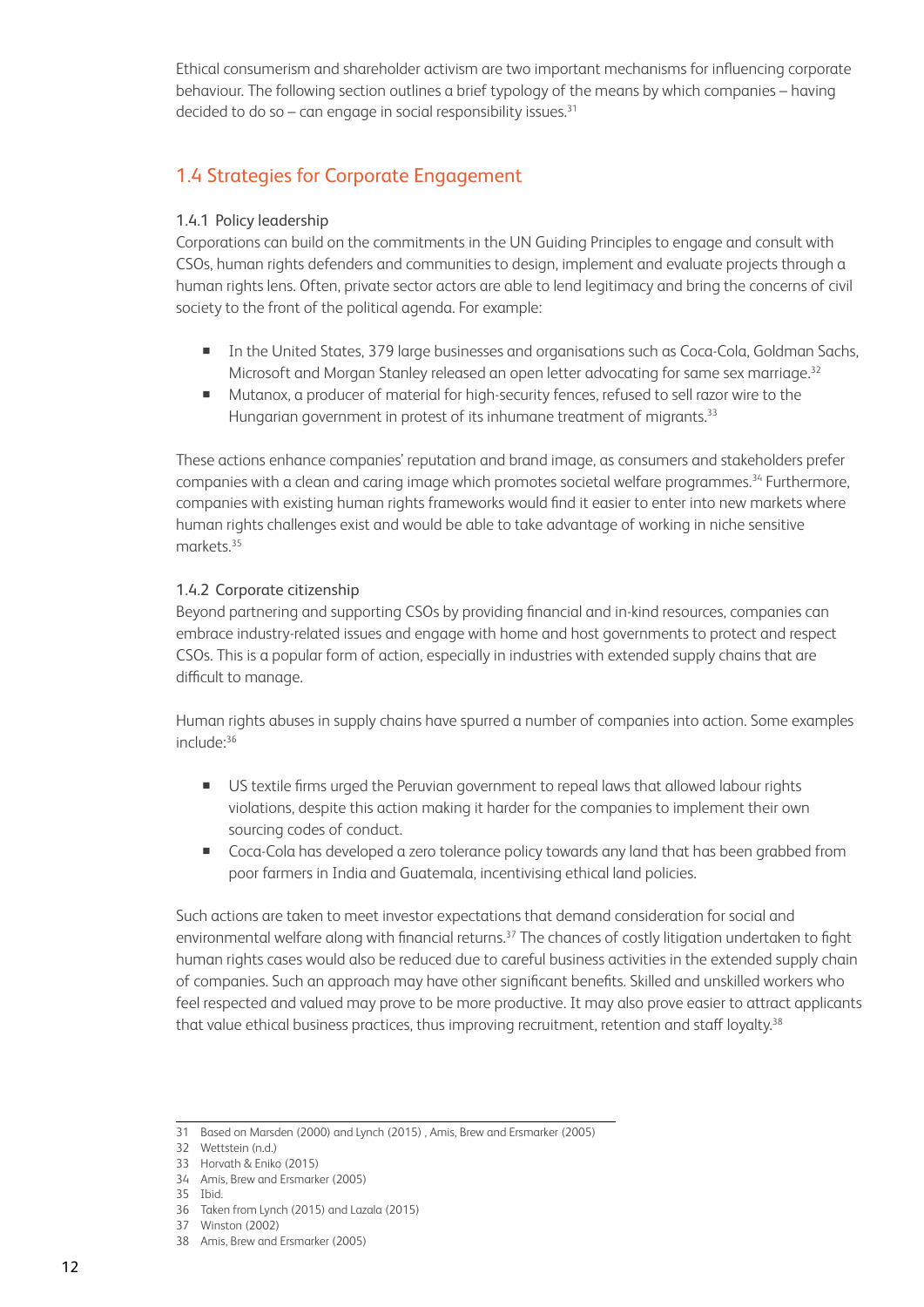#### 1.4.3 Building cross-sector stakeholder relationships

Companies can build strategic alliances that help them to manage relations with stakeholders demanding compliance with triple bottom line policies.<sup>39</sup> Examples include:

- Royal Dutch Shell has a long-standing partnership with the Danish Institute for Human Rights, through which they have co-sponsored Human Rights and Conflict Resolution training workshops held in Nigeria (DIHR, n.d.).
- H&M has entered into a partnership with Civil Rights Defenders, a Swedish non-profit organisation that works towards supporting human rights around the world.<sup>40</sup>
- DLA Piper and Freshfields Bruckhaus Deringer provide substantial pro bono support to International Services for Human Rights by strengthening legal protection of human rights defenders, journalists and pro-democracy activists at the national and international level.<sup>41</sup>

These activities ensure active stakeholder engagement and participation. Good practices would earn the trust of local communities, national groups, and international CSOs and minimise any existing tensions that disrupt the working environment. Moreover, stakeholders feel more confident about the organisation's commitment to long-term growth and this is appreciated by governments, reinforcing a company's licence to operate in the country.42

#### 1.4.4 Respecting human rights defenders

Companies can – and increasingly are – taking a more forthright approach to respecting and protecting human rights defenders. Firms can (1) not only avoid any physical or legal attack on activities of human rights defenders, but (2) also advocate against and seek remedy to human rights violations from host governments. Although less common, this latter strategy has developed through the rise of corporate political advocacy, which encourages private actions that go beyond a firm's immediate economic interests.43 This can manifest in the form of explicit public support for individuals, groups or values.

Ideally, this support is independent from the company's business activity but the underlying values are integrated into the firm's core business model. These actions utilise alternative mechanisms to target traditional political institutions.<sup>44</sup>

The conventional business case for corporate action does not incentivise this type of political engagement, but there are concrete benefits associated with civil society independence. The next section lays out an expanded business case for a strong and independent civil society.

*"We must show businesses that an enabling environment for civil society and human rights defenders can support growth and development. This is an emerging area of work, and companies' willingness to take action in that regard is growing. Fostering a conversation among leading businesses themselves, to reflect on proactive actions they can take to defend and support space for civil society, is an important step in that direction."*

> Michael Ineichen, Programme Manager (Corporate Accountability) and Human Rights Council Advocacy Director, ISHR

<sup>39</sup> Triple bottom line (or otherwise noted as TBL or 3BL) is an accounting framework with three parts: social, environmental (or ecological) and financial

<sup>40</sup> Elks (2014)

<sup>41</sup> Larter (2015)

<sup>42</sup> Amis, Brew and Ersmarker (2005)

<sup>43</sup> Wettstein and Baur (2015); Scherer and Palazzo (2014)

<sup>44</sup> Wettstein and Baur (2015)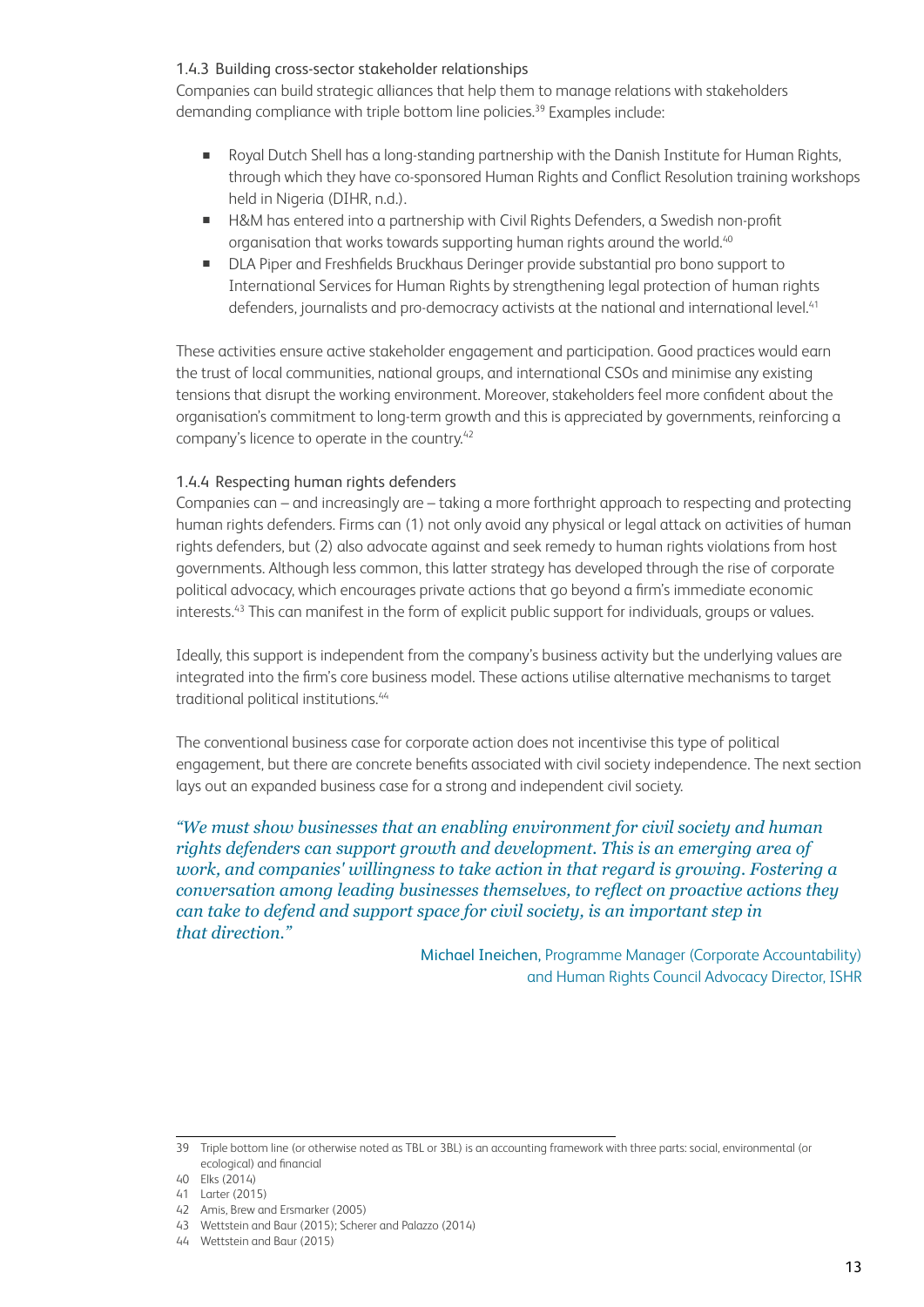## 1.5 Business Case for Supporting a Strong Civil Society

Neither civil society nor the private sector exists in isolation. Rather, they are part of an ecosystem which, when healthy, is counterbalancing. Leaders in the private sector that seek to promote or defend civil society do so because they believe it is important for society generally but they also recognise that civil society is crucial for creating an enabling environment for long-term investment. As such, there is a clear business case for supporting a strong and independent civil society.

Civil society:

#### Supports established global development goals

 SDG 16 aims to *'promote peaceful and inclusive societies for sustainable development, provide access to justice for all and build effective, accountable and inclusive institutions at all levels.'*  Civil society is a key facilitator of institutional accountability for national governments. A strong civil society space is necessary for an environment that promotes the development of equitable, transparent, and effective institutions that are needed for sustainable development.

A strong civil society also facilitates the targets in SDG 17: *Strengthen the means of implementation and revitalise the global partnership for sustainable development.* Companies seeking to partner with local organisations benefit from having a fully developed civic space in which to operate. This allows them to more easily identify potential partners and provides greater transparency in evaluating the impact of these projects.

For companies that are signatory to the UN Global Compact for Business and Human Rights, a strong, stable civil society space is complementary to Principle 3: *Businesses should uphold the freedom of association and the effective recognition of the right to collective bargaining.*

#### Strengthens public commitments

 A strong and independent civil society does not only demand accountability of governments, but can also function as a valuable transparency mechanism to expose inconsistencies within a company's public commitments. Larger companies operating across borders that have extensive supply chains, such as that of the garment or mining industries, can benefit from increased scrutiny of their suppliers' operations. This creates an ecosystem in which responsibility for eliminating abuses in the supply chain is credibly shared between the company and host country's civil society.

Furthermore, an open society that respects human rights defenders further enables corporations to keep their public commitment to human rights, attracting new customers that hold similar values.45 The mechanisms behind consumer activism and shareholder advocacy work both ways, and a stronger civil society space allows discriminating customers to feel more confident in the ethical values of the corporation.

#### *"Many companies feel that it is in their interests that there be a viable civil society, and in the absence of that, they would seek to support the creation of one. When they want to do something, their credibility demands that there be a credible representative across the table with whom to negotiate. If there is no one with whom they can engage with on a meaningful level, then that is a risk that has to be managed."*

Steve Kenzie, Executive Director, UN Global Compact Network UK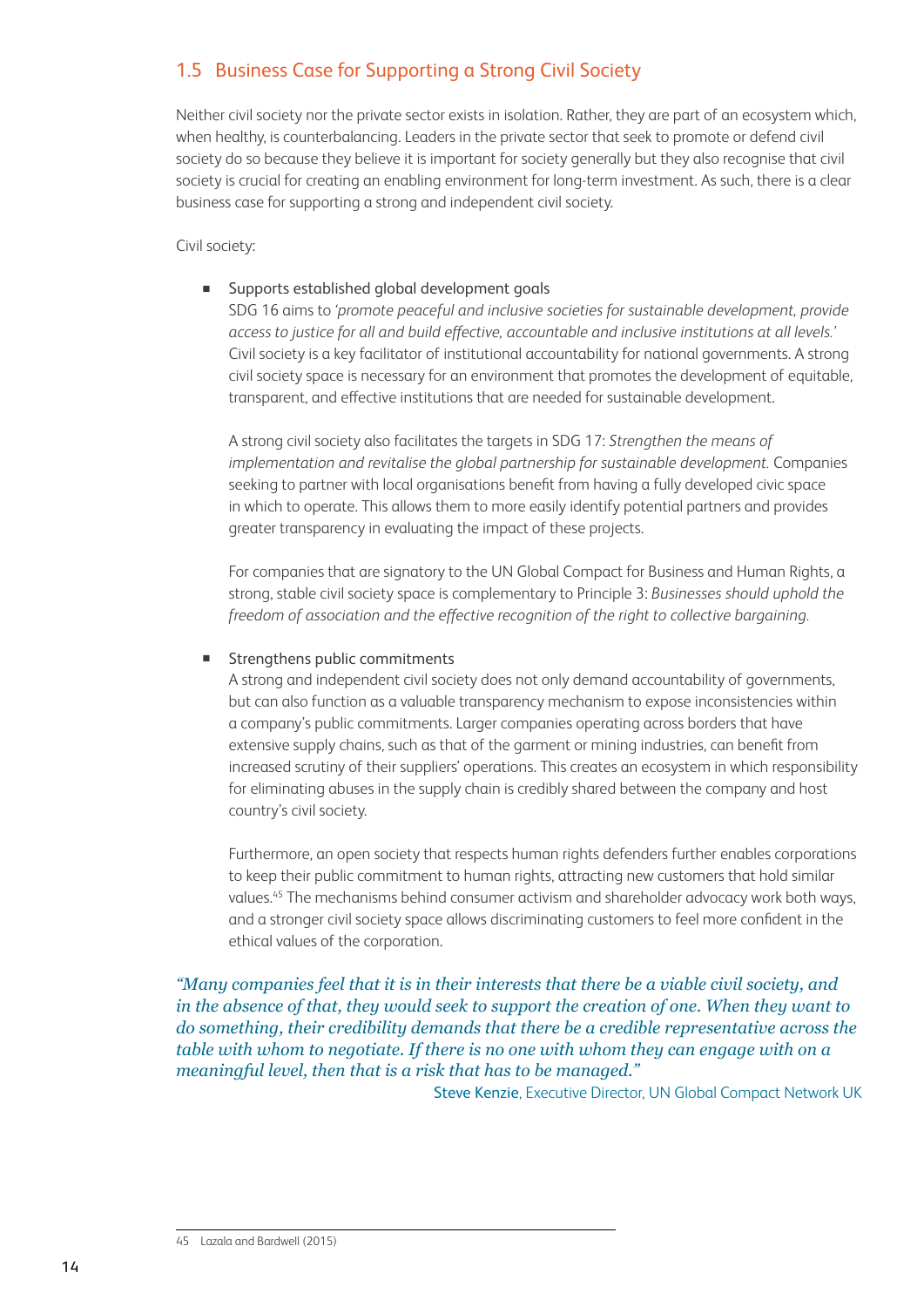#### Manages risks of multinational investment

 The private sector stands to gain when judicial systems work well, consumers are empowered and employees are treated with respect.<sup>46</sup> When civil society has effective means to voice its concerns over corruption, poor governance, or human rights abuses it can serve as an effective ombudsman and streamline the accountability process. This leads to better overall governance of the political and economic systems, which makes it easier for companies to invest, operate, and expand in the country. In 2014, Cambodian representatives from H&M stated: "For H&M to continue to develop in Cambodia, we need stability, we need healthy industrial relations, a functioning wage mechanism, and strong partnerships with all suppliers. We need a sourcing country that is predictable and stable."47

The movement towards such advocacy signals a shift in how businesses focus on fulfilling their social and environmental responsibilities. In an ideal world, corporations and other private sector actors would recognise each element of the business case for an independent civil society. However, the unfortunate truth is that few firms seem to have done so to the extent that it has led to them taking action on behalf of civil society. However, the following section explores four cases in which we have observed companies acting with foresight to fight against the closing civil society space.

*"One of the key things to know is that we don't own any of the factories in our supply chain. We share our business partners' factories with other brands. So it is in our common interest to ensure worker rights are respected and that we support an environment for investment and growth. Despite the competition between brands, we all have a mutual interest in ensuring the sustainability of the supply chain."* Sarah Hopkins, Country Sustainability Manager (Cambodia and Vietnam), H&M

<sup>46</sup> Lazala and Bardwell (2015)

<sup>47</sup> Willemyn & Pheap (2014)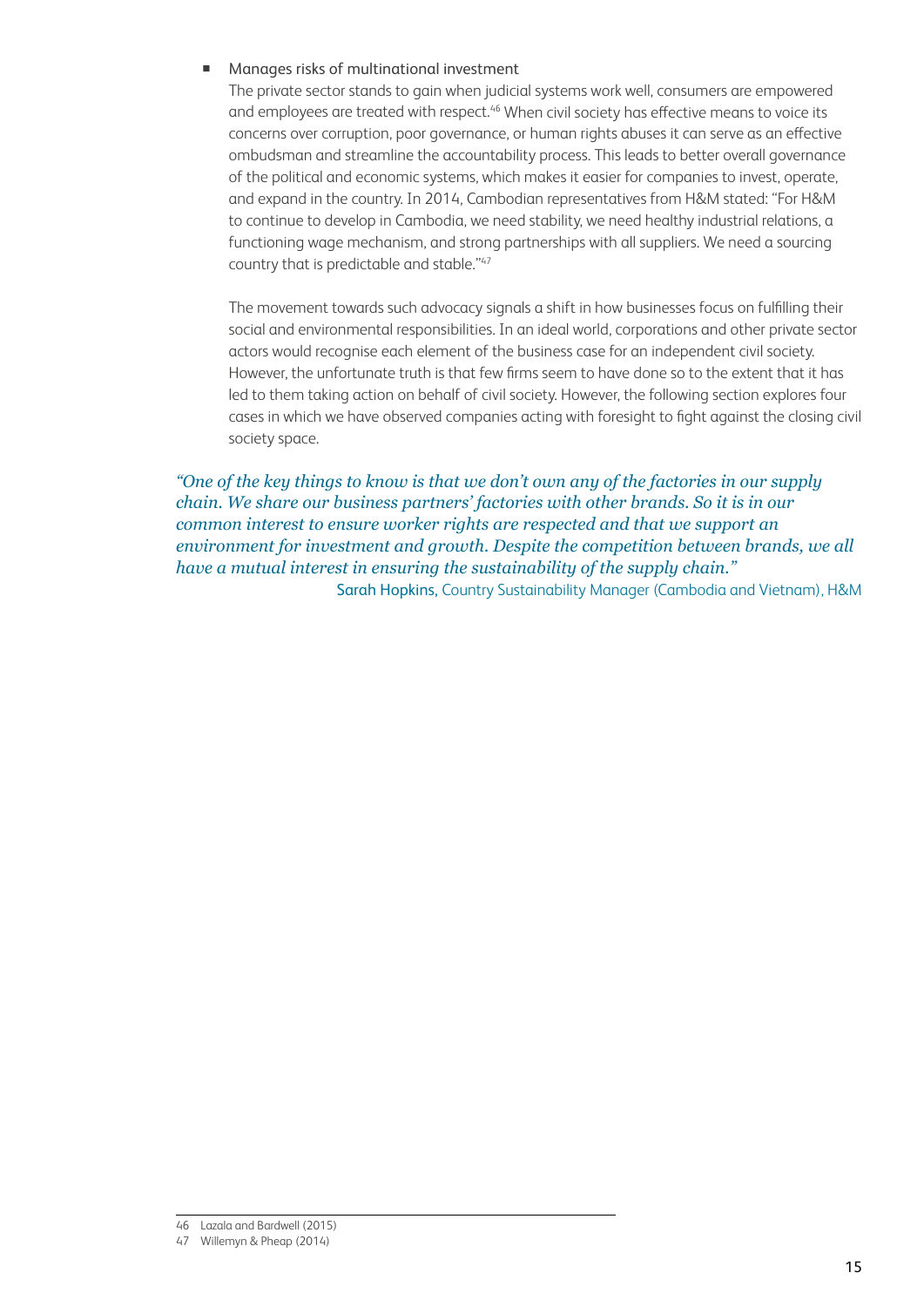# *2. Analysing Corporate Action in Defence of the Civil Society Space*

## 2.1 Methodology

This report seeks to answer the following research question:

#### *How can we create an environment that encourages the private sector to engage in preserving the civil society space?*

To do this we identified a series of best practices that go beyond addressing abuses in the supply chain, abiding by international legal frameworks or promoting corporate social responsibility practises. Our four cases were selected according to two criteria:

- Action should be taken by a private sector actor
- Action should be taken defending civil society space by advocating against threats to freedom of expression, freedom of peaceful assembly, and freedom of association.<sup>48</sup>

After selecting the cases, we carried out background research to finalise the scope of analysis, data collection through interviews and desk research, and a detailed case analysis to identify common themes across cases.

We conducted a total of 31 semi-structured interviews with stakeholders and experts in the field of business and human rights, international CSOs, and corporations.<sup>49</sup> The primary focus of these interviews was to understand the key characteristics, roles and motivations of different stakeholders involved in the advocacy action.

Once the data was collected, we constructed case studies based on the following structure: <sup>50</sup>

- **Summary of case**
- Social network analysis
- **Stakeholder analysis**
- **Timeline of events**

<sup>48</sup> CIVICUS (2015)

<sup>49</sup> The complete list of guiding questions along with the list of interviewed stakeholders can be found in Appendix 2 and 3

<sup>50</sup> Find full case studies in Appendix 2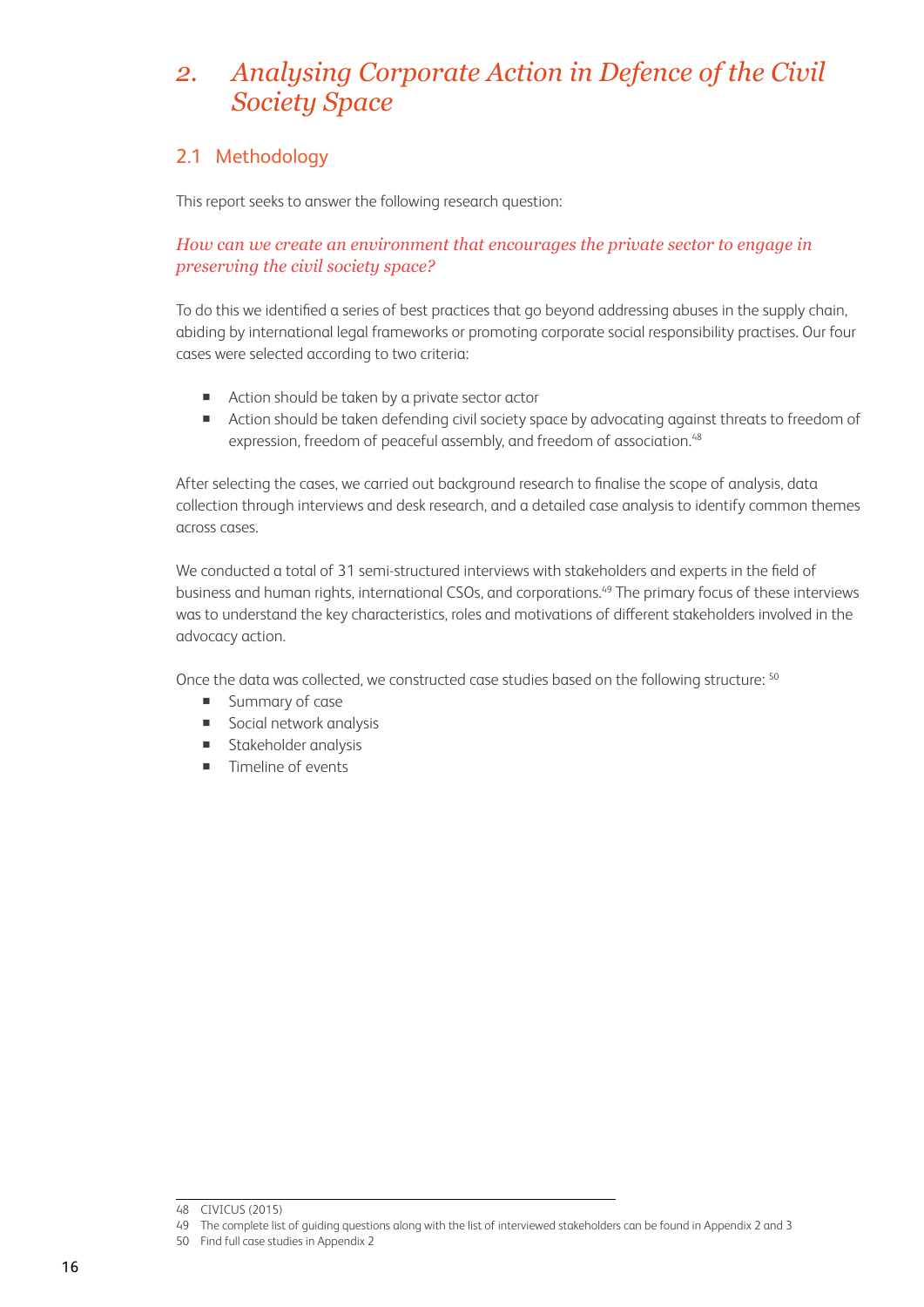## 2.2 Cases

The cases took place in the following countries:

| Angola<br>Freedom of<br><b>Expression</b>                                    | Rafael Marques was arrested for exposing government-sanctioned injustices in the<br>Angolan alluvial diamond mining industry. Civil society actors led a movement to<br>demand his release, engaging with diamond companies Tiffany & Co., Leber Jeweler<br>and Brilliant Earth. The resulting international campaign was augmented by open<br>letters from those firms and others urging the regime to respect Marques's freedom of<br>expression, eventually resulting in the charges against him being dropped. |
|------------------------------------------------------------------------------|--------------------------------------------------------------------------------------------------------------------------------------------------------------------------------------------------------------------------------------------------------------------------------------------------------------------------------------------------------------------------------------------------------------------------------------------------------------------------------------------------------------------|
| Cambodia<br>Freedom of<br><b>Association and</b><br><b>Peaceful Assembly</b> | Large protests broke out in Cambodia over minimum wages for garment workers which<br>were violently repressed by the government, leading to 4 deaths and 21 illegal arrests.<br>In a series of open and private letters, international garment retailers joined with civil<br>society and international labour movement to control the government's retaliation and<br>create a more peaceful negotiation process.                                                                                                 |
| Pakistan<br>Freedom of<br><b>Expression</b>                                  | The Pakistani government had released a tender asking IT firms to develop a URL<br>filtering system. Local CSOs along with international CSOs mobilised leading IT firms<br>to make a public commitment to refrain from submitting bids in support of freedom of<br>speech.                                                                                                                                                                                                                                        |
| <b>Thailand</b><br>Freedom of<br>Expression                                  | Human rights activist Andy Hall was detained in Thailand after uncovering abuses in<br>migrant labour practices. Industry associations - Thai Tuna Industry Association (TTIA)<br>and Thai Frozen Food Association (TFFA) – posted his bail, expressing their concern<br>against his arrest.                                                                                                                                                                                                                       |

Going forward, it is important to acknowledge that our study suffers from the following limitations:

- 1. There are very few cases that meet our criteria.
- 2. There is a lack of transparency and available public information on many otherwise strong cases.
- 3. Many key stakeholders (especially private firms) have been non-responsive, leading to selection bias in our results, as we faced difficulty in contacting large corporations who were involved with our cases. The lack of response implies short institutional memory on the part of many corporations. For such companies, we attempted to gather information through analysis of their published CSR and sustainability policies, media information and interviews with other stakeholders.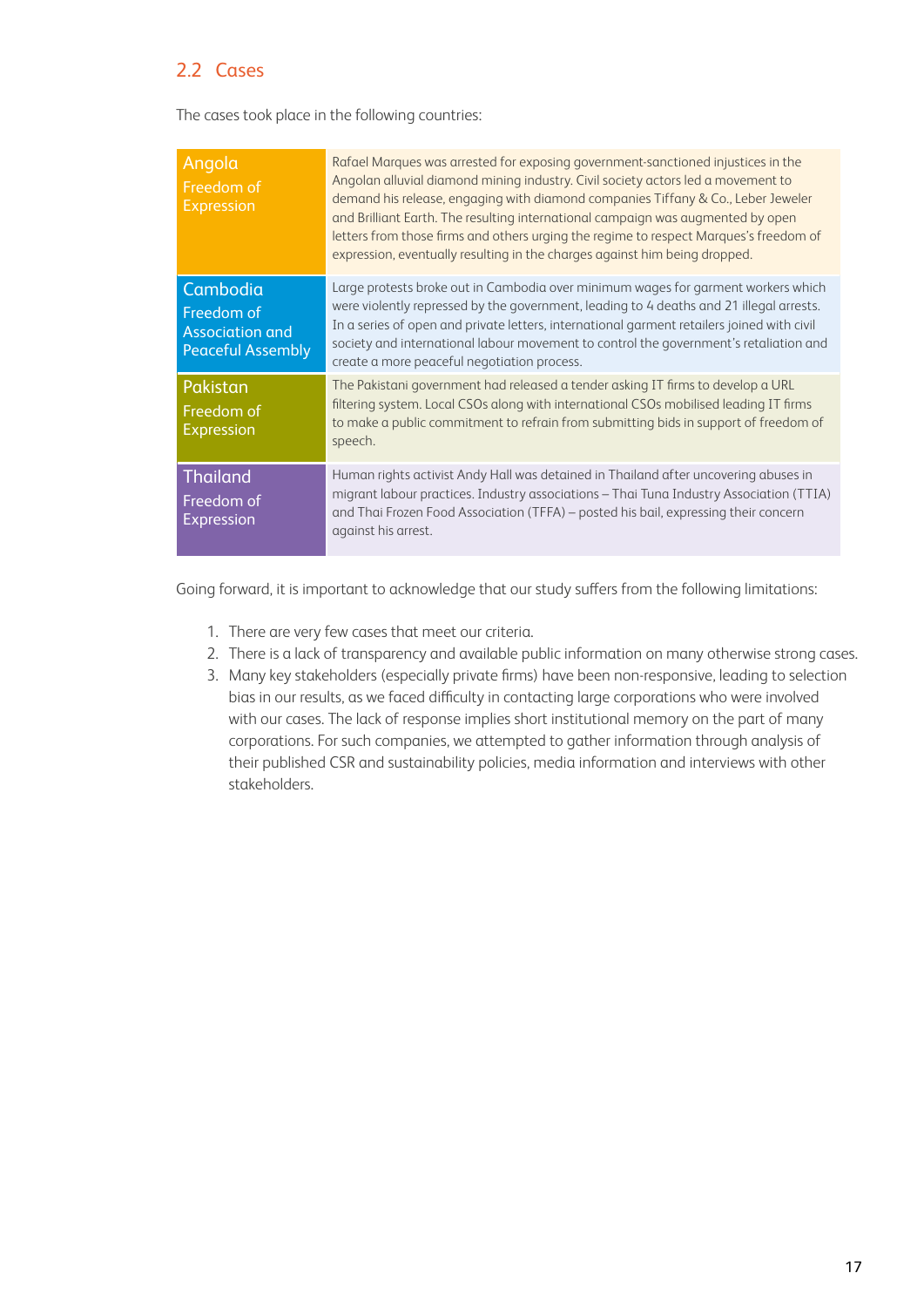The following table provides an overview of the rights upheld in each case and the key stakeholders in both the private sector and civil society.

|                 |                                                                  | <b>Key Stakeholders</b>                                                                                                       |                                                                                                                                           |  |
|-----------------|------------------------------------------------------------------|-------------------------------------------------------------------------------------------------------------------------------|-------------------------------------------------------------------------------------------------------------------------------------------|--|
| Country         | <b>Rights Upheld</b>                                             | <b>Private Companies</b>                                                                                                      | <b>CSOs</b>                                                                                                                               |  |
| Angola          | Freedom of<br>Expression                                         | Tiffany & Co.<br>Leber Jeweler<br><b>Brilliant Earth</b>                                                                      | <b>Business and Human Rights Resource</b><br>Centre (BHRRC)<br><b>Rafael Marques</b>                                                      |  |
| Cambodia        | Freedom of<br>Association,<br>Freedom<br>of Peaceful<br>Assembly | H&M<br>Adidas<br>GAP<br>Puma<br>Levi Strauss<br>Inditex<br>Columbia Sportswear<br>NewLook<br>+22 international garment brands | <b>Ethical Trading Initiative</b><br>International Labour Organization (ILO)<br>Better Factories Cambodia<br>IndustriALL<br>Domestic CSOs |  |
| Pakistan        | Freedom of<br>Expression                                         | Cisco<br>Verizon<br>Sandvine<br>McAfee<br>Websense                                                                            | <b>Bolo Bhi</b><br><b>Business and Human Rights Resource</b><br>Centre (BHRRC)                                                            |  |
| <b>Thailand</b> | Freedom of<br>Expression                                         | Thai Tuna Industry Association<br>(TTIA)<br>Thai Frozen Food Association<br>(TFFA)                                            | Finnwatch<br>Andy Hall                                                                                                                    |  |

#### 2.2.1 Angola – Voicing the unheard; the fight for free speech

The Angolan diamond mining industry has been at the centre of major human right abuses over the years. In 2011, Rafael Marques, a human rights activist, published a book *Blood Diamonds: Corruption and Torture in Angola* which recorded over 500 instances of crimes committed by the military generals, also partial owners of mining companies in the diamond-rich areas.<sup>51</sup> Marques filed crime against humanity charges against 7 military officials and as a result he was counter-sued by them for 24 criminal defamation charges that could lead to a nine-year prison sentence with a fine up to GPB 800,000.<sup>52</sup>

Initially, in 2012, the generals and directors of private security firms filed charges against Marques and his publisher in Portugal for libel and defamation.<sup>53</sup> However, the Portuguese Public Prosecution Officer dismissed the case in 2013 by citing lack of evidence.<sup>54</sup> Marques's trial was supposed to start in December 2014 but due to constant delay, the court hearing was finally scheduled for March 2015. The judge decided to hold the trial behind closed doors with the press and public excluded.<sup>55</sup>

54 Ibid.

<sup>51</sup> Elgot (2015)

<sup>52</sup> Ibid. 53 Dolan (2015)

<sup>55</sup> BHRRC - The Guardian (2015)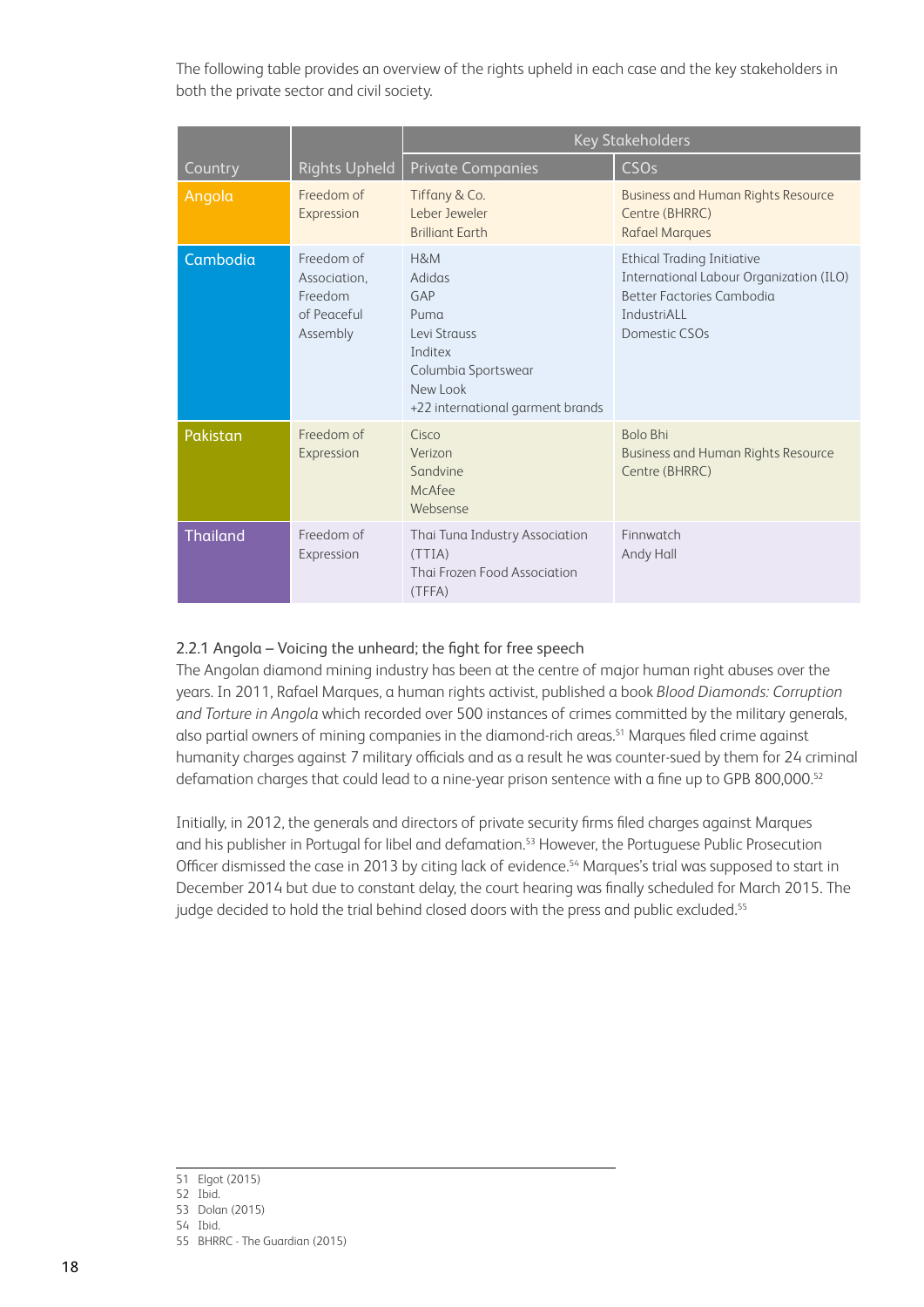More than 30 worldwide human rights groups and anti-corruption NGOs including Amnesty International, Transparency International, Index on Censorship, Committee to protect Journalists, Freedom House and others launched a global movement to protest against the irregularities of Rafael Marques' trial.56 The UN Special Rapporteur and Special Rapporteur to the African Commission on Human Rights & Peoples' Rights further pressurised the government to conduct a free and fair trial.<sup>57</sup>

Two main stakeholders represented in the figure below – The Business and Human Rights Resource Centre (BHRRC) and Brian Leber, CEO of Leber Jeweler – took the lead in connecting CSOs with the advocacy action taken by business. BHRRC approached major diamond companies to advocate for Marques and co-ordinated with other international CSOs for his release. Brian Leber who had known Marques for 10 years helped draft the legal petitions. Tiffany & Co. and Leber Jeweler launched a public statement to condemn Marques's biased trial and strongly voiced their desire to create a global diamond supply chain, free from human rights abuses.<sup>58</sup> This was followed by another similar letter by Brilliant Earth. The movement saw industry-wide support from a number of jeweller organisations as well such as National Jeweller USA and Jeweler's Circular Keystone.<sup>59</sup>



In May 2015, these efforts led to the withdrawal of the criminal defamation charges against Marques.<sup>60</sup> He struck a negotiation with the generals that allowed him to carry out his work under the watchful eye of the government on the condition of not republishing the book. Unfortunately, in less than a week, the public prosecutor announced that Marque's statement was an admission of guilt that would be punished with a suspended statement.<sup>61</sup> Thereafter, he has been handed down a six-month prison sentence suspended over two years, due to which his trial continues till date.<sup>62</sup>

62 Ibid.

<sup>56</sup> BHRRC - The Guardian (2015)

<sup>57</sup> BHRRC (2015)

<sup>58</sup> Tiffany & Co. and Jeweler (2015)

<sup>59</sup> Bates (2015)

<sup>60</sup> Baker (2015)

<sup>61</sup> Ibid.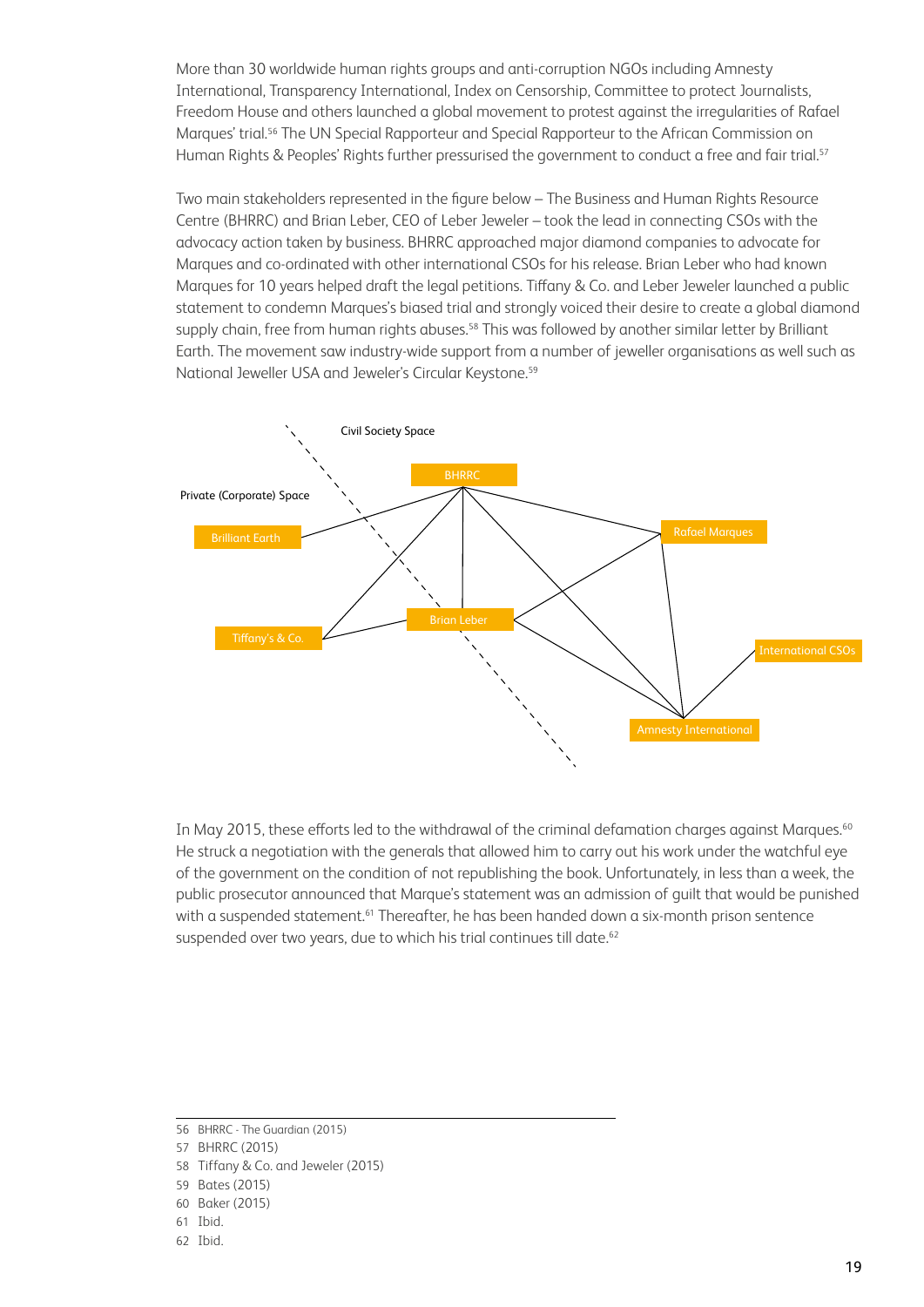#### 2.2.2 Cambodia – Solidarity in the fight for the freedom of assembly and association

Labour rights for workers in the Cambodian garment manufacturing industry are notoriously weak, especially due to the lack of a comprehensive legal framework for industrial collective action. In early January 2014, protests by workers demanding a higher minimum wage were violently repressed by police in the capital Phnom Penh. Four people were killed and over 20 taken prisoner. Such clashes are characteristic of the relationship between the government and the labour movement in Cambodia, which faces systematic discrimination and harsh repression.<sup>63</sup>

For workers in the garment manufacturing industry, the freedom to organise into collective bargaining institutions is critical to bring about better labour conditions in factories effectively. There are instances in which workers are forced to work 100-hour weeks in order to keep their jobs, resulting in higher rates of suicide and discrimination against women experiencing gender-related illnesses or health conditions. Multinational retailers have recognised their responsibility to the workers in their supply chains to ensure that the factories from which they source their goods are abiding by international labour standards. The violence in Cambodia threatened their abilities to fulfil these responsibilities.

In response to the violence, brands in the country began seeking means by which they could exert pressure on the government to end its harsh treatment of protesters. They sought a more stable business environment in Cambodia that would allow them to continue doing business there in good faith.<sup>64</sup> Many brands sought the assistance of the ILO's Better Factories Cambodia Programme, which assisted in gathering relevant stakeholders and facilitating the drafting of a letter to the Prime Minister.

This letter, delivered on 17 January 2014, was signed by 30 international garment brands and three international labour unions with operations within Cambodia. The content included language (1) condemning the violence against protestors, (2) supporting the legal rights against detainees and (3) the freedom of association, (4) calling for the imposition of a legal framework for labour relations, and (5) encouraging the formalization of the minimum wage decision-making process.<sup>65</sup>

The letter resulted in a high-level meeting on 19 February 2014 between government ministers and representatives from Puma, Gap, H&M, and the IndustriALL Global Labour Union, which spoke on behalf of the other signatories to the letter. During the meeting, the government was reported to have listened to the concerns of the brands and unions expressed in the letter. Although no commitments were made, the presence of brands, civil society and government at the same table was instrumental in communicating the seriousness of the concerns for all parties involved. The coordination between brands and unions was particularly symbolic, as it made it incredibly difficult for the government to ignore their concerns.<sup>66</sup>

After this meeting, Better Factories Cambodia (BFC) was restrained from further advocacy by ILO HQ in Geneva. This was in response to manufacturers' complaints that the ILO is primarily an outreach and support organisation, not an advocacy body. After BFC was restrained, the general leadership role in the coordination and planning for brand action geared towards protecting labour rights in Cambodia passed to the Ethical Trading Initiative (ETI).

<sup>63</sup> Bacchi (2014)

<sup>64</sup> Willemyns & Pheap (2014)

<sup>65</sup> See open letter in Appendix 4

<sup>66</sup> McAllister (2014); For full text of both letters see Appendix 4.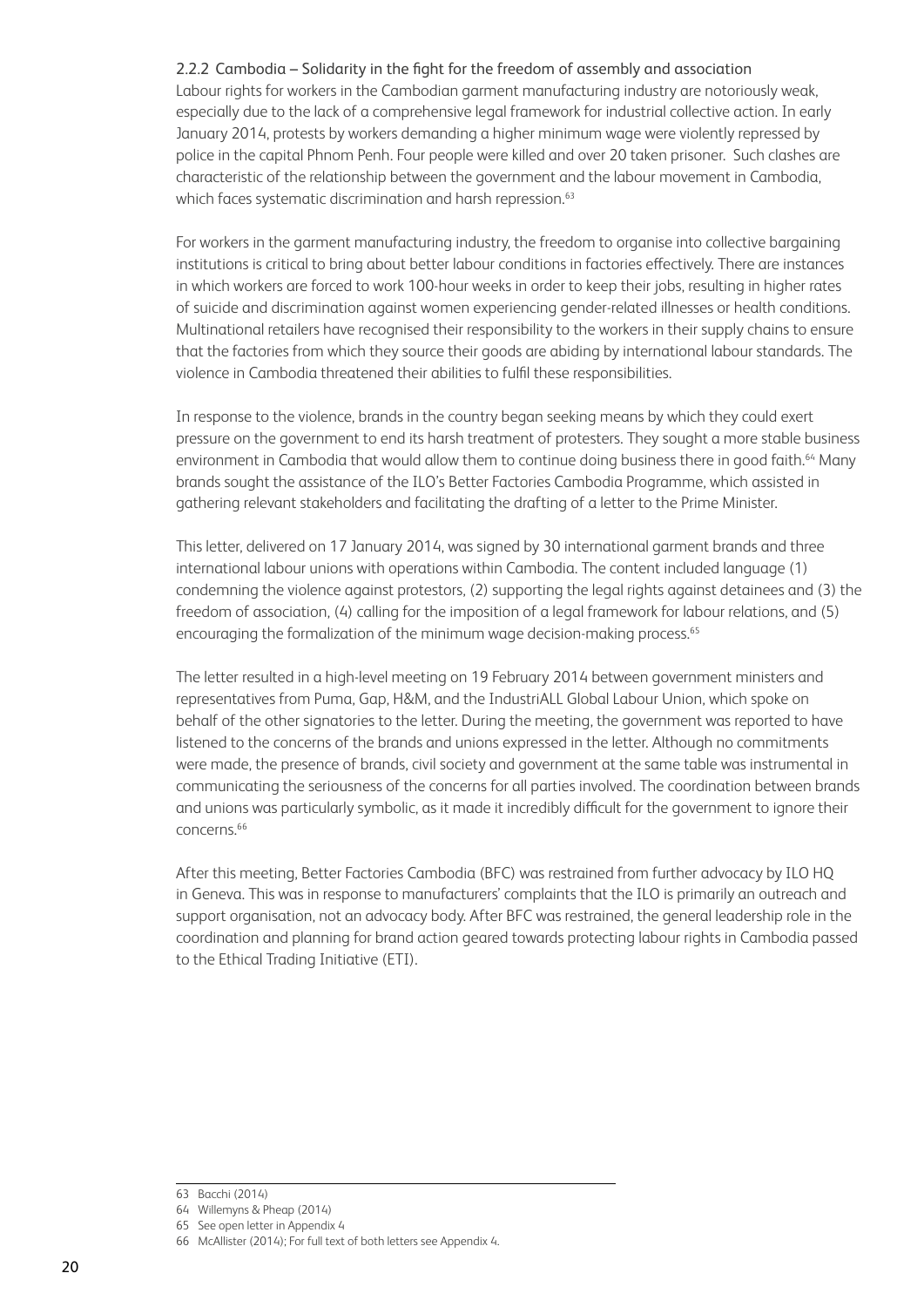

This figure above shows how the stakeholders in Cambodia interacted during the crisis in early 2014. The ILO (represented by Better Factories Cambodia) and ETI were key cross-sector actors that were able to speak to both civil society and the private sector, facilitating the drafting and signing of the private letter to the government sent in mid-January 2014. Also evident is the informal engagement of multinational brands directly with domestic civil society, which should not be underestimated. However, the strongest ties – the ones that led to the intervention in this case – are between the international unions, domestic civil society, and the ILO; between the ILO and ETI; and between the ETI, ILO and international brands. This extremely formal cross-sectoral network was instrumental in organising collective action within Cambodia.

The letter and the resulting meeting were only one part of the bigger push for a higher minimum wage and better labour rights in Cambodia. Parallel to this process, a number of brands were releasing their own open letters, unions coordinated periodic strikes, and protestors continued to demand higher wages and better working conditions. Following a coordinated public commitment by retailers to stay in the country following substantial wage increases, the government eventually relented and raised the minimum wage by over 50% – to \$140/week. Although it is still below what the Clean Clothes Campaign estimates as an acceptable living wage, this progress would not have been possible absent a credible commitment by the clothing companies to remain in the country in the face of higher production costs.<sup>67</sup> Labour unions celebrated the milestone success but have not ended their commitment to the \$177 goal.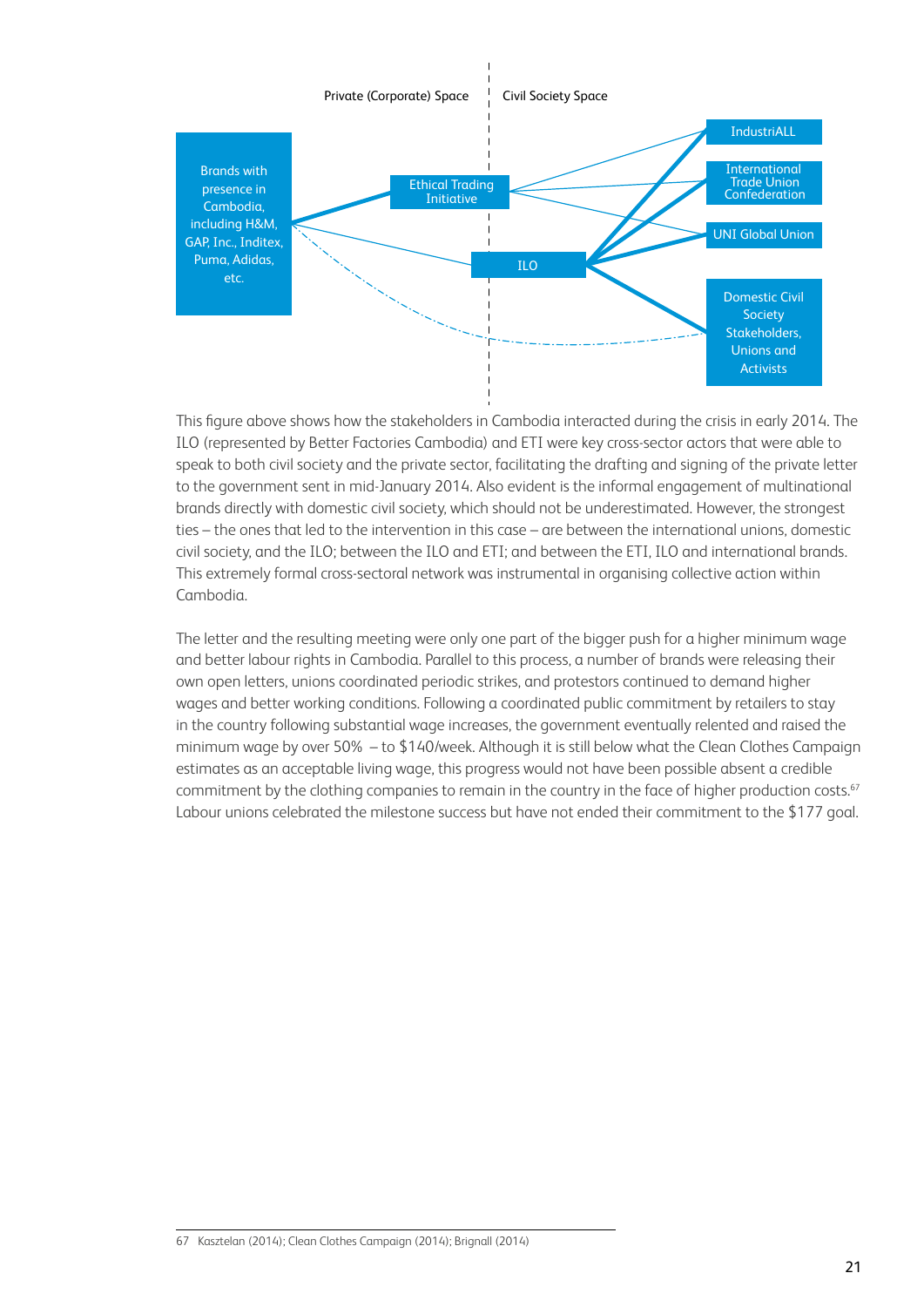#### 2.2.3 Pakistan – Speaking up against the increasing threat of censorship

In February 2012, the Pakistani government published a tender encouraging Information Technology (IT) companies to submit bids for a contract to design and implement a URL blocking and filtering system in the country. Roughly a week after this tender was published in a widely-read Pakistani newspaper, local CSO Bolo Bhi, meaning 'speak up' in Urdu, published an online petition calling for international IT companies to refrain from submitting bids for the contract. Bolo Bhi framed the opening of the tender as a "rare opportunity to pressure companies to publicly commit not to apply for this contract and to ensure global companies adhere to accepted ethical business standards."<sup>68</sup>

URL filtration systems are in direct contradiction to the principle of freedom of speech. In theory the right to free expression extends over the internet, and this tender signalled the Pakistani government's intention to expand its control over access to certain websites. This would give them the ability to censor media they felt were not acceptable and stifle free and open discussion of political issues.

Bolo Bhi enlisted the help of the London-based Business and Human Rights Resource Centre (BHRRC) to bring this appeal to targeted corporations. The public momentum for this case took place on two levels – domestic and international. Bolo Bhi was instrumental in coordinating support on the ground in Pakistan, engaging with other CSOs and drafting letters to members of Parliament.

Internationally, the BHRRC was responsible for reaching out to targeted IT companies to convince them to refrain from submitting bids to tender. BHRRC reached out to eight companies in total: Websense, Cisco, Verizon, Sandvine, McAfee, Netsweeper, Blue Coat and ZTE. In response, five of these companies – Websense, Cisco, Verizon, Sandvine, and McAfee – made a public commitment not to submit bids to tender. The connection between Bolo Bhi and BHRRC was crucial to success, as neither level of advocacy would have been successful without the complementary efforts of the other.



Unfortunately, the privately-owned Canadian firm Netsweeper submitted a bid and was awarded the contract. After failed attempts to get comments from Netsweeper, Bolo Bhi wrote a letter to the Canadian government "to fulfil their commitments, to stand by the Canadian Constitution, Canada's Global Commitment to Internet freedom & assist us (them) in seeking answers from Netsweeper."

BHRRC also has reached out to Netsweeper business partners to make them aware of the issue, along with an opportunity to comment by leveraging the UN Guiding Principle 13b which requires companies to work to prevent human right violations linked to their business partners.<sup>69</sup>

<sup>68</sup> From public petition found here: https://petitions.moveon.org/sign/censorship-is-big-business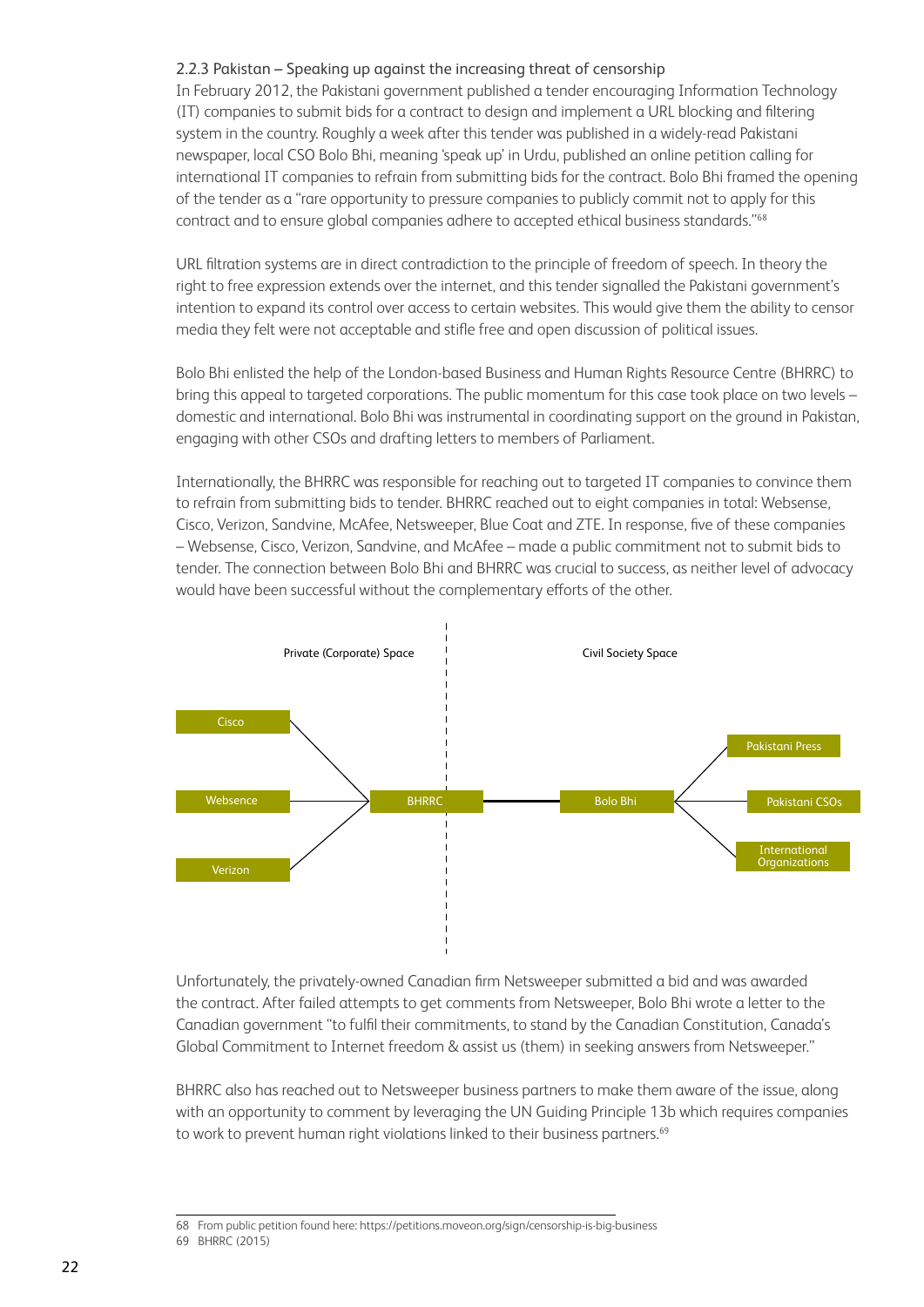#### 2.2.4 Thailand – Fighting against the criminalisation of the freedom of expression

Ranked Tier 3 (the lowest tier) in the US Government's 2015 Trafficking in Persons (TIP) report, Thailand has long faced criticism for its failure to curb labour and human rights issues in the country.<sup>70</sup> On 21st January 2013, Finnwatch, a Helsinki-based watchdog, published a report *Cheap Has A High Price* which documented the poor migrant worker conditions in Natural Fruit Company Ltd. (henceforth Natural Fruit, a major player in the pineapple industry) and two companies in the tuna industry, Thai Union Manufacturing and Unicord. Tuna and pineapple production is a key source of external revenue and these companies supply a number of international brands around the world. Both industries employ a significant number of workers from among the estimated two million Burmese who constitute over 80% of the 2.5 million migrant workforce in Thailand.<sup>71</sup> Many of these workers do not have authorization to work, making them vulnerable to exploitation. Andy Hall, a 34-year-old human rights advocate for migrant workers, actively contributed in preparing the publicly available research report.

In February 2013, Natural Fruit filed charges against Andy Hall in a Bangkok police station. There were a total of four charges, two criminal and two civil law suits. Legal action against Hall raised international criticism. International labour and human rights organisations like UN Special Rapporteur, BHRRC, IndustriALL, Greenpeace in addition to Finnwatch wrote a letter to the Thai Prime Minister against the prosecution of Andy Hall.72

Hall also attracted support from some of the major Thai industry associations and served as a prime link between the private sector and CSOs. It was on the personal request of Andy Hall that, in June 2014, the Thai Tuna Industry Association (TTIA), one of the largest tuna exporters' associations in the world, and Thai Frozen Food Association (TFFA), paid for Hall's bail when he was first charged. They did this to demonstrate support for the work of human rights activists who investigate worker rights abuses.<sup>73</sup> TTIA, along with Finnwatch and Thai Union, agreed to provide a second round of bail in January 2016.<sup>74</sup>

TTIA had known Hall for about four years and arrived at the decision to provide bail with unanimous consensus from all its member companies. TTIA's president, Dr. Chanintr Chalisarapong, stated that all member companies within TTIA, whether large or small, abide by the ethical code of conduct followed by TTIA. If any member company breaches the code, TTIA reserves complete authority to terminate membership of such companies. They were also facing tremendous international pressure from media, international CSOs and their own customers which also moulded their decision to cooperate with Hall.

<sup>70</sup> US Department of State (2014)

<sup>71</sup> Finnwatch (2013)

<sup>72</sup> International Labor Rights Forum (n.d); Finnwatch, (2014)

<sup>73</sup> Finnwatch (2014)

<sup>74</sup> Hall (2016)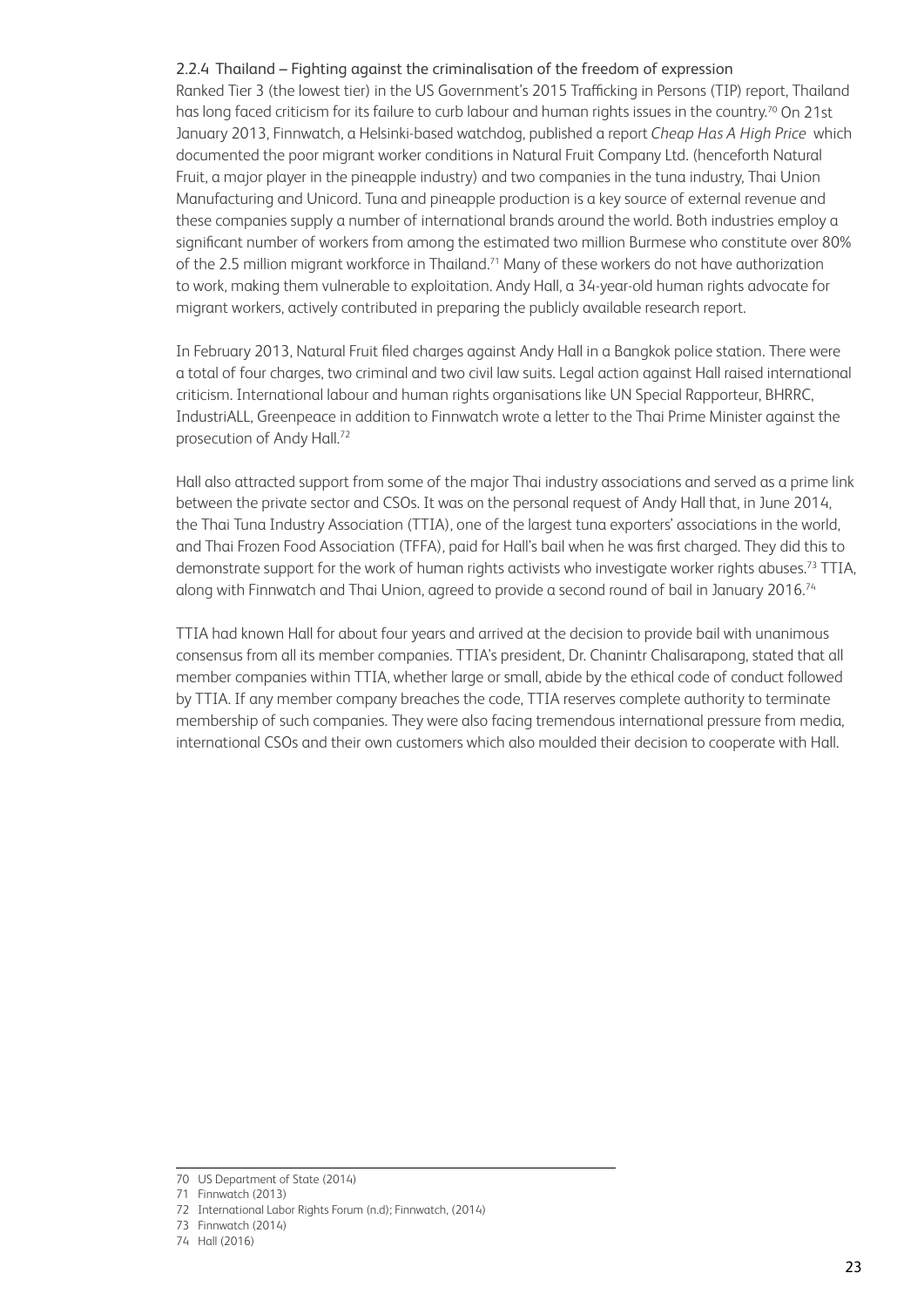With the effort of Andy Hall, who now serves as an International Affairs Advisor of Migrant Worker Rights Network (MWRN), TTIA and Thai Union Manufacturing are engaging in constructive dialogues and strategic engagements to address the supply chain issues and migrant rights abuses in collaboration with MWRN and government.<sup>75</sup> The diagram below highlights informal and formal interactions that took place within, and across the sectors during this process of advocacy.



With regards to the charges, the Appeal Court ruled in favour of Hall on the defamation charge in September 2015. The other three charges are still pending in court and Hall could be facing seven years in Jail and a fine of up to 400 million Thai baht ( $E7.9$ m) if he is found guilty.<sup>76</sup>

# 2.3 Trends in Corporate Advocacy for Civil Society

This section outlines the key themes from the four cases, highlighting the knowledge flows amongst primary stakeholders.77 The themes invite further discussion on the effects of public campaigns on corporate action, the implications of organisational structure and ownership, the relative effectiveness of private and public outreach, and the importance of networked actors in the governance process.

#### 2.3.1 Advocacy and publicity

Social movements play an instrumental role in contesting corporate policies:<sup>78</sup> large public campaigns targeting businesses tap into the mechanisms of ethical consumerism and shareholder activism to pressure companies to make commitments to social and environmental issues. Social movement theory research has found that when presented with challenges such as boycotts, letter-writing campaigns, and rallies, firms are motivated to take activist groups seriously.<sup>79</sup> This effect was observed in the Thailand case study where demands from consumers for migrant worker rights added to the pressure on the tuna industry to take action.

*"There's huge pressure from consumers in United States, and the EU gave Thailand a yellow card with regards to illegal fishing. This is creating political pressure in Thailand – especially for the big companies. Almost 80% of the workforce in Tuna industry is migrant workers, and there are a lot of reports and media coverage around the issues of* 

<sup>75</sup> World Fishing & Aquaculture (2015)

<sup>76</sup> Davies (2016)

<sup>77</sup> Knowledge flows refer to the exchange and transfer of knowledge (such as information, skills, expertise) amongst people, friends, family, community or organisations. Refer to Bukowitz and Williams (1999) for more details

<sup>78</sup> Soule (2009); King and Pearce (2010)

<sup>79</sup> Social movement theory primarily analyses the ways in which activists mobilise public political process to influence state legislative and regulations (Della Porta & Diani, 2006; Briscoe & Safford, 2008, Greenwood, Suddaby, & Hinings (2002))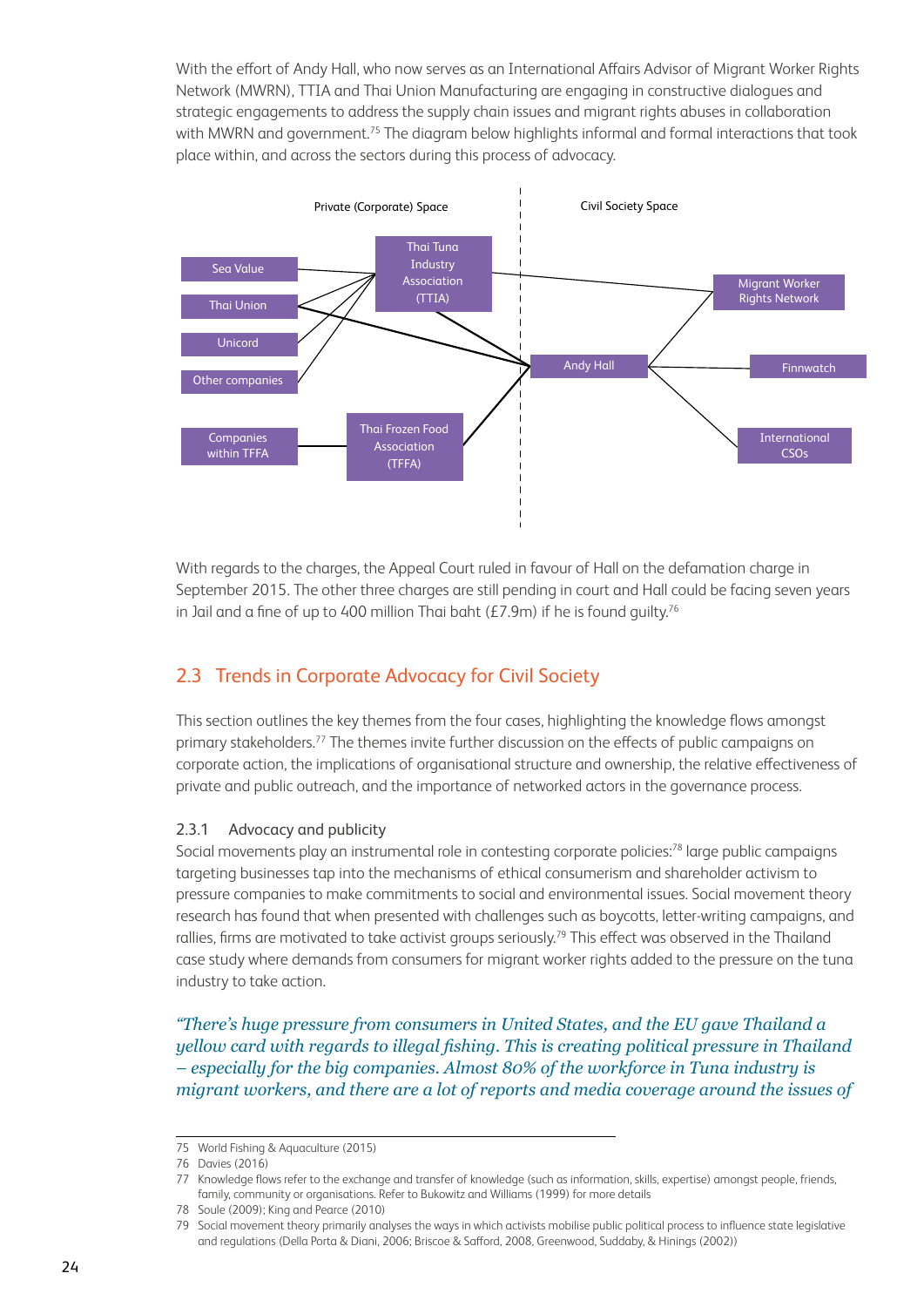#### *migrant workers' rights in the tuna industry. Providing bail was one way for Thai Tuna Industry to indicate they have started working with the civil society to address these issues."*

#### Sonja Vartiala, Executive Director, Finnwatch

Such public and critical advocacy also played a role in the Angola case study. The movement against conflict diamonds has been successful in reconnecting violent spaces of exploitation and peaceful spaces of consumption.<sup>80</sup> The history of the campaign led to companies such as Tiffany & Co., Leber Jeweler, Inc., and Brilliant Earth being more likely to engage in related issues such as Marques's freedom.

The 2013 collapse of the Rana Plaza factory claimed lives of over 1,000 workers in Bangladesh, and served as a wake-up call for the garment industry. The incident demonstrated the reputational damage faced by companies with low standards of safety and concern for worker conditions.<sup>81</sup> The momentum created by the publicity around the Rana Plaza incident was a key precursor to the response of garment brands to the unrest in Cambodia.

#### 2.3.2 Nature of ownership

Whether a company is privately or publicly held influences how and whether they engage with government on behalf of civil society. Brian Leber (CEO of Leber Jeweler, Inc.) had known Rafael Marques personally through his involvement with his 2006 report. When the opportunity to sign the open letter in support of Marques's release came about, Leber was able to make the executive decision to sign it, quickly and effectively committing his company to the campaign. When asked about how this process worked, Leber shared the following:

#### *"Because we are a private company, we have a better ability to respond… We don't answer to stockholders, so we aren't forced to concentrate on the importance of profit… We've got the mobility – we can dive into the fray without the need to justify financial consequences."*

#### Brian Leber, CEO, Leber Jeweler, Inc

Applying this dynamic to a broader perspective, this implies that private ownership affects how a firm engages with advocacy. Academic research on the subject has come to a rough consensus that corroborates this. Privately-held companies have been found to be more likely to be engaged in productrelated CSR initiatives, and family-owned businesses are shown to be generally more socially and environmentally responsible than non-family businesses due to the ethical values of their owners.<sup>82</sup> Meanwhile, managers of publicly traded firms have a strict responsibility to make their corporations profitable, and the link between corporate participation in social issues and value creation for shareholders is tenuous at best.<sup>83</sup> We have observed that the flexibility of private firms makes it easier for them to join informal networks that include civil society actors and, when the time comes, make credible commitments in their support.

This does not, however, mean that all private firms are members of these networks or that they would choose to act in similar situations. For instance, Netsweeper, a private company, eventually bid for and was awarded the contract for the Pakistani URL filtration system. Rather, the particular firms that we have observed acting responsibly have aligned themselves with particular values, and in our interviews they emphasised these values as core parts of their business model.<sup>84</sup>

Strong ethical leadership at the head of privately-held firms can quickly and effectively commit their companies to respond to threats to civil society. One of the reasons that it was difficult to get responses

<sup>80</sup> Billon (2006)

<sup>81</sup> Kasztelan (2014)

<sup>82</sup> Block & Wagner (2014); Dyer & Whetton (2006); Cruz et. al. (2014); Hemingway & Maclagan (2004)

<sup>83</sup> Hillman & Klein (2001)

<sup>84</sup> Leber (2016); Krauss (2016)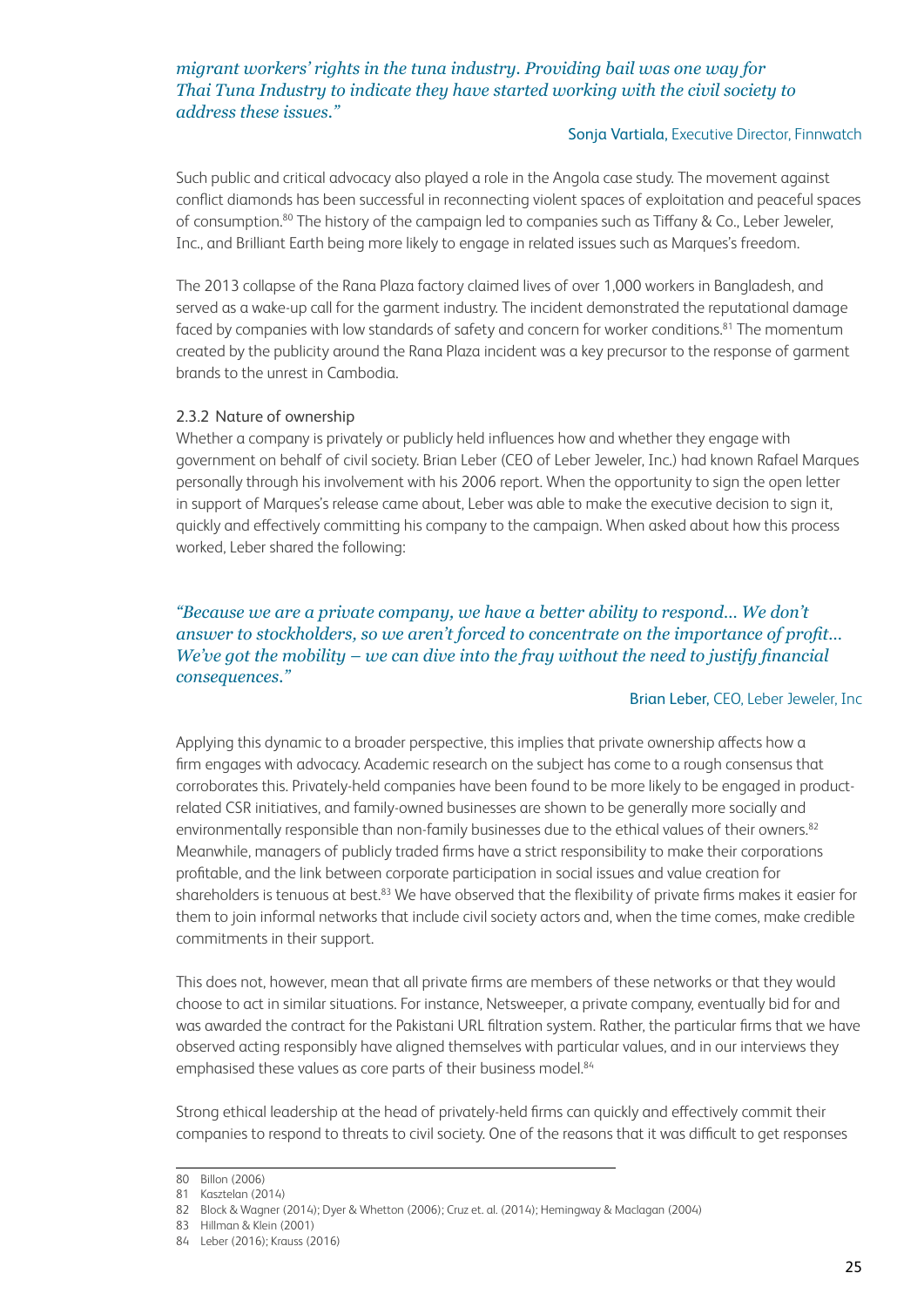from large public corporations was that we could not identify the specific individuals involved with our cases, which implies a lack of institutional memory. On the other hand, privately-held firms were much more available for comment because their action had been conducted by members of core leadership such as the CEO (Leber Jeweler, Inc., Brilliant Earth).<sup>85</sup>

#### 2.3.3 Nature of engagement

Our interviews revealed that a number of actions taken by companies were in the form of private discussions with key stakeholders. For example, in Cambodia the ILO and the ETI organised a private letter to the Prime Minister of Cambodia urging an end to violence against protesters and respect for labour rights.

The letter was signed by 30 prominent North American and European garment retailers as well as three global trade unions. This led to two private meetings held with key members of the government in which the signatories pressed their demands, citing the business case for better labour conditions in the country.86 This was followed by a further letter signed by 7 leading companies that was published publicly, putting increasing pressure on the government during the bargaining process.<sup>87</sup>

The combination of public and private advocacy led to significant progress being made in the negotiations in Cambodia, and across our cases the distinction between public and private engagement has been an important aspect of how corporations have involved themselves with the civic space.

#### *"As compared to public campaigns, private engagement led to respectful meetings with the right people to nudge change for release of some protesters. At times you need public advocacy and at times private; it depends on the context. If private fails then a public campaign to gather more support can be a beneficial strategy."*

Peter McAllister, Director, ETI

#### 2.3.4 Leveraging networks

Pre-existing networks are extremely important in our cases. TTIA acted on behalf of over 25 member firms when it offered its support to Andy Hall in the form of bail. The signatories of the open letter calling for the end of violent repression in Cambodia were all members of a large network of garment retailers, manufacturers, and domestic and international labour unions. The existing network enabled a response to be quickly organised and signed off.

In relation to issues of global governance, networks bridge the gap between market and state hierarchy.<sup>88</sup> Relationships in these networks are maintained not just by economic exchanges but also through social ties.<sup>89</sup> The primary governance mechanisms in cross-sectoral networks are incentive systems, which are explained by the elements of the business case for human rights above.<sup>90</sup>

In the cases involving Andy Hall in Thailand and Rafael Marques in Angola, both activists were already members of large informal networks made up of human rights organisations, other civil society actors and private firms when they were arrested. Even if they were not involved with the companies themselves, they were connected by a few degrees of separation through their professional or personal networks.

<sup>85</sup> It is important to note that this distinction may be due to the relative sizes of the companies in question, however it is safe to assume that private ownership does correspond with smaller size and vice versa.

<sup>86</sup> McAllister (2014)

<sup>87</sup> Brettman (2014); Bacchi 2014)

<sup>88</sup> Granovetter (1985); Williamson (1985)

<sup>89</sup> Granovetter (1985)

<sup>90</sup> Behnam & Gilbert (2012); Williamson (2005); Amis, L., Brew, P., & Ersmarker (2005)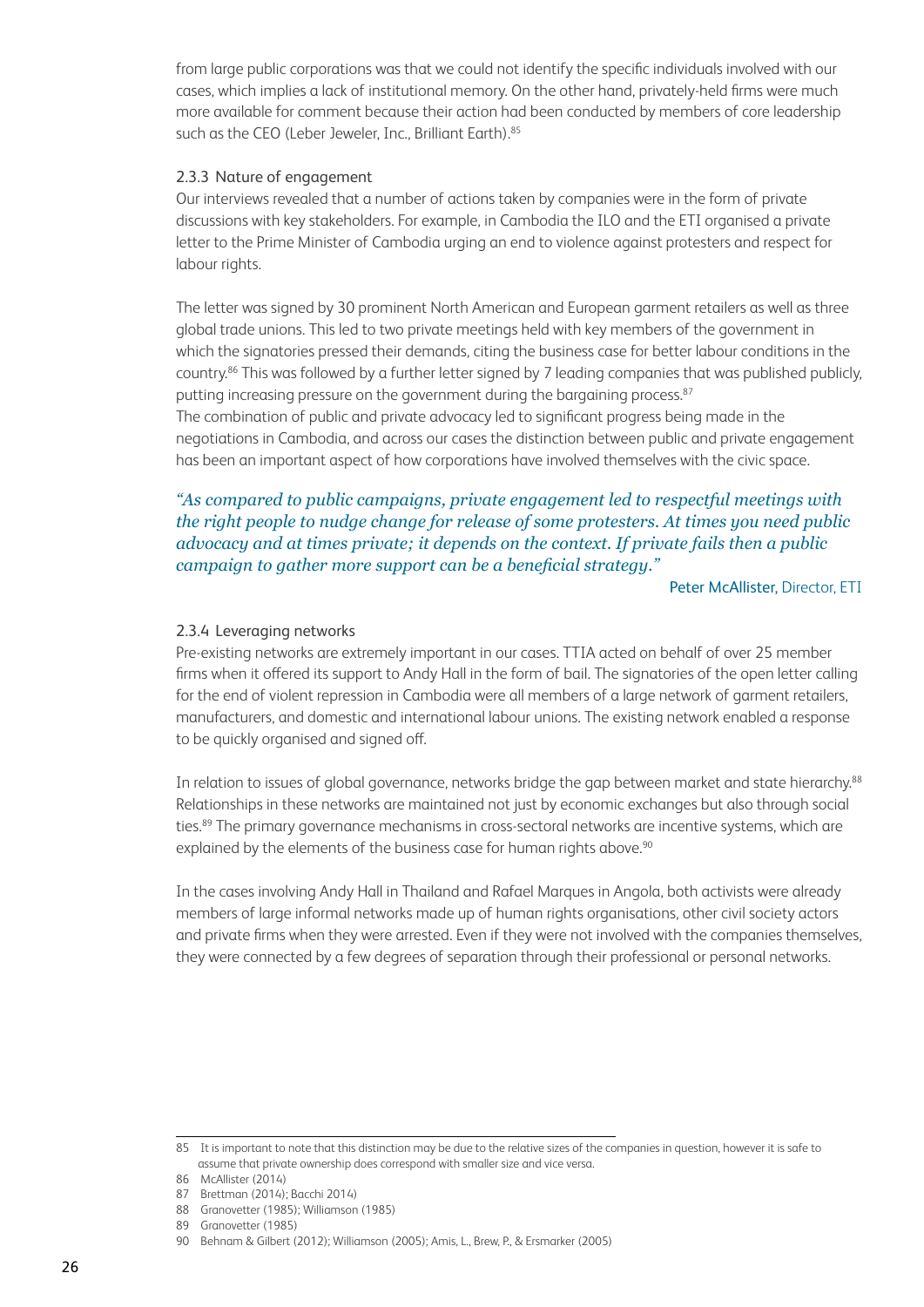*"We had known Rafael since an earlier report by him about artisanal miners in 2006, and so when we heard about his arrest and the campaign organized by international NGOs to free him we asked ourselves what we could do on his behalf that would add value to the ongoing efforts. We thought that a statement from diamond companies themselves would have a bigger impact on the government than a statement from the NGOs."*

Mauricio Lazala, Deputy Director, BHRRC

## 2.4 Social Network Trends

Social Network Analysis (SNA) of our case studies allows us to gain a greater understanding about how the different actors (or nodes) interacted by mapping connections. The SNA for the networks in our cases highlights the following trends:

- Heavy use of previously established informal networks: *In all cases, we have observed the significant exploitation of pre-existing networks that involve the key stakeholders. The SNA reveals that the probability of obtaining corporate action depends on leveraging these cross-sectoral relationships.*
- Leadership and mediation across sectors: *Our analysis highlights the role of agents who bridge the gap between the industry and civil society spaces. Brian Leber, nominally an industry actor as CEO of Leber Jeweler, Inc., was a strong leader in the initiative to connect with CSOs to advocate for Rafael Marques's release. Similarly, ETI worked with both CSOs and large garment manufacturers to advocate against the violence towards migrant workers. These agents reached out to mobilise the large network of activists on both sides of the spectrum. This helps to overcome significant collective action problems among corporations in which the incentives for moving forward are not properly defined.*
- Large corporations are absent in action leadership: *Large corporations are not at the forefront of global policy initiatives. Influential corporations such as Cisco and McAfee were not involved with the campaign against the Pakistani web filtration system until they were approached by BHRRC. Similarly, ETI's strategy for engagement involves first creating a case for action, then approaching their member organisations and firms to propose certain tactics for creating change.*

While these observations are not sufficient to ensure full corporate participation, they suggest farreaching implications for our research question. Effective corporate engagement in global governance is noticeably lacking, leading to a growing need to generate broader cross-sectoral interactions using these mechanisms. The following section describes best practices through which CSOs are strategically engaging with firms to improve global governance of the civil society space.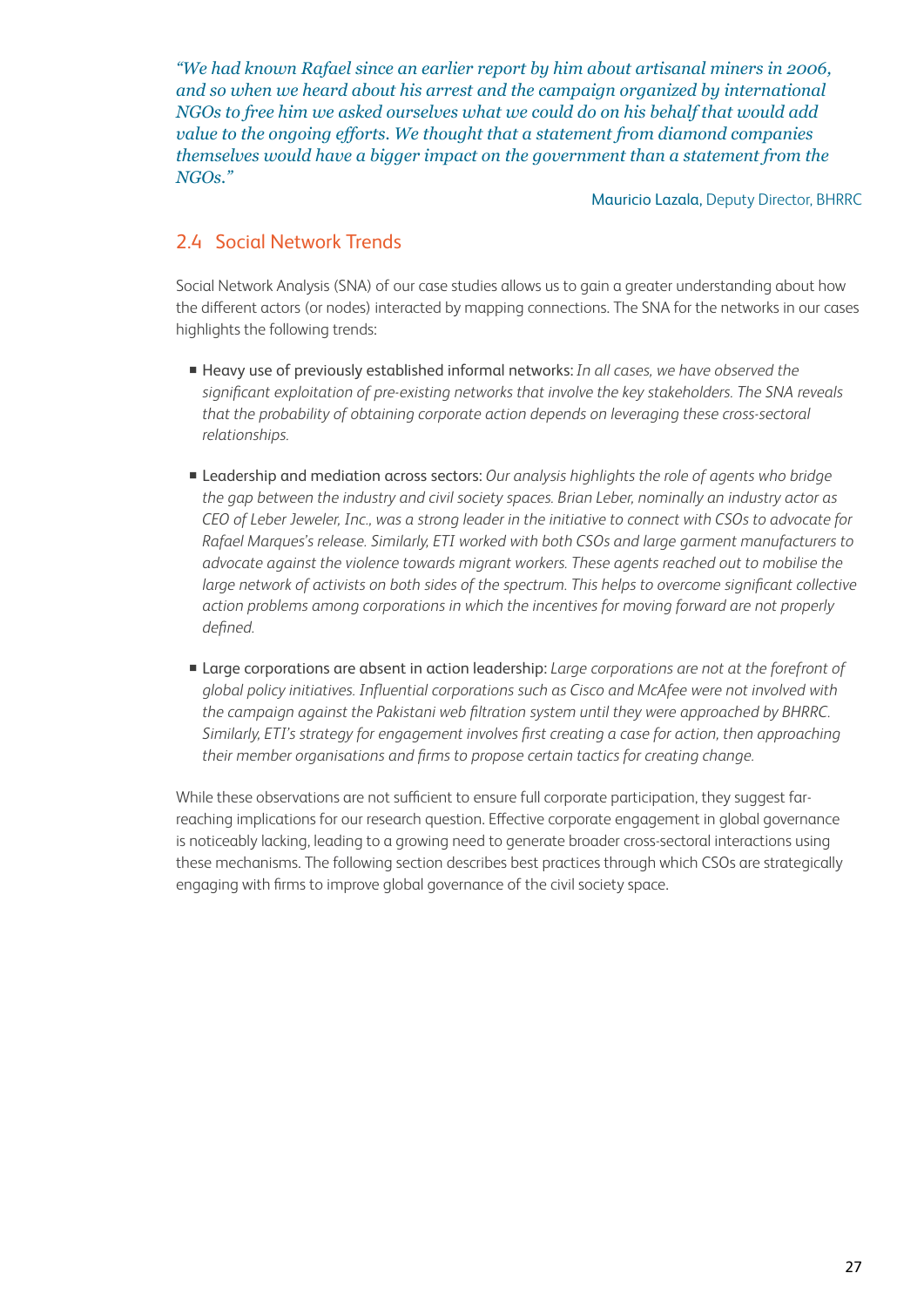# *3. Best Practices*

This section builds on the key learnings taken from the previous case analysis and identifies best practices that have led to the successful involvement of the private sector in the global governance process. These best practices describe the dynamic interplay of cross-sectoral networks, strategic messaging and communication strategies that play a key role in inspiring action and collaboration between the private sector and civil society actors to defend and protect civil society independence.

### 3.1 Unleashing the value of formal and informal cross-sectoral networks

As discussed in the previous section, civil society actors across the four cases were able to leverage preexisting networks with businesses to encourage the private sector to act on their behalf. From a policy perspective, these networks are an important best practice for organisations seeking to engage the private sector in preserving the civil society space. They are cross-sectoral both in the sense that they operate across sectors and that their membership is composed of actors from the private, government, and civil society sectors.

The UN has recommended multi-stakeholder partnerships (MSPs) as a policy tool since the 2002 Johannesburg World Summit on Sustainable Development. Revitalised in *The Future We Want*, the outcome document of the Rio+20 conference in 2012, MSPs have become a central strategic element of what eventually became SDG 17: Revitalising the global partnership for sustainable development. The SDG Philanthropy Platform (an action network supporting the 2030 Sustainable Development Agenda) has initiated pilot programmes in Ghana, Colombia, Indonesia, and Kenya that aim to bring together INGOs, government agencies, and philanthropic donors to coordinate poverty-reduction strategies according to the SDG framework.<sup>91</sup> MSPs have been designed and studied in the context of the UNDP poverty reduction agenda, but they are only recently (after the UN Global Compact and Ruggie Framework) evolving to explicitly target the private sector.

Identifying more of these formal and informal networks and actively maintaining them can effectively engage the private sector in the process of global governance.<sup>92</sup> According to the traditional theory of the firm, the private sector has no role in the provision of public goods such as a stable, independent civil society space, but connected civil society actors and organisations can capitalise on existing informal networks to create more targeted and effective private sector action. These networks create a space that connects domestic norms of corporate behaviour to the globalised interstate policy sphere, effectively closing the operational gap.93 When corporations have the opportunity to enter into this middle ground, they can have impressive impact – by choosing to involve themselves in issues of governance they are closing the participatory gap as well.

We have been able to draw two such cross-sectoral partnerships from our cases that work to protect an independent civil society space:<sup>94</sup> the Ethical Trading Initiative (ETI), an alliance between corporates, trade unions and CSOs that seeks to strategically address workers' issues in their supplier companies; and the Thai Tuna Industry Association (TTIA), a membership association that represents Thai tuna companies. Through its engagement with Andy Hall, TTIA has observed a significant transformation in regards to the relationships among labour and management in the Thai tuna industry.

*"With Andy Hall and Finnwatch, there has been a substantial change in the way the TTIA works with the migrant workers. Without them, there may have been a social conflict between the migrant workers and Thai employers. Andy Hall and Finnwatch link the migrant workers with the management of the company by educating and training both*  **of them." Dr. Chanintr Chalisarapong, President, TTIA** 

<sup>91</sup> For more information see http://sdgfunders.org

<sup>92</sup> Detomasi (2007), Reinicke (1998), Mueckenberger & Jastram (2010), Bäckstrand (2006), Witte, Reinicke & Benner (2000)

<sup>93</sup> Detomasi (2007)

<sup>94</sup> For further details on ETI and TTIA, please refer to Appendix 4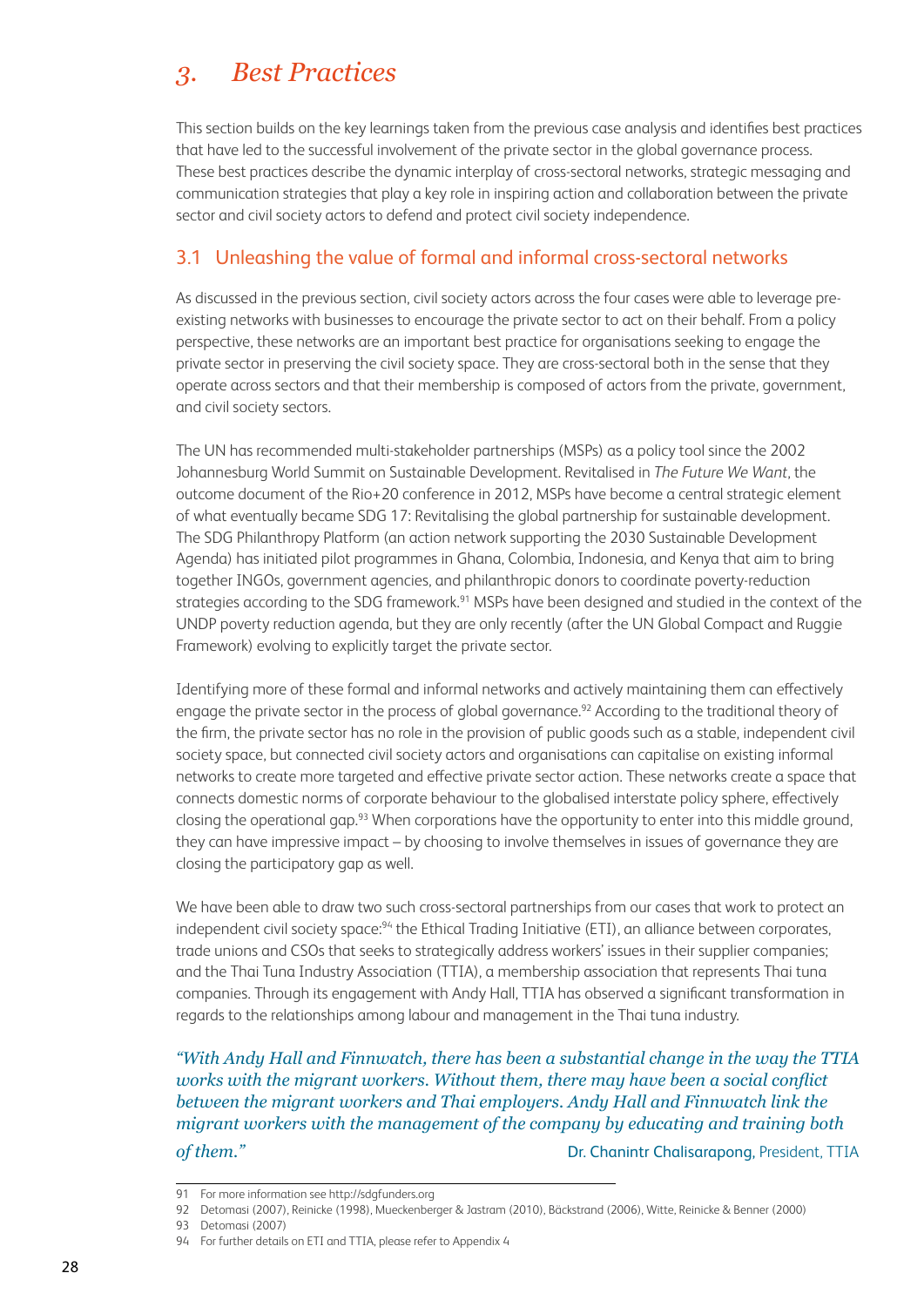#### 3.1.1 Leveraging strengths of different governance actors in networks

Corporations that support civil society do not do so alone. Our cases have shown how companies are first targeted by civil society actors that leverage their contacts within cross-sectoral networks. This allows them to engage with the private sector informally, providing appropriate context for their proposals in a non-confrontational context.

At the time of the Cambodian government's violent crackdown on protesters demanding higher wages in 2014, the garment industry enjoyed a pre-existing network consisting of representatives from retailers, domestic civil society organisations, and international trade unions. Through the facilitation of ILO's Better Factories Cambodia programme, this network of individuals was able to produce a private letter to the government with a list of concerns that was signed by a sector-diverse group, within two weeks of the incident. Those familiar with the process of getting approval for open letters should realise how relatively quickly this was completed.

In general, the potential capabilities of these cross-sectoral networks include:95

#### 1. *Increasing the global saliency of key issues*

Networks of influential stakeholders can bring concerns to the forefront of policy agendas. In our cases we observed this effect most prominently in Pakistan, where the participation of large IT companies complemented the actions of grassroots civil society activism to hold the government to account over web censorship.

#### 2. *Facilitating negotiation and settlement of global standards*

By serving as a preliminary negotiation space between industry and civil society, cross-sectoral networks allow groups of organisations to present a united front when engaging with repressive governments. We saw this mechanism working well in Cambodia, where a general agreement among ETI members, local unions, and international labour rights organisations allowed them to bargain collectively with the government and negotiate higher minimum wages. Networks effectively allow civil society to utilise business to amplify the voice of grassroots movements and their beneficiaries to maximise impact.

By including the private sector in programme development and implementation, policymakers can take advantage of the specific strengths and weaknesses of all members, summarised below:96

| Actor                | <b>Strengths</b>                                                        | <b>Weaknesses</b>                                      |
|----------------------|-------------------------------------------------------------------------|--------------------------------------------------------|
| Industry             | Technical capacity; economic<br>resources; internal control             | Legitimacy; experience/knowledge; collective<br>action |
| Government           | Legitimacy; enforcement<br>capacity; domestic institutional<br>strength | Reliance on FDI; corrupt or kleptocratic officials     |
| <b>Civil Society</b> | Awareness building;<br>issue-specific local knowledge                   | Legitimacy; limited issue focus                        |

#### Table 1: Strengths and weaknesses of governance actors.

Partnerships between civil society and industry can benefit from civil society's issue-specific local knowledge and industry's technical capacity, while solving industry's collective action problems with the help of civil society's strength in awareness building. Working together, the two sectors can apply pressure on the government to stop threatening civil society and gain legitimacy by publicly committing to ethical global governance standards.

<sup>95</sup> List taken from Witte, Reinicke & Benner (2000)

<sup>96</sup> Taken from Detomasi (2007) Figure 1; pg. 325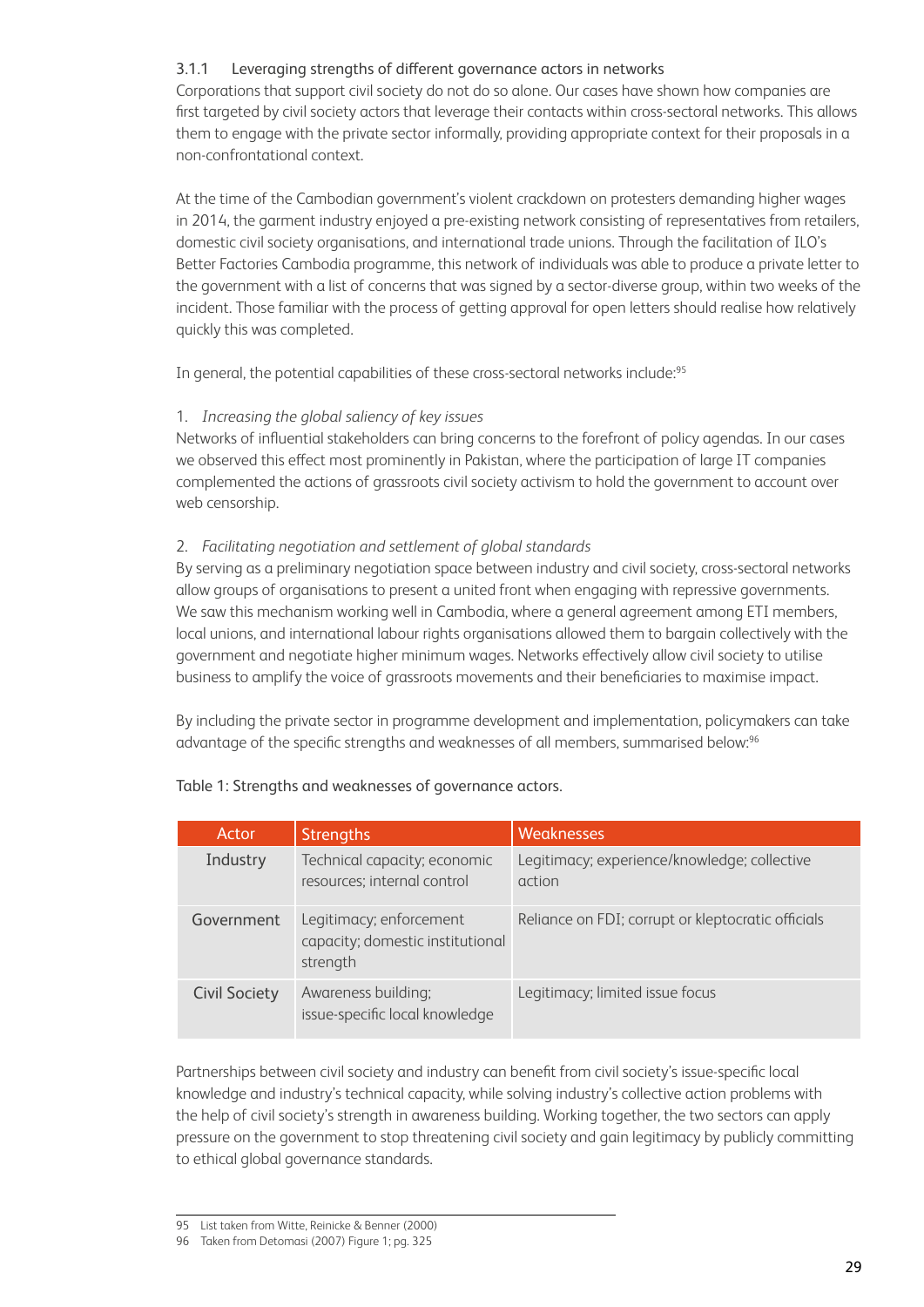#### 3.1.2 Managing tensions in networks

When creating and maintaining such a network, managers must balance certain dynamics that can threaten its capacity to realise its full potential. Challenges to efficiency can arise from the following conflicts, among others**:** 97

#### 1. Managing relative relationships

 It is important for network administrators to maintain their independence, but still maintain appropriate closeness with members to allow for constructive dialogue and cross-network accountability. If the network exerts too much control over firm policy and procedure, it can risk creating 'industry outsiders,' which would severely limit their perceived legitimacy to other private sector actors and to national governments.

#### 2. Managing inclusivity

 As the networks are cross-sectoral, there will inevitably be conflicting sets of preferences, incentives, and value structures that need to be accommodated for. A successful network manager needs to balance these dynamics so as to avoid the dominance of one sector. Donor agendas can easily overtake civil society priorities as success becomes dependent on generated revenue instead of proven impact. This is often an issue in partnerships between INGOs and donors.<sup>98</sup> Without a balance of inclusivity, networks lack legitimacy and civil society's capacity to leverage firms' strengths is diminished significantly.

Managers of cross-sectoral networks have the potential to form an incentive structure encouraging corporate action, but they will not function effectively without appropriate messaging: there needs to be a strategic approach to advocacy targeting the private sector.

## 3.2 Strategic messaging for engagement

Traditionally, the relationship between civil society and corporations has been characterised by aggressive and adversarial interactions.<sup>99</sup> In the struggle for a more ethical business environment, it is often necessary to be confrontational in spreading awareness about human rights abuses and coercing companies to act.<sup>100</sup> However, such strategies may be counterproductive in the long term as an adversarial climate does not encourage governments and corporations to value the civil society space.

The types of interventions explored in the report go beyond the expectation that companies 'do no harm'. Demanding that a company put its name and reputation on the line to speak out or act on an issue requires more nuance and less public criticism than the traditional approaches to classic internal governance issues. Otherwise, the initiative may backfire, leading to negative reactions and escalation of tactics on both sides.<sup>101</sup>

Under such circumstances, it is essential to maintain a balance between adversarial approaches and productive corporate engagement. The human rights activists and experts we interviewed collectively agreed that while an adversarial approach may help to stimulate corporate thinking to consider ethical questions, doing so for extremely contentious measures may burn bridges and make future negotiations difficult or impossible. To navigate this tension, it is important to identify partners and build alliances through rational and moral persuasion leading to long-term constructive and sustainable support. Sarah Hager from Amnesty International corroborated this, saying:

<sup>97</sup> Taken from Detomasi (2007)

<sup>98</sup> Peterson et. al. (2014)

<sup>99</sup> Crane & Matten (2010) 100 Winston (2002)

<sup>101</sup> Wapner (2006), Winston (2002)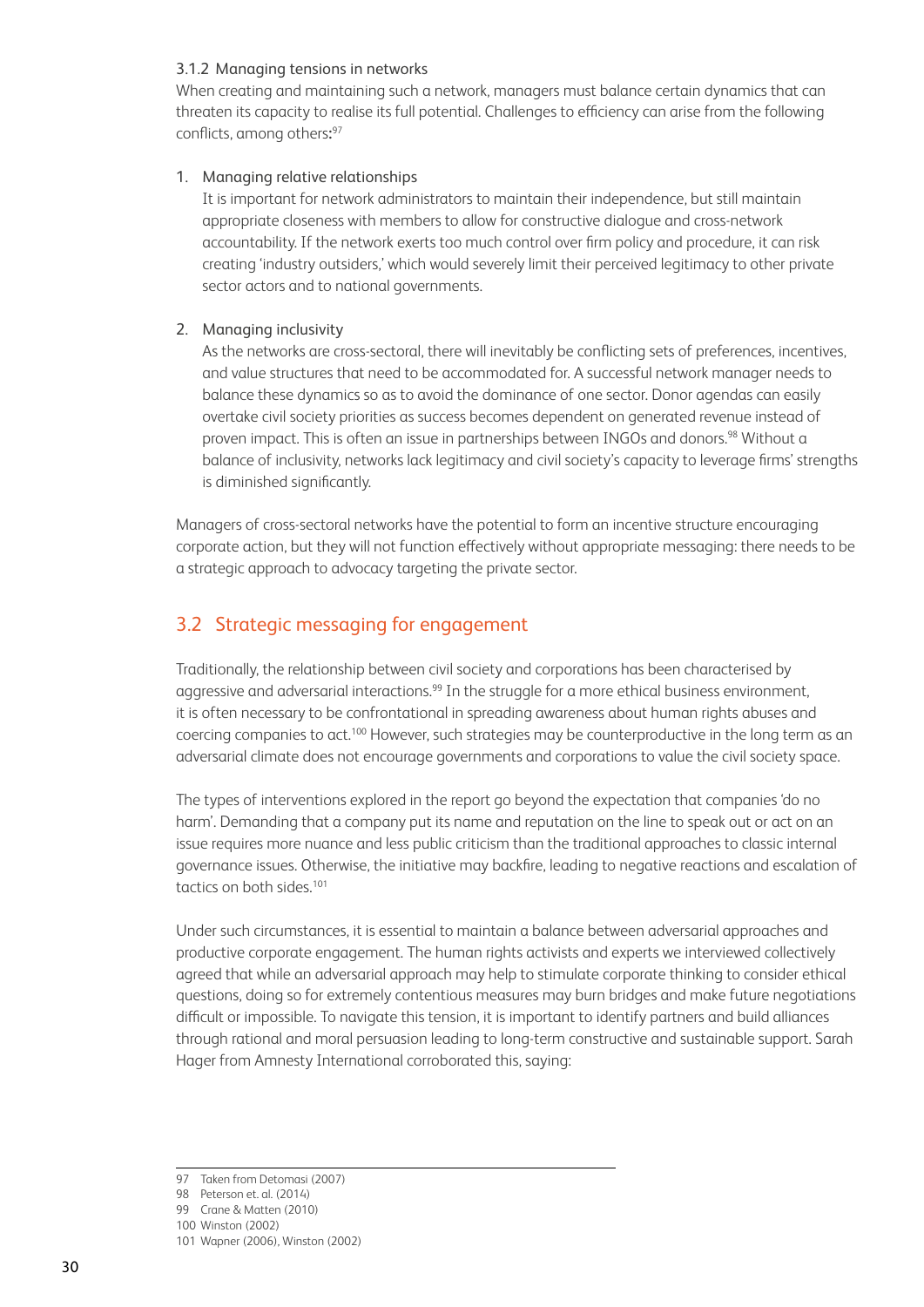#### *"Sometimes finding an ally has more value than completely naming and shaming an entire industry. You can condemn an entire industry but there are usually good actors within an industry and if you can find them, they can help create a moral shift."*

#### Sarah Hager, Chair of Southern Africa - Coordination Group, Amnesty International

With the development of the UN Global Compact, there has been a growing transition from traditional strategies of protest and activism to collaborative, solution-oriented and cross-sectoral partnership.<sup>102</sup> We observed this process in the Pakistan and Angola cases, in which the BHRRC drafted policy-neutral letters to firms that received many positive responses from companies who had otherwise been unresponsive.

#### 3.2.1 Principles of engagement

The default nature of engagement should not be to publicly shame certain companies for human rights abuses. Rather, it should be designed to create a consumer-driven momentum within the industry that makes corporations more inclined to engage with civil society. Such a momentum has led to the overwhelming trend of garment manufacturers committing themselves to better oversight of their supply chains and was instrumental in bringing about their intervention in Cambodia.

Creating the incentives for this action is important, but truly effective partnership requires both civil society and business actors to create a common vocabulary to discuss issues surrounding business and human rights. To this end, civil society should take the initiative to educate businesses about human rights issues, which are complex and often described in language that is inaccessible to the private sector. This will help facilitate dialogue and make it easier to connect with these companies during periods of crisis.

Large companies, often benefiting from greater resources and a more advantageous bargaining position, may attempt to influence and control the messaging strategy of CSOs. As such, CSOs must be careful not to allow large companies to manipulate the dialogue in their own favour, but they also need to ensure that this concern does not lead to corporate partners being excluded or marginalised. While maintaining control is important, the added impact from the collaboration is in the presence of the firm, so it must not be cut out entirely. Ben Vanpeperstraete of IndustriALL Global Union shared:

#### *"When CSOs enter into such a joint dialogue process, they must keep a degree of control of messaging, for example by linking it to something non-arguable like fundamental rights. They must maintain ownership but at the same time they need to make sure that corporate counterparts are equally comfortable with the message."*

#### Ben Vanpeperstraete, Supply Chain Coordinator, IndustriALL Global Union

It is important to maintain a balance between conciliatory approaches and aggressive messaging towards specific companies. If a neutrally-messaged public information campaign is not achieving the desired effect, it may be necessary to call out individual firms for bad behaviour in order to drive them to the bargaining table.

#### 3.2.2 Changing the political narrative

Corporations that seek to exert influence on governments should concern themselves with changing political narratives. As important economic actors, companies enjoy a prominent platform for engaging in advocacy with host governments. This was very apparent in Cambodia during the 2014-2015 minimum wage negotiations: after garment retailers publicly committed to remaining in the country after a wage hike, was it politically expedient for the government to compromise. A major reason for the existing low wage standards and the oppression of protesters was concern for the competitiveness of the Cambodian garment manufacturing industry. Garment companies were able to offer credible commitments to work with Cambodian manufacturers to improve labour conditions, which removed the justification for low wages and repression.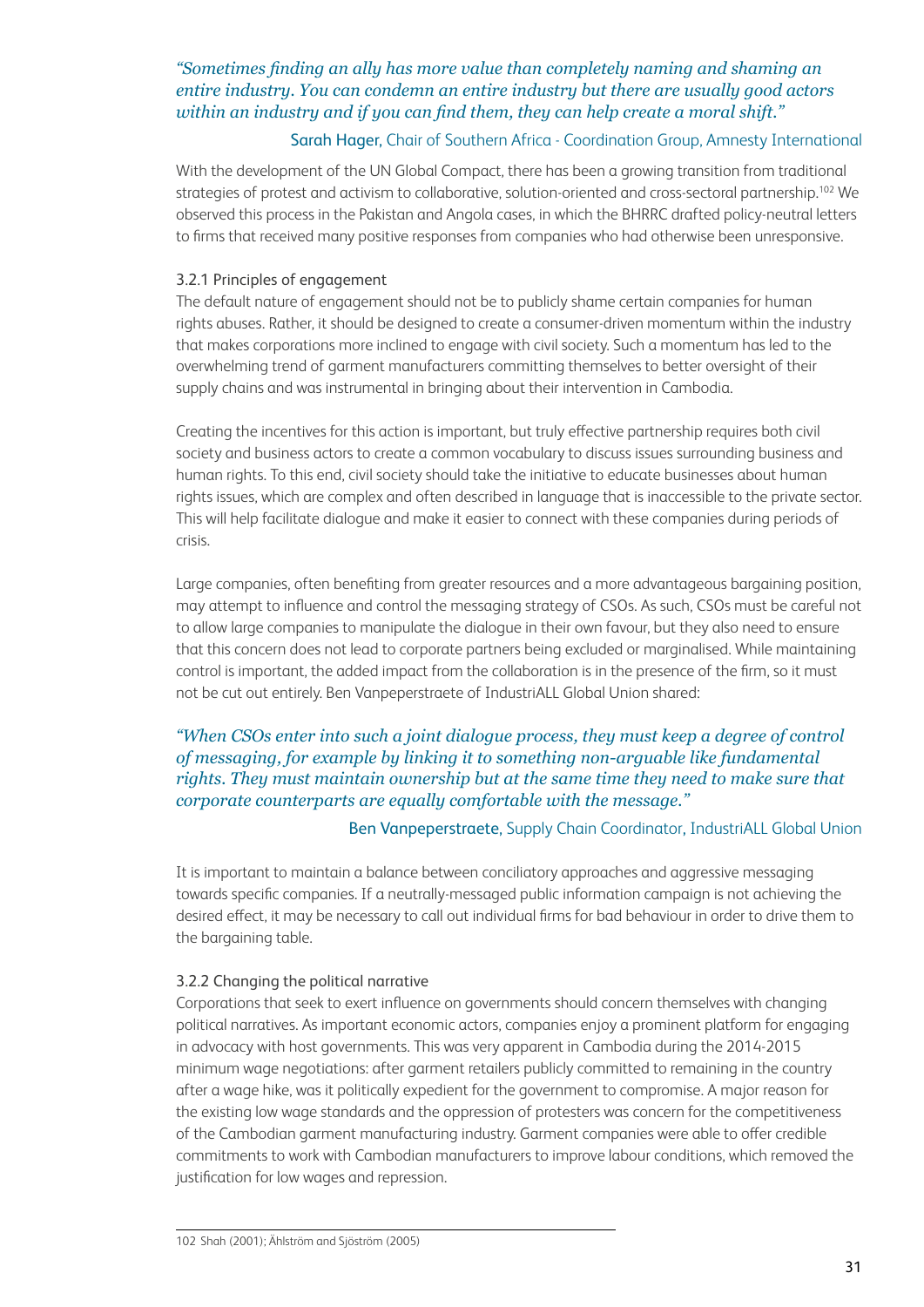# 3.3 Communication strategies for policy influence

Companies need to be mindful of a series of strategic factors when they seek to change political narratives. A method that was used in the cases of Angola and Cambodia was an official letter. The following section synthesises approaches that have proven successful for the stakeholders involved, dealing with the timing, co-signatories, and intended audience.

- 1. Timing: In order to change the political narratives, companies need to be strategic about the timing of the letter-writing process. This was crucial in the case of Cambodia, where the companies strategically released the first letter within two weeks of the government's crackdown on trade unions. Due to this immediacy, momentum surrounding the incidents was still extremely high, so the intervention of the multi-stakeholder group was very timely, contributing to the government's willingness to come to the negotiation table.
- 2. Co-signatories: Increasing the number and diversity of signatures on letters to governments enhances the likelihood of the government engaging in a constructive dialogue. Governments need to balance the interests of multiple stakeholders, and having representatives of different stakeholder groups increases the weight of the message. In the words of Jonah Wigerhall at H&M:

#### *"We were concerned about the immediate and long-term effects of the brutal crackdown in Cambodia. We managed to rally with other organisations as we felt that it was better to get a reaction from a group of brands rather than just us alone. The institutional actors brought in a different kind of advocacy that involved a larger network and strengthened the message."*

Jonah Wigerhall, Social Sustainability Business Expert (Stakeholder Engagement), H&M

3. Intended audience: Corporations can draft or be signatory to open letters that provide credible signals to governments about their stances on controversial policy issues.

Although open letters can achieve significant impact, they risk alienating key policy makers in the host government. If governments are seen as susceptible to foreign influences, regimes that are too responsive to public pressure can lose domestic legitimacy, diminishing the impact of positive policy changes. This underlying narrative is itself a source of the justification governments cite when asserting control over civil society.

Alternatively, private sector actors can approach government representatives through private or informal means. Particularly in developing markets, corporations in large and influential industries have an extremely credible exit threat, which can lead to significant breakthroughs in private negotiations without 'messy' media attention that could damage officials' public images.

We have seen from the Cambodia case that this method can be extremely effective, but without a way to hold corporations to account for the content of their private conversations with governments, civil society actors can find themselves marginalised within their own initiatives. To prevent this, private corporate action should be heavily coordinated by civil society through the use of networked partnerships.

Although private negotiations and public letters are two separate advocacy strategies, it is possible to use them together by strategic placement.

*"Our experience is that apparel brands, many of which have been the subject of public campaigns and/or negative media coverage, have gained credibility for speaking out publicly in favour of workers' rights. While public letters may initially provoke a negative reaction from governments in producer countries, they can also open the door to constructive dialogue with both governments and local civil society actors."*

Lynda Yanz, Founding Member, Maquila Solidarity Network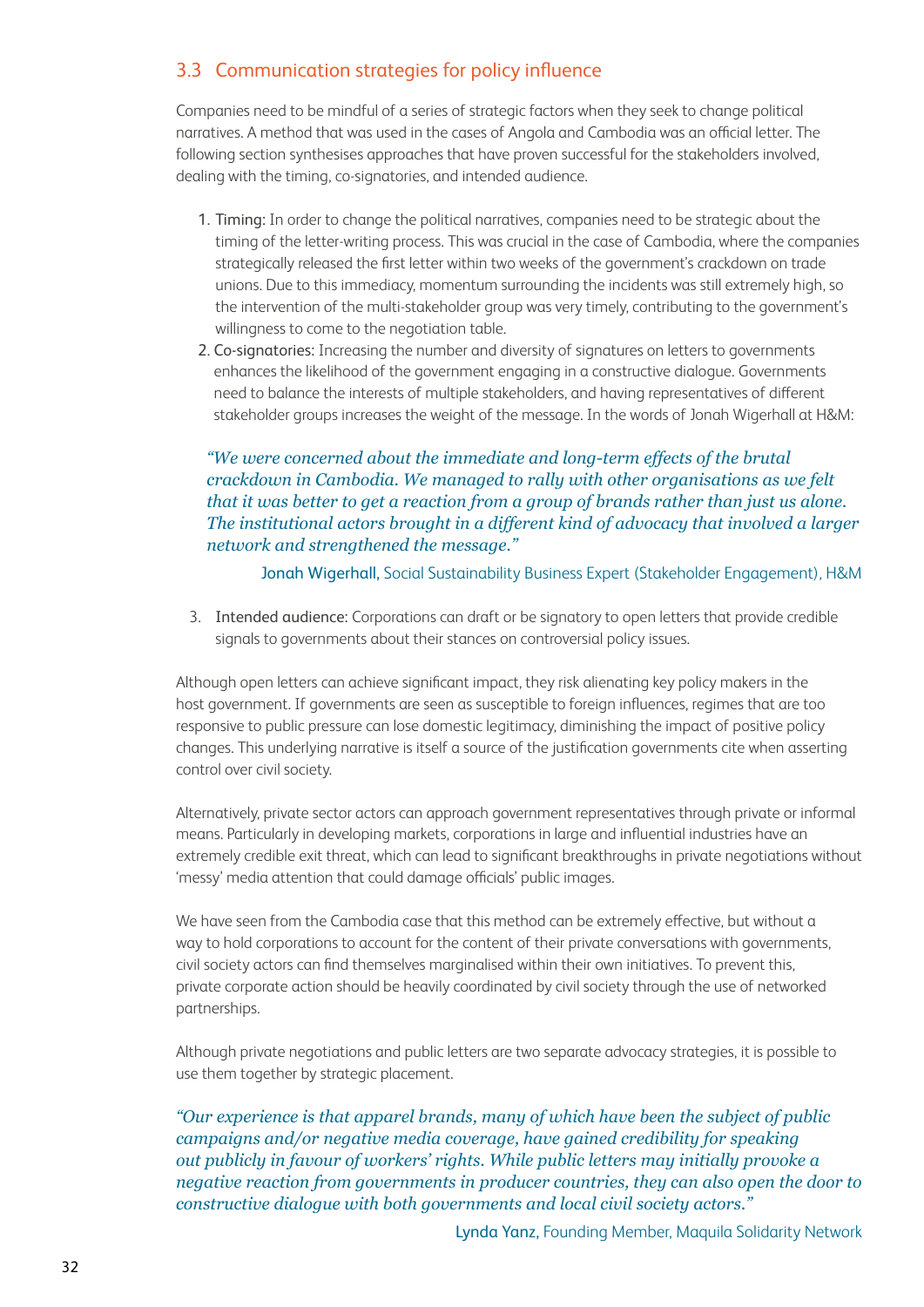# *4. Recommendations: A Framework for Corporate Engagement*

A framework for corporate action in support of the civil society space must take into account two scenarios: times of crises and periods between crises. During the periods between crises, civil society and the private sector are operating as normal, building relationships and networks and creating the norms within those networks that lead to better governance. When crises occur, the arrangements that have been constructed over the interim periods determine which choices companies have to act and their willingness to engage in action.

There are two characteristics that play a definitive role in defining a corporation's choices in times of crisis: their capacity to affect change in their environment and their commitment to issues surrounding the civil society space. These two metrics can be plotted in the two-dimensional model below:



This framework is meant to help civil society and the private sector conceptualise their role in relation to each other. Different stakeholders will use it differently – civil society may wish to inspire companies to act, increasing their commitment to solving issues surrounding the closing space. Alternatively, corporations already committed to these solutions may not have the capacity to contribute as much to the partnership in question. The following recommendations are targeted at all stakeholders with the end goal being truly effective partnership in support of the civil society space.

## 4.1 Build commitment from companies

1. Engage with industry leaders: CSOs can leverage their voice to reach out to influential companies willing to pressure governments to undertake civil society reform. Large MNCs or local industry leaders often have strong economic or political control over host governments and can leverage their political influence to bring about significant impact through advocacy (Marsden 2002). The diamond sector in Angola and the garment retailers active in Cambodia both represent major sources of income for their host governments and are large employers of their countries' labour forces. In these cases, we have observed firms in such industries successfully exercising this influence to protect the civil society space.

 For smaller CSAs, it may be difficult to find access to companies with significant influence. In these cases, CSOs should take advantage of networks made up of other civil society or private sector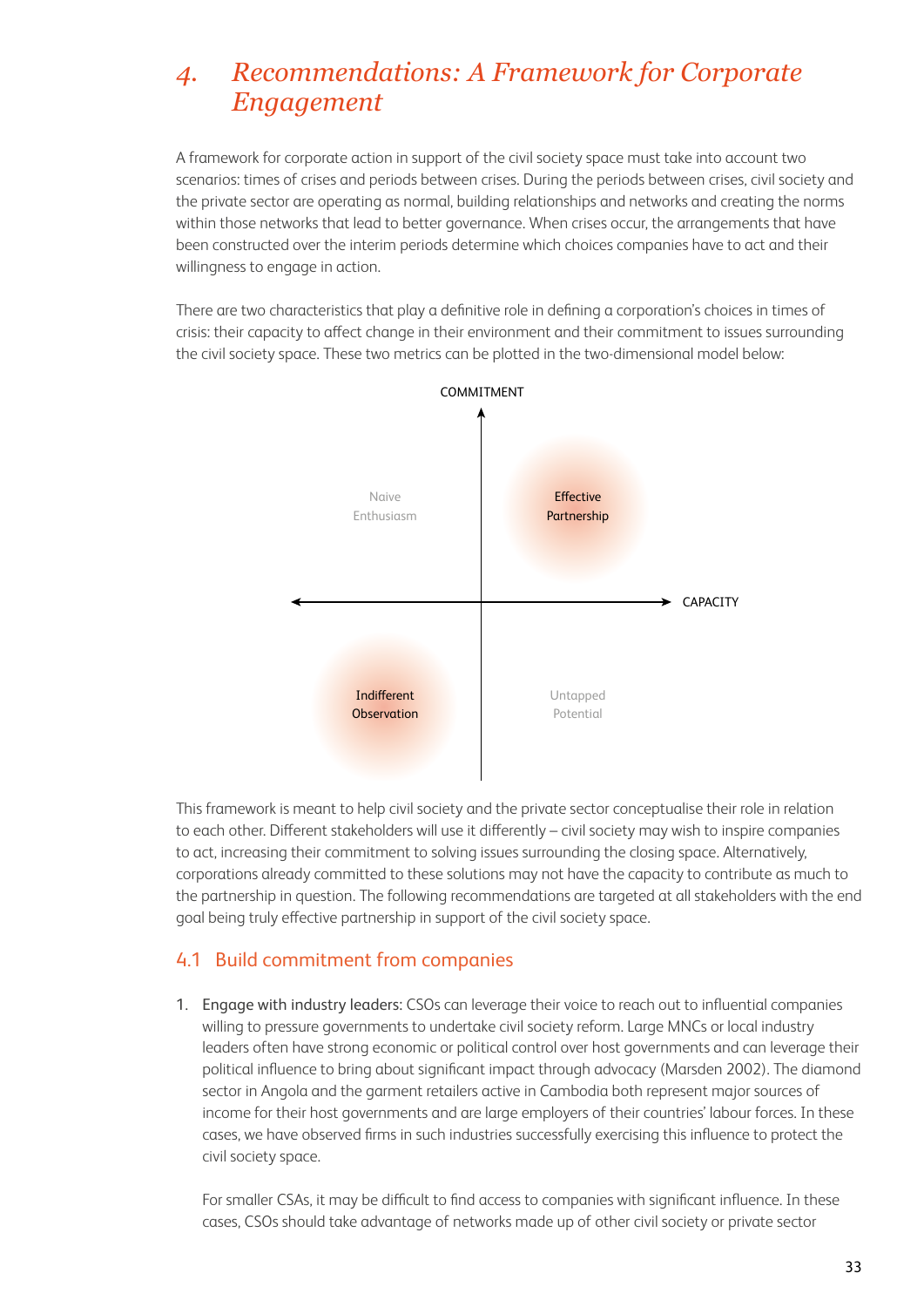actors to amplify their message and increase the chances of a positive response. Bolo Bhi used this tactic when it reached out to BHRRC, which was able to successfully target and get responses from a number of leaders in the IT industry such as McAfee and Cisco.

 Organisations that are already engaged in the advocacy process with private sector leaders should also be mindful of including other CSAs and making themselves available as linking agents. This would make it easier to communicate policy demands from local civil society to corporations that enjoy significant bargaining power with the government.

2. Engage with privately owned, ethical firms: Additionally, we have found that privately owned companies with strong ethical values are valuable partners for civil society in the private sector. Such firms are easier to identify and contact, and they have shown greater ability to engage with civil society than large firms because of their smaller, more flexible internal governance structure. As discussed in Section 2, private firms that signed the open letter in Angola supporting Rafael Marques were able to respond quickly and efficiently to the call for assistance.

 What small and ethical private firms offer in flexibility and willingness to engage is offset by their small size: alone, their potential impact is minimal. Again, this issue can be overcome by utilising networks that include a diversity of private and civil society actors. Within such networks these firms can act as agenda setters, drawing the attention of larger, less nimble private actors on the need to support or defend civil society space. This approach helps to break down the process of initiating collective action into a manageable and scalable endeavour.

3. Engage with consumer-oriented firms: As discussed in Section 2, consumer-facing industries – the apparel, diamond and food industries in the examples examined in this report – are increasingly influenced by growing shareholder activism, ethical consumerism and social movements. Because of these trends, they are very sensitive to public scrutiny, reputation damage and consumer boycotts.<sup>103</sup> In cases involving such industries, civil society should create public advocacy initiatives that highlight how actions occurring within those sectors are threatening the civil society space. These have the potential to alter the incentives for consumer-sensitive businesses and indirectly pressure them to engage.

# 4.2 Develop the capacity to defend civil society

1. Exert influence over governments engaged in closing the civil society space Through their substantial business presence in some countries, important private sector actors can create a large potential for leveraging their positions to affect government decisions related to human rights and civil society. Through public or private communication, companies can voice their concern over government activities that are impinging on civil society independence.

Corporations should oppose these three common strategies for targeting the civil society space:

- Formal legal barriers: Corporations should hold host governments to account for passing new legislation limiting civil society. For example, the international brands involved in the private letter to the Cambodian government are negotiating a more inclusive mechanism for determining national minimum wage requirements.
- Arbitrary impediments to civil society work: The private sector should be mindful of unequal application of existing legal norms, including governments' arbitrary enforcement of reporting, monitoring, and operational guidelines. In Thailand, the TTIA and Thai Union resisted this when they supported Andy Hall, who was arrested under lese majeste charges. In Pakistan, industry leaders were protesting the ability of the government to selectively silence unsympathetic voices.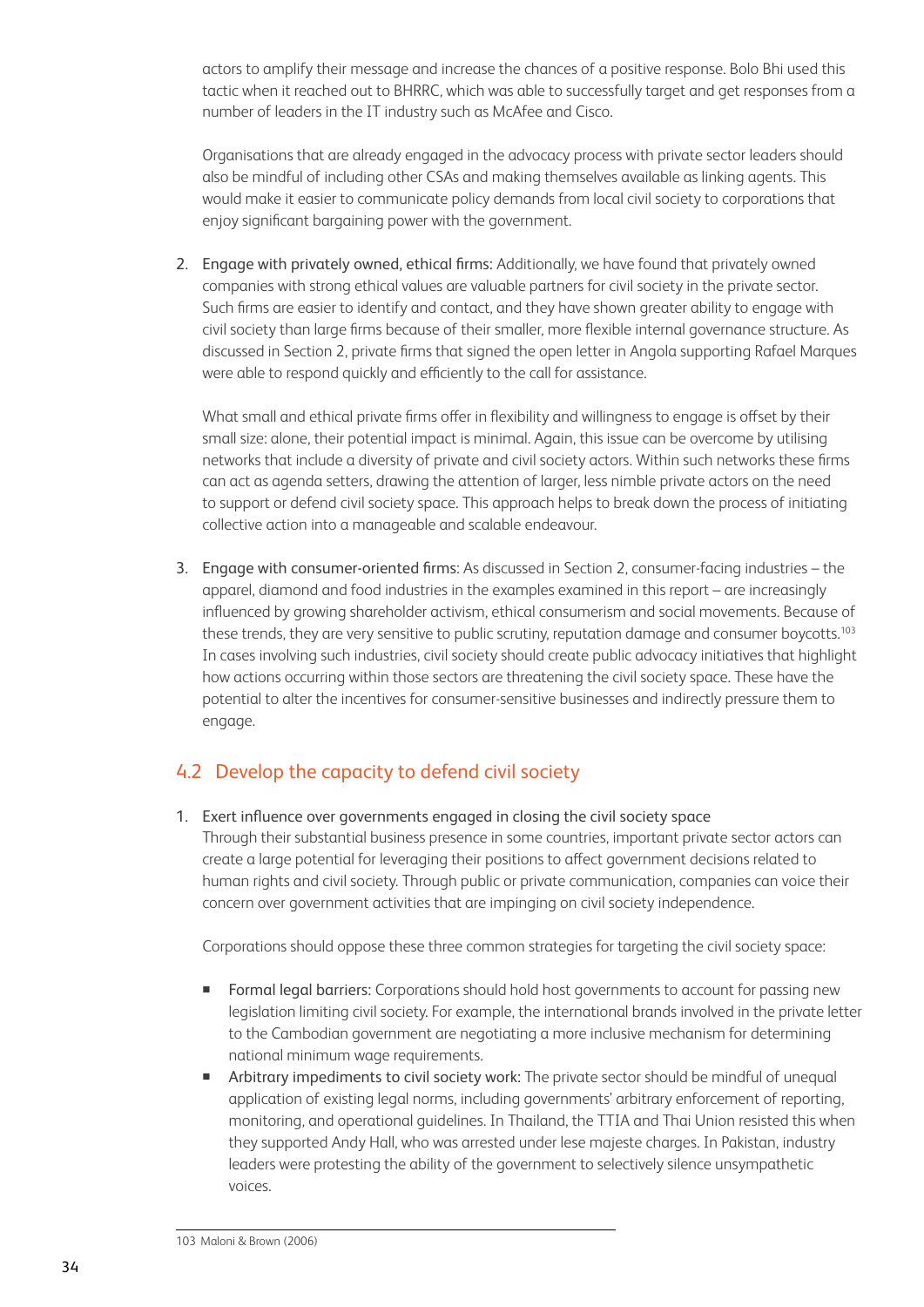- Extra-legal harassment or intimidation of civil society actors: Firms should speak up in the face of gross injustices committed against civil society, similar to how the diamond companies reacted in the case of Rafael Marques.
- 2. Take advantage of networks: Corporations seeking to affect change without unnecessarily risking their reputation or influence can leverage pre-existing networks to focus their voice and impact. By joining such networks, corporations can address their core weaknesses in global governance.

 Through creating meaningful connections with civil society actors, firms can become more informed about which issues are most relevant and identify the most efficient ways to solve them. The presence of representatives from both industry and civil society lends legitimacy to their campaigns. Most importantly, networks are able to solve collective action problems and coordinate action between a wide range of organisations and individuals.

3. Develop institutional memory and structural capacity: When corporations make commitments to stand by core values or ethical principles, they should ensure that these commitments are sustainable and can survive staff turnover. Corporations must toe a fine line between empowering a single individual with responsibility to manage their engagement strategy and creating large departments –- similar to how some large MNCs run their CSR initiatives – that are less responsive but more constant.

 It is important for corporations to learn new strategies for partnering with civil society groups but, without appropriate internal structures and practices, their commitments will not translate into sources of long-term benefit. While a single motivated employee may act more decisively and achieve more short-term impact; there must be practices and processes in place to ensure that the firm is consistent in its actions if that individual were to leave his or her position. Building the structural capacity within a business that supports the institutionalisation of commitments to support civil society space is crucial to realising long-term impact.

 In our discussions with international brands in Cambodia, two practices that contributed to better quality engagement and commitment were (1) having a well-staffed country office, and (2) keeping detailed records of episodes of engagement. While these are strategies specific to certain companies and may not be applicable in all contexts, they are an example of the ways in which the private sector has structured their approaches to sustainability to maximise impact.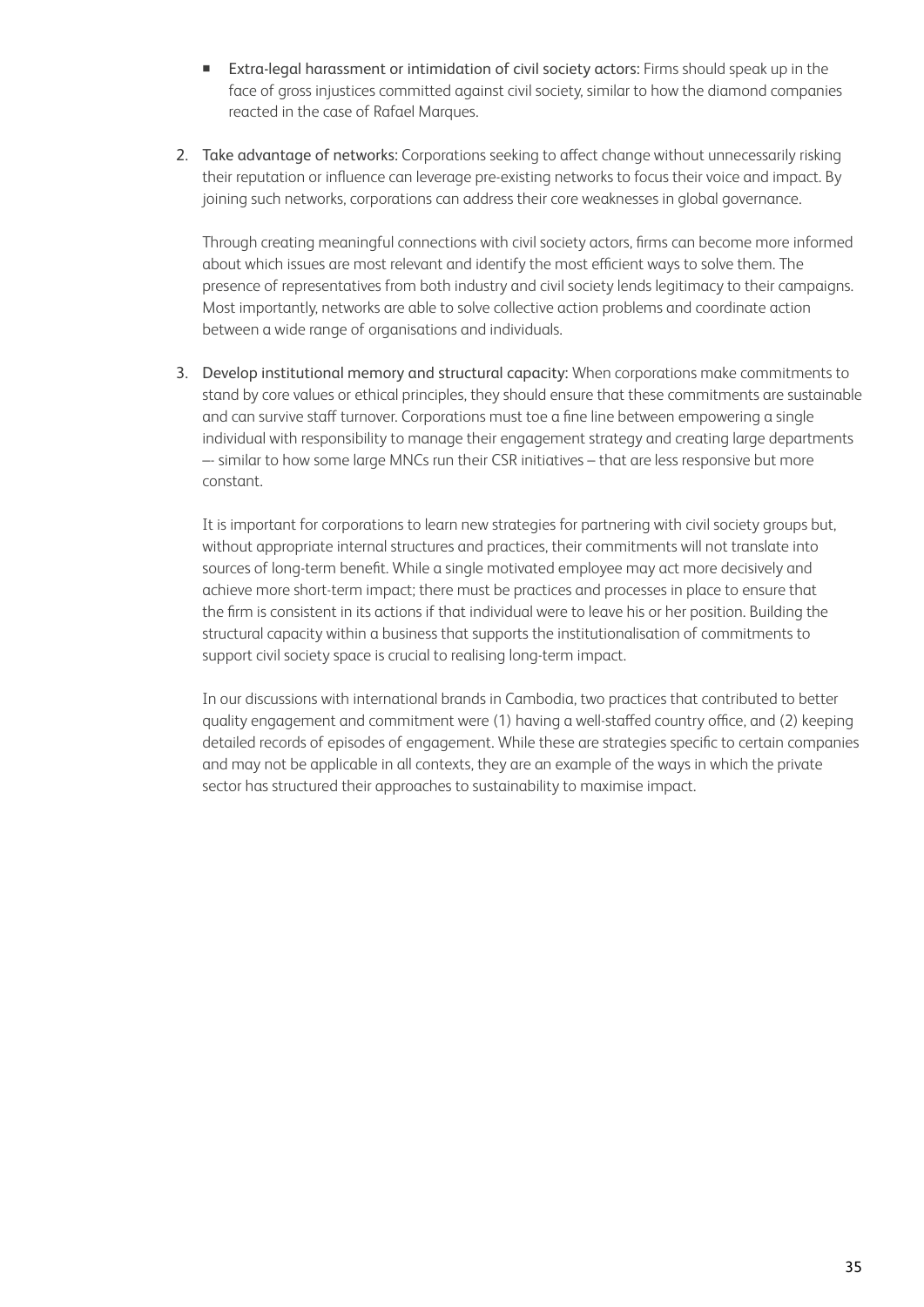# *5. Implications*

This report highlights the importance of cross-sectoral efforts in building an environment conducive for civil society. Advocacy analysis of the four cases enhances understanding of the dynamics behind corporate protection of human rights. This added knowledge complements efforts to promote a business case for long-term support of a stable civil society space. Our recommendations target a broad audience, and can be used by CSOs and businesses to guide policies and practices that work in the best interest of preserving and defending human rights.

For further research, direct inputs from governments and large corporations would be valuable in creating a holistic understanding of this process. Looking forward, we hope that this report serves as a resource for CSOs to activate the potential of industry to address the closing civil society space challenge. At the same time, this should also function as an informative document for the private sector in identifying appropriate means of protecting the civil society space. Only through engaging with both sets of stakeholders can we hope to create an environment in which a strong and independent civil society can flourish.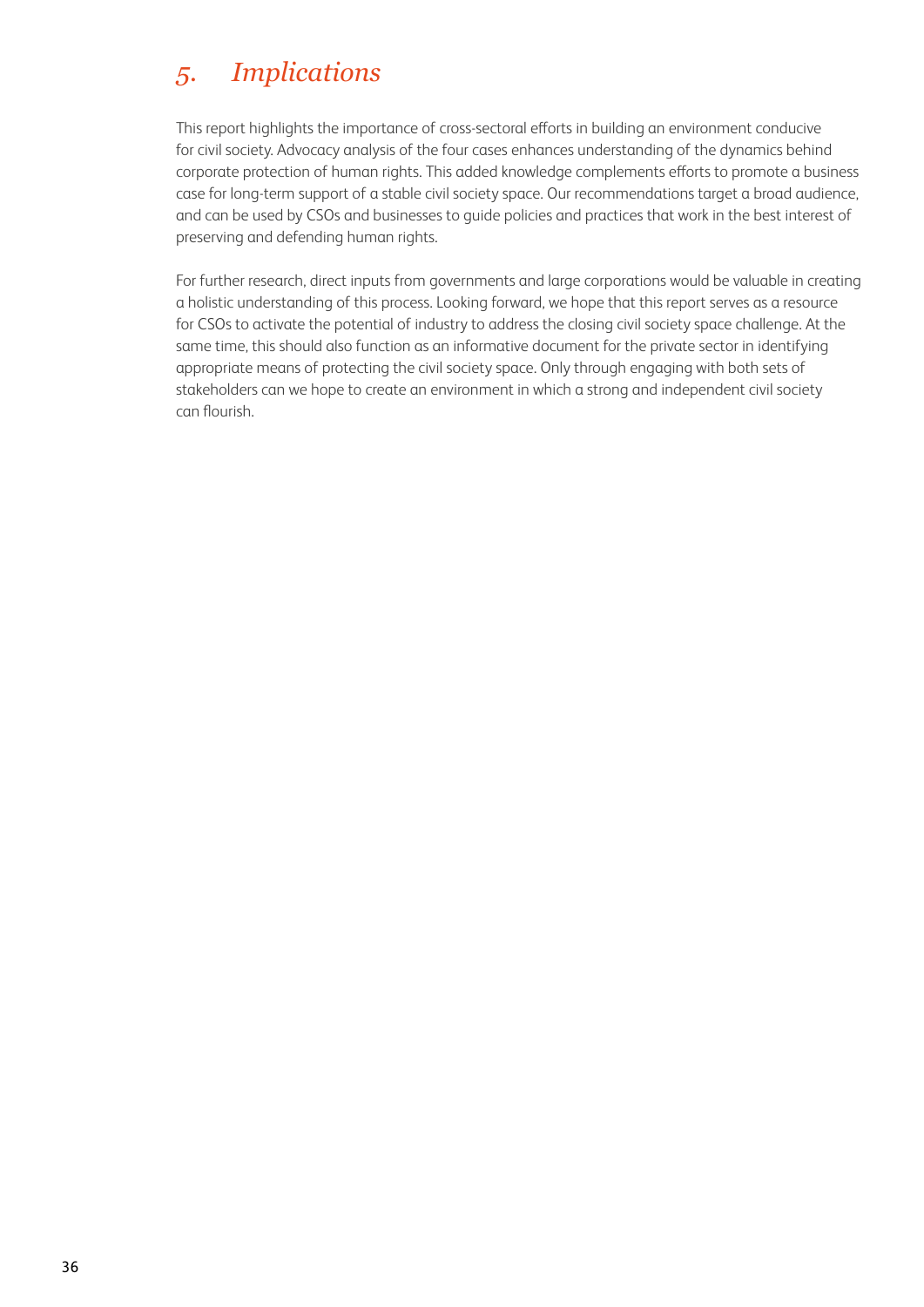# *References*

Ählström, J, Sjöström, E. "CSOs and Business Partnerships: Strategies for Interaction." Business Strategy and the Environment 14.4 (2005): 230-40. Web.

Amis, L., Brew, P., & Ersmarker, C. "Human Rights: It is your business: the case for corporate engagement." International Business Leaders Forum (IBLF). (2005)

*Angola: Rafael Marques Trial Resumes over Book on Abuses in Diamond Mining – Companies Urge Govt. to Drop Charges*. Business & Human Rights Resource Centre, n.d. Web. 25 Mar. 2016.

[<http://business-humanrights.org/en/angola-rafael-marques-trial-resumes-over-book-on-abuses-in](http://business-humanrights.org/en/angola-rafael-marques-trial-resumes-over-book-on-abuses-in-diamond-mining-companies-urge-govt-to-drop-charges)[diamond-mining-companies-urge-govt-to-drop-charges](http://business-humanrights.org/en/angola-rafael-marques-trial-resumes-over-book-on-abuses-in-diamond-mining-companies-urge-govt-to-drop-charges)>.

Bacchi, U. *H&M, Gap, Adidas and Puma Condemn Cambodian Police Killing of Striking Garment Workers.* International Business Times RSS. N.p., 07 Jan. 2014. Web. 18 Mar. 2016.

[<http://www.ibtimes.co.uk/hm-gap-adidas-puma-condemn-cambodian-police-killing-striking-garment](http://www.ibtimes.co.uk/hm-gap-adidas-puma-condemn-cambodian-police-killing-striking-garment-workers-1431402)[workers-1431402>](http://www.ibtimes.co.uk/hm-gap-adidas-puma-condemn-cambodian-police-killing-striking-garment-workers-1431402).

Bäckstrand, Karin. "Multi-stakeholder Partnerships for Sustainable Development: Rethinking Legitimacy, Accountability and Effectiveness." *European Environment* 16.5 (2006): 290-306. Web.

Baker, V. *Demanding Justice in Angola*. OpenDemocracy. Open Democracy, 2 June 2015. Web. 25 Mar. 2016. [<https://www.opendemocracy.net/vicky-baker/demanding-justice-angola>](https://www.opendemocracy.net/vicky-baker/demanding-justice-angola).

Bates, R. *An Embarrassment in the Making for the Kimberley Process?*. JCK. 4 July 2015. Web. 25 Mar. 2016. [<http://www.jckonline.com/blogs/cutting-remarks/2016/01/20/embarrassment-making-kimberley](http://www.jckonline.com/blogs/cutting-remarks/2016/01/20/embarrassment-making-kimberley-process)[process>](http://www.jckonline.com/blogs/cutting-remarks/2016/01/20/embarrassment-making-kimberley-process).

Becchetti, L. "Voting with the Wallet." *International Review of Economics* 59.3 (2012): 245-68. Web.

Black, N., and Gula, L. "How Business Can Encourage Governments to Fulfil Their Human Rights Obligations." *UN Global Compact*. N.p., 29 Mar. 2010. Web. 17 Mar. 2016.

Block, J. H., & Wagner, M. "The Effect of Family Ownership on Different Dimensions of Corporate Social Responsibility: Evidence from Large US Firms." *Business Strategy and the Environment* 23.7 (2014): 475- 92. Web.

Brettman, A. *Nike, Adidas, Other Brands Sign Letter to Cambodian Prime Minister Protesting Fatal Shootings.* Oregonian. OregonLive, 20 Jan. 2014. Web. 18 Mar. 2016. <[http://www.oregonlive.com/](http://www.oregonlive.com/playbooks-profits/index.ssf/2014/01/nike_adidas_other_brands_sign.htm) [playbooks-profits/index.ssf/2014/01/nike\\_adidas\\_other\\_brands\\_sign.html](http://www.oregonlive.com/playbooks-profits/index.ssf/2014/01/nike_adidas_other_brands_sign.htm)>.

Briscoe, F. & Safford, S. "The Nixon-in-China Effect: Activism, Imitation, and the Institutionalization of Contentious Practices." *Administrative Science Quarterly.* 53.3 (2008): 460-91. Print

Brilliant, Earth. *Open Letter to Angolan Government.* Business & Human Rights Resource Centre, 5 May 2015. Web. 05 Apr. 2016. <[http://business-humanrights.org/en/angola-rafael-marques-trial-resumes-over](http://business-humanrights.org/en/angola-rafael-marques-trial-resumes-over-book-on-abuses-in-diamond-mining-companies-urge-govt-to-drop-charges#c123446)[book-on-abuses-in-diamond-mining-companies-urge-govt-to-drop-charges#c123446>](http://business-humanrights.org/en/angola-rafael-marques-trial-resumes-over-book-on-abuses-in-diamond-mining-companies-urge-govt-to-drop-charges#c123446).

Bukowitz, W. R., and Williams, Ruth L. *The Knowledge Management Fieldbook*. London?]: Financial Times : Prentice Hall, 1999. Print.

Business and Human Rights Resource Centre (BHRRC). Netsweeper's silence on its reported role in Pakistan's internet filtering programme. 25 Oct. 2015. Web. 19 Sept. 2016.

[<https://business-humanrights.org/en/netsweeper%E2%80%99s-silence-on-its-reported-role-in](https://business-humanrights.org/en/netsweeper%E2%80%99s-silence-on-its-reported-role-in-pakistan%E2%80%99s-internet-filtering-programme)[pakistan%E2%80%99s-internet-filtering-programme](https://business-humanrights.org/en/netsweeper%E2%80%99s-silence-on-its-reported-role-in-pakistan%E2%80%99s-internet-filtering-programme)>.

Carroll, W. K., & Carson, C. "The network of global corporations and elite policy groups: a structure for transnational capitalist class formation?." Global Networks 3.1 (2003): 29-57.

Carothers, Thomas. The Closing Space Challenge: How Are Funders Responding?. Carnegie Endowment for Global Peace. N.p., 2 Nov. 2015. Web. 4 Apr. 2016.

[<http://carnegieendowment.org/2015/11/02/closing-space-challenge-how-are-funders-responding/](http://carnegieendowment.org/2015/11/02/closing-space-challenge-how-are-funders-responding/imq9) [imq9](http://carnegieendowment.org/2015/11/02/closing-space-challenge-how-are-funders-responding/imq9)>.

Carothers, T., & Brechenmacher, S. "Closing Space: Democracy and Human Rights Support under Fire." Carnegie Endowment for International Peace – Reports. (2014). II-49,51-59,61-63,65-74.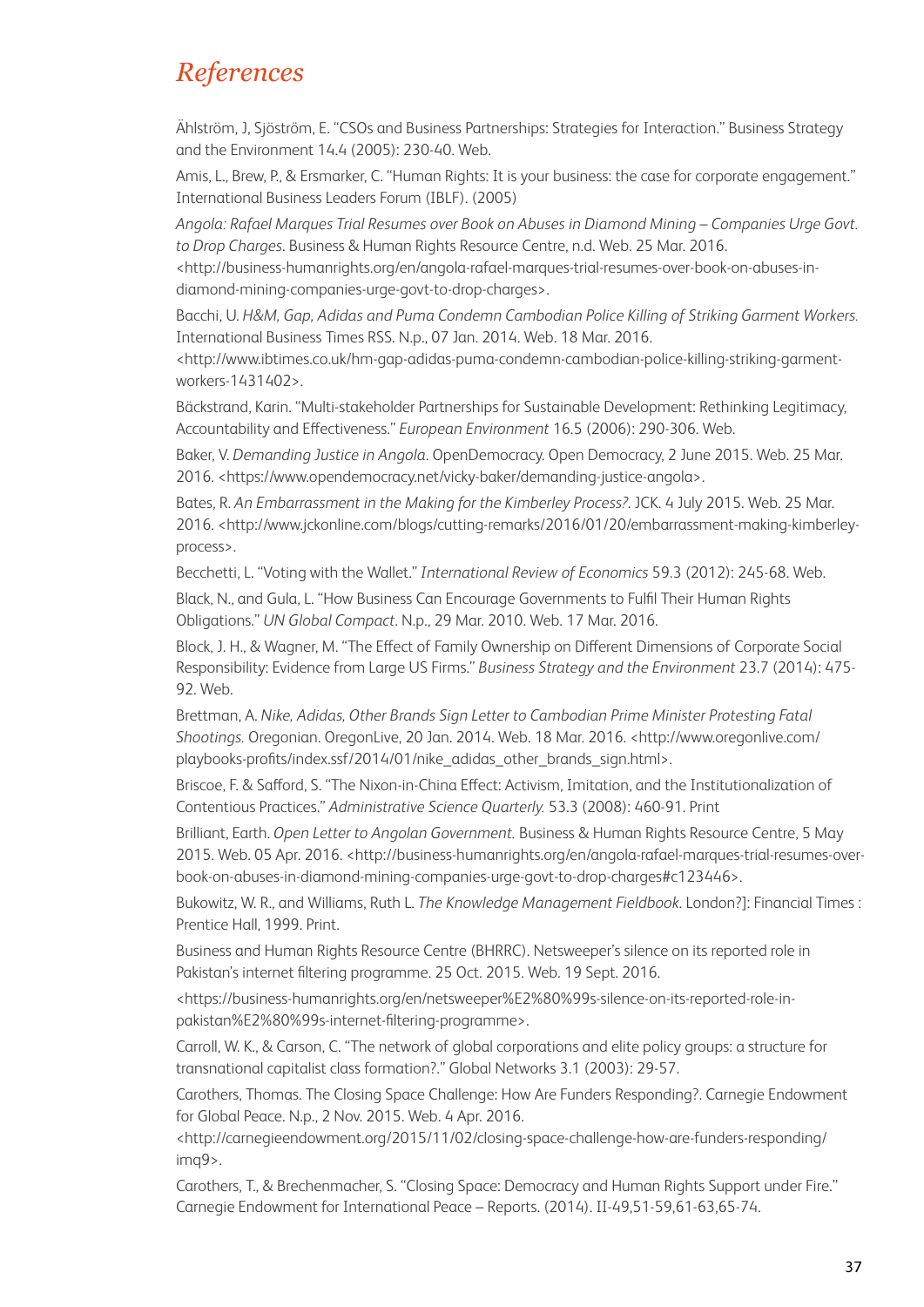Castells, Manuel, The Information Age: Economy, Society and Culture – End of Millennium. (Oxford: Blackwell, 1998).

Chalisarapong, C. Personal Interview. 20 March 2016

Charter, Martin. *Greener Marketing: A Responsible Approach to Business*. Sheffield: Greenleaf, 1992. Print.

CIVICUS. *Civil Society Rights Violated in 96 Countries.* 18 June 2015. Web. 3 Apr. 2016. [<http://www.civicus.org/index.php/en/media-centre-129/news-and-resources-127/2245-new-civicus](http://www.civicus.org/index.php/en/media-centre-129/news-and-resources-127/2245-new-civicus-report-civil-society-rights-violated-in-96-countries)[report-civil-society-rights-violated-in-96-countries](http://www.civicus.org/index.php/en/media-centre-129/news-and-resources-127/2245-new-civicus-report-civil-society-rights-violated-in-96-countries)>.

"Civil Society Space and the United Nations Human Rights System: A Practical Guide for Civil Society." Geneva: United Nations Office of the High Commissioner for Human Rights (UN OHCHR). 2014.

Crane, A. *Contextualizing Business Ethics - The Corporate Citizen and Its Stakeholders.* Business Ethics: Managing Corporate Citizenship and Sustainability in the Age of Globalization. Ed. Dirk Matten. Oxford: Oxford UP, 2010. 468+. Web.

Cruz, C., Larraza-Kintana, M., Garcés-Galdeano, L., &Berrone, P. "Are Family Firms Really More Socially Responsible?." Entrepreneurship Theory and Practice 38.6 (2014): 1295-316. Print.

Danish Institute of Human Rights (DIHR). Shell Partnership. N.d. Web. 3 Apr 2016

[<http://www.humanrights.dk/projects/shell-partnership>](http://www.humanrights.dk/projects/shell-partnership).

Davies, Ross. Andy Hall: British human rights activist facing jail in Thailand for exposing sweatshop labour. The Independent. 29 March 2016. Web. 19 Sept. 2016.

[<http://www.independent.co.uk/news/world/asia/a6956331.html>](http://www.independent.co.uk/news/world/asia/a6956331.html)

Della Porta D, Diani M. 2006. *Social Movements: An Introduction (2nd edn).* Blackwell: Malden, MA.

Detomasi, David. "The Multinational Corporation and Global Governance: Modelling Global Public Policy Networks." Journal of Business Ethics 71.3 (2007): 321-34. Print.

Dempwolf, C. Scott, and L. Ward Lyles. "The Uses of Social Network Analysis in Planning: A Review of the Literature." *Journal of Planning Literature* 27.1 (2012): 3-21. Web.

Dolan, K. *Angolan Journalist Rafael Marques De Morais Wins Freedom Of Expression Award Days Ahead Of Defamation Trial In Luanda.* Forbes. Forbes Magazine, 18 Mar. 2015. Web. 05 Apr. 2016.

Dolan, K. *Defamation Trial Of Angolan Journalist Rafael Marques Postponed, Settlement Possible*. Forbes. Forbes Magazine, 24 Apr. 2015. Web. 05 Apr. 2016. [<http://www.forbes.com/sites/](http://www.forbes.com/sites/kerryadolan/2015/04/24/defamation-trial-of-angolan-journalist-rafael-marques-postponed-settlement-possible/2/#1409b0cd18ed) [kerryadolan/2015/04/24/defamation-trial-of-angolan-journalist-rafael-marques-postponed-settlement](http://www.forbes.com/sites/kerryadolan/2015/04/24/defamation-trial-of-angolan-journalist-rafael-marques-postponed-settlement-possible/2/#1409b0cd18ed)[possible/2/#1409b0cd18ed](http://www.forbes.com/sites/kerryadolan/2015/04/24/defamation-trial-of-angolan-journalist-rafael-marques-postponed-settlement-possible/2/#1409b0cd18ed)>.

Gibb, D. W. & Whetten, D. A., "Family Firms and Social Responsibility: Preliminary Evidence from the S&P 500." *Entrepreneurship Theory and Practice* 30.6 (2006): 785-802. Web.

Elgot, J. *Tiffany & Co Backs Investigative Reporter in Angola Blood Diamonds Case.* The Guardian. Guardian News and Media, 02 June 2015. Web. 25 Mar. 2016. <[http://www.theguardian.com/](http://www.theguardian.com/world/2015/jun/03/tiffany-co-backs-investigative-reporter-in-angola-blood-diamonds-case) [world/2015/jun/03/tiffany-co-backs-investigative-reporter-in-angola-blood-diamonds-case](http://www.theguardian.com/world/2015/jun/03/tiffany-co-backs-investigative-reporter-in-angola-blood-diamonds-case)>

Elks, J. *H&M Backs Civil Rights Defenders. S*ustainablebrands.com. Sustainable Brands, 09 Jan. 2014. Web. 28 Mar. 2016. [<http://www.sustainablebrands.com/news\\_and\\_views/collaboration/jennifer\\_elks/](http://www.sustainablebrands.com/news_and_views/collaboration/jennifer_elks/hm_backs_civil_rights_defenders) [hm\\_backs\\_civil\\_rights\\_defenders>](http://www.sustainablebrands.com/news_and_views/collaboration/jennifer_elks/hm_backs_civil_rights_defenders).

*Ethical Trading Initiative: Respect for Workers Worldwide.* Ethical Trading Initiative. Web. 19 Apr. 2016. [<http://www.ethicaltrade.org/](http://www.ethicaltrade.org/)>.

Finnwatch. *Thailand Must End Harassment of Researchers and Human Rights Defenders* – Finnwatch. 18 July 2015. Web. 15 Jan 2016. <[http://www.finnwatch.org/en/news/324-thailand-must-end-harassment](http://www.finnwatch.org/en/news/324-thailand-must-end-harassment-of-researchers-and-human-rights-defenders)[of-researchers-and-human-rights-defenders>](http://www.finnwatch.org/en/news/324-thailand-must-end-harassment-of-researchers-and-human-rights-defenders).

Granovetter, M. "Economic action and social structure: The problem of embeddedness." *American Journal of Sociology* 91 (1985): 481-510.

Greenwood, R., Suddaby, R. & Hinings, C. ,R. "Theorizing Change: The Role of Professional Associations in the Transformation of Institutionalized Fields." *The Academy of Management Journal* 45.1 (2002): 58- 80. Print.

Hager, S. Personal Interview. 23 February 2016.

Hall, Andy. Personal Interview. 12 February 2016.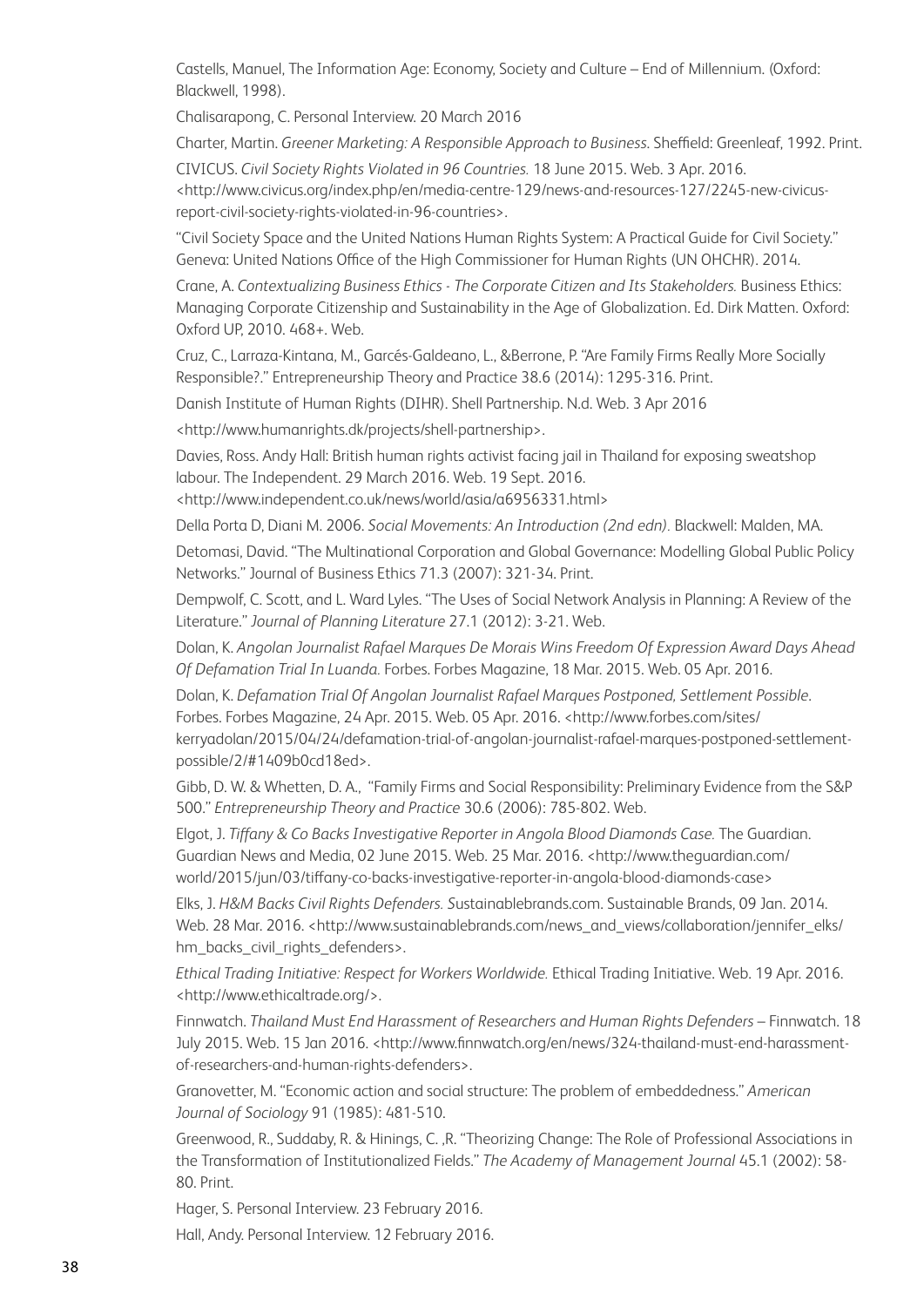Hall, A. *Thai Court Confiscates Passport and Imposes Travel Ban on British Migrant Rights Defender Andy Hall.* 13 Jan. 2016. Web. 20 Mar 2016. <[https://andyjhall.wordpress.com/2016/01/13/thai-court](https://andyjhall.wordpress.com/2016/01/13/thai-court-confiscates-passport-and-imposes-travel-ban-on-british-migrant-rights-defender-andy-hall/)[confiscates-passport-and-imposes-travel-ban-on-british-migrant-rights-defender-andy-hall/>](https://andyjhall.wordpress.com/2016/01/13/thai-court-confiscates-passport-and-imposes-travel-ban-on-british-migrant-rights-defender-andy-hall/).

Hemingway, C., & Maclagan, A. "Managers' Personal Values as Drivers of Corporate Social Responsibility." *Journal of Business Ethics* 50.1 (2004): 33-44. Web.

Hillman, A., J., & Keim, G., D. "Shareholder value, stakeholder management, and social issues: what's the bottom line?." *Strategic management journal* 22.2 (2001): 125-139.

Horvath, E. *How Can Companies Support Refugees in Europe?* The Huffington Post UK. N.p., 21 Oct. 2015. Web. 28 Mar. 2016. [<http://www.huffingtonpost.co.uk/eniko-horvath/refugees-europe\\_b\\_8336004.](http://www.huffingtonpost.co.uk/eniko-horvath/refugees-europe_b_8336004.html) [html>](http://www.huffingtonpost.co.uk/eniko-horvath/refugees-europe_b_8336004.html).

Hultmann, C. *IMPACT: Transforming Business, Changing the World – the United Nations Global Compact*. DNV-GLAS: 2015. Web.

Ineichen, M. Personal Interview. 27 January 2016.

Institute for Human Rights and Business, Front Line Defenders, and Civil Rights Defenders. "Human Rights Defenders and Business: Searching for Common Ground." Dec. 2015. Web.

International Labor Rights Forum. *Case against Labour Rights Defender Draws International Outcry.*  Web. <[http://www.laborrights.org/releases/case-against-labour-rights-defender-draws-international](http://www.laborrights.org/releases/case-against-labour-rights-defender-draws-international-outcry)[outcry>](http://www.laborrights.org/releases/case-against-labour-rights-defender-draws-international-outcry).

*Joint Appeal by the Special Rapporteur on Freedom of Expression and Access to Information in Africa and the UN Special Rapporteur on the Right to Freedom of Opinion and Expression concerning Mr. Rafael Marques De Morais.* 23 Mar. 2015. Web. 05 Apr. 2016. [<http://business-humanrights.org/sites/](http://business-humanrights.org/sites/default/files/documents/Urgent%20Appeal%20to%20H%20E%20%20the%20President%20of%20the%20Republic%20of%20Angola%20MAR%202015.pdf) [default/files/documents/Urgent%20Appeal%20to%20H%20E%20%20the%20President%20of%20](http://business-humanrights.org/sites/default/files/documents/Urgent%20Appeal%20to%20H%20E%20%20the%20President%20of%20the%20Republic%20of%20Angola%20MAR%202015.pdf) [the%20Republic%20of%20Angola%20MAR%202015.pdf>](http://business-humanrights.org/sites/default/files/documents/Urgent%20Appeal%20to%20H%20E%20%20the%20President%20of%20the%20Republic%20of%20Angola%20MAR%202015.pdf).

Kasztelan, M. *Striking a Balance in Cambodia.* The Diplomat. N.p., 11 Jan. 2014. Web. 19 Mar. 2016. [<http://thediplomat.com/2014/01/striking-a-balance-in-cambodia/>.](http://thediplomat.com/2014/01/striking-a-balance-in-cambodia/>)

King, B. G., and Pearce, N. A. "The Contentiousness of Markets: Politics, Social Movements, and Institutional Change in Markets." Annual Review of Sociology 36: 249-67. Web.

Larter, O. *Microsoft & DLA Piper – Why Human Rights and Human Rights Defenders Are Right for Our Business*. ISHR. Institutional Service for Human Rights, 27 Oct. 2015. Web. 28 Mar. 2016. <[http://www.](http://www.ishr.ch/news/microsoft-dla-piper-why-human-rights-and-human-rights-defenders-are-right-our-business) [ishr.ch/news/microsoft-dla-piper-why-human-rights-and-human-rights-defenders-are-right-our-business>](http://www.ishr.ch/news/microsoft-dla-piper-why-human-rights-and-human-rights-defenders-are-right-our-business).

Lazala, M. (2015). *Despite the odds: Businesses speaking out for human rights.* Business & Human Rights Resource Centre. 2015. Web. Feb 15 2016. <[http://business-humanrights.org/en/despite-the-odds](http://business-humanrights.org/en/despite-the-odds-businesses-speaking-out-for-human-rights)[businesses-speaking-out-for-human-rights](http://business-humanrights.org/en/despite-the-odds-businesses-speaking-out-for-human-rights)>.

Lazala, M., & Bardwell, J. *What Human Rights? Why Some Companies Speak out While Others Don't*. OpenDemocracy.17 June 2015. Web. 29 Mar. 2016. [<https://www.opendemocracy.net/openglobalrights/](https://www.opendemocracy.net/openglobalrights/mauricio-lazala-joe-bardwell/%E2%80%9Cwhat-human-rights%E2%80%9D-why-some-companies-speak-out-while) [mauricio-lazala-joe-bardwell/%E2%80%9Cwhat-human-rights%E2%80%9D-why-some-companies-speak](https://www.opendemocracy.net/openglobalrights/mauricio-lazala-joe-bardwell/%E2%80%9Cwhat-human-rights%E2%80%9D-why-some-companies-speak-out-while)[out-while>](https://www.opendemocracy.net/openglobalrights/mauricio-lazala-joe-bardwell/%E2%80%9Cwhat-human-rights%E2%80%9D-why-some-companies-speak-out-while).

Lazala, M. Personal Interview. 5 January 2015.

Lazala, M. Personal Interview. 12 February 2016.

Leber, B. Personal Interview. 18 February 2016.

Le Billon, P. *Fatal Transactions: Conflict Diamonds and the (Anti)Terrorist Consumer*. Antipode 38.4 (2006): 778-801. Print.

Lynch, P. (2015). *Business and human rights defenders: A safe and enabling operating environment for all*. Business & Human Rights Resource Cenre. 2015. Web. 10 Feb 2016.

[<http://business-humanrights.org/en/business-and-human-rights-defenders-a-safe-and-enabling](http://business-humanrights.org/en/business-and-human-rights-defenders-a-safe-and-enabling-operating-environment-for-all)[operating-environment-for-all](http://business-humanrights.org/en/business-and-human-rights-defenders-a-safe-and-enabling-operating-environment-for-all)>.

Lynch, Phil, Tess McEnvoy, and Raissa Urquiza. *How to Create and Maintain the Space for Civil Society: What Works?* International Service for Human Rights. June 2015. Web. 19 Apr. 2016.

[<http://www.ishr.ch/sites/default/files/article/files/ishr\\_submission\\_-\\_creating\\_and\\_maintaining\\_civil\\_](http://www.ishr.ch/sites/default/files/article/files/ishr_submission_-_creating_and_maintaining_civil_society_space_what_works.pdf) [society\\_space\\_what\\_works.pdf](http://www.ishr.ch/sites/default/files/article/files/ishr_submission_-_creating_and_maintaining_civil_society_space_what_works.pdf)>.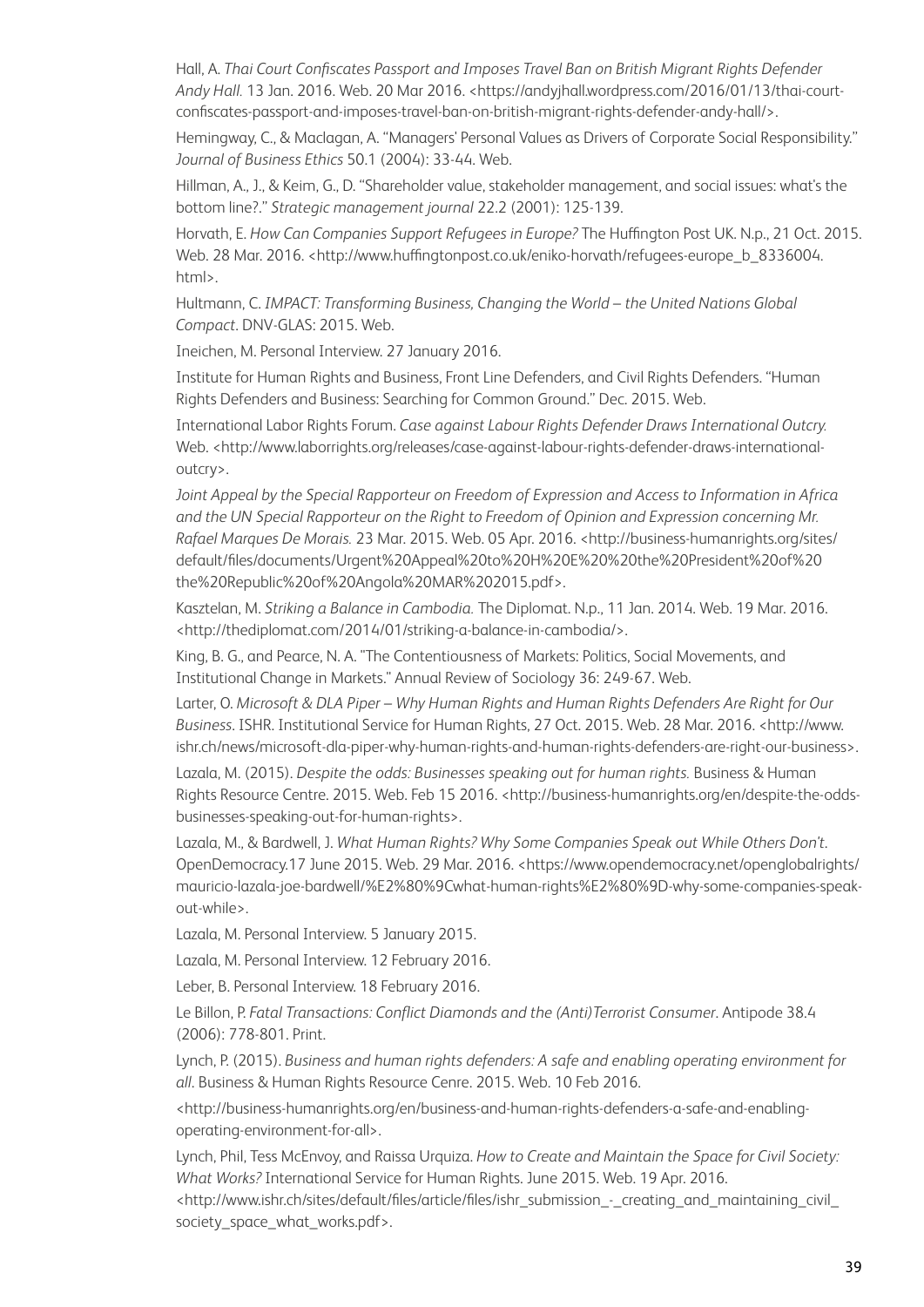Maloni, M, & Brown, J. . "Corporate Social Responsibility in the Supply Chain: An Application in the Food Industry." *Journal of Business Ethics* 68.1 (2006): 35-52. Web.

Marsden, C. "The New Corporate Citizenship of Big Business: Part of the Solution to Sustainability?." *Business and Society Review* 105.1 (2000): 8-25. Web.

McAllister, Peter. Labour Rights in Cambodia - Reflections and Questions. Labour Rights in Cambodia. Ethical Trading Initiative. 1 June 2014. Web. 18 Mar. 2016. [<http://www.ethicaltrade.org/news-and](http://www.ethicaltrade.org/news-and-events/blog/labour-rights-in-cambodia-reflections-and-questions)[events/blog/labour-rights-in-cambodia-reflections-and-questions](http://www.ethicaltrade.org/news-and-events/blog/labour-rights-in-cambodia-reflections-and-questions)>.

McAllister, P. Personal Interview. 26 February 2016

Mercator Media Ltd. *Thai union to promote migrant worker rights*. 9 Oct. 2015. Web. 4 Apr 2016. [<http://www.worldfishing.net/news101/industry-news/thai-union-to-promote-migrant-worker-rights>](http://www.worldfishing.net/news101/industry-news/thai-union-to-promote-migrant-worker-rights).

Midttun, Atle. "Realigning Business, Government and Civil Society: Emerging Embedded Relational Governance beyond the (neo) Liberal and Welfare State Models." Corporate Governance: The international journal of business in society 5.3 (2005): 159–174. Web.

Mueckenberger, U., & Jastram, S. "Transnational Norm-Building Networks and the Legitimacy of Corporate Social Responsibility Standards." *Journal of Business Ethics* 97.2 (2010): 223-39. Web.

O'Rourke, A., Audun, R. & Sanjay, S. "A New Politics of Engagement: Shareholder Activism for Corporate Social Responsibility." *Business Strategy and the Environment* 12.4 (2003): 227-39. Web

Evelien, O. & Rousseau, R. "Social Network Analysis: A Powerful Strategy, Also for the Information Sciences." *Journal of Information Science* 28.6 (2002): 441-53. Web.

Peterson, K, et al. *The Promise of Partnerships: A Dialogue between INGOs and Donors.* FSG. 2014.

Reinicke, Wolfgang H.. "The Other World Wide Web: Global Public Policy Networks". Foreign Policy 117 (1999): 44–57. Web.

Reinicke, W. H., Deng, F., Witte, J. M., Benner, T., Whitaker, B., & Gershman, J.. *Critical choices: the United Nations, networks, and the future of global governance.* International Development Research Centre (IDRC). 2000.

Ruggie, J. (2010). The UN "*Protect, Respect and Remedy" Framework for Business and Human Rights*. New York: United Nations. Retrieved from <[http://198.170.85.29/Ruggie-protect-respect-remedy](http://198.170.85.29/Ruggie-protect-respect-remedy-framework.pdf)[framework.pdf](http://198.170.85.29/Ruggie-protect-respect-remedy-framework.pdf)>

Rutzen, D., & Shea, C. "The Associational Counter-Revolution." *Alliance Magazine.* Alliance. 1 Sept 2006. Web. 6 Mar 2016.

Salamon, L., & DEMOS. *The global associational revolution: The rise of the third sector on the world scene.(Future of charities and the voluntary sector. Working paper*; 7). London: DEMOS. 1995.

Saleem, Sana. Personal Interview. 28 January 2016.

Sanders, C. *International NGOs Voice Support for Angolan Journalist and Human Rights Activist, Rafael Marques De Morais*. Transparency International. 7 June 2013. Web. 05 Apr. 2016.

[<http://www.transparency.org/news/pressrelease/international\\_ngos\\_voice\\_support\\_for\\_angolan\\_](http://www.transparency.org/news/pressrelease/international_ngos_voice_support_for_angolan_journalist_and_human_rights_ac) journalist and human rights ac>.

Scherer, A, & Palazzo, G. "The New Political Role of Business in a Globalized World: A Review of a New Perspective on CSR and Its Implications for the Firm, Governance, and Democracy." *The Journal of Management Studies* 48.4 (2011): 899. Web.

Shah, R. "Relational Praxis in Transition towards Sustainability: Business-NGO Collaboration and Participatory Action Research." Thesis. University of Bath, 2001. Web. 20 Mar 2016. [<http://people.bath.ac.uk/mnspwr/doc\\_theses\\_links/pdf/dt\\_rs\\_Chapter3.pdf>](http://people.bath.ac.uk/mnspwr/doc_theses_links/pdf/dt_rs_Chapter3.pdf).

Strong, C. "Features Contributing to the Growth of Ethical Consumerism - a Preliminary Investigation." *Marketing Intelligence & Planning* 14.5 (1996): 5-13. Web.

Soule, S.A. *Contention and Corporate Social Responsibility*. New York, NY: Cambridge University Press. 2009.

"The UN Guiding Principles on Business and Human Rights: Relationship to UN Global Compact Commitments." United Nations Global Compact. June 2014. Web.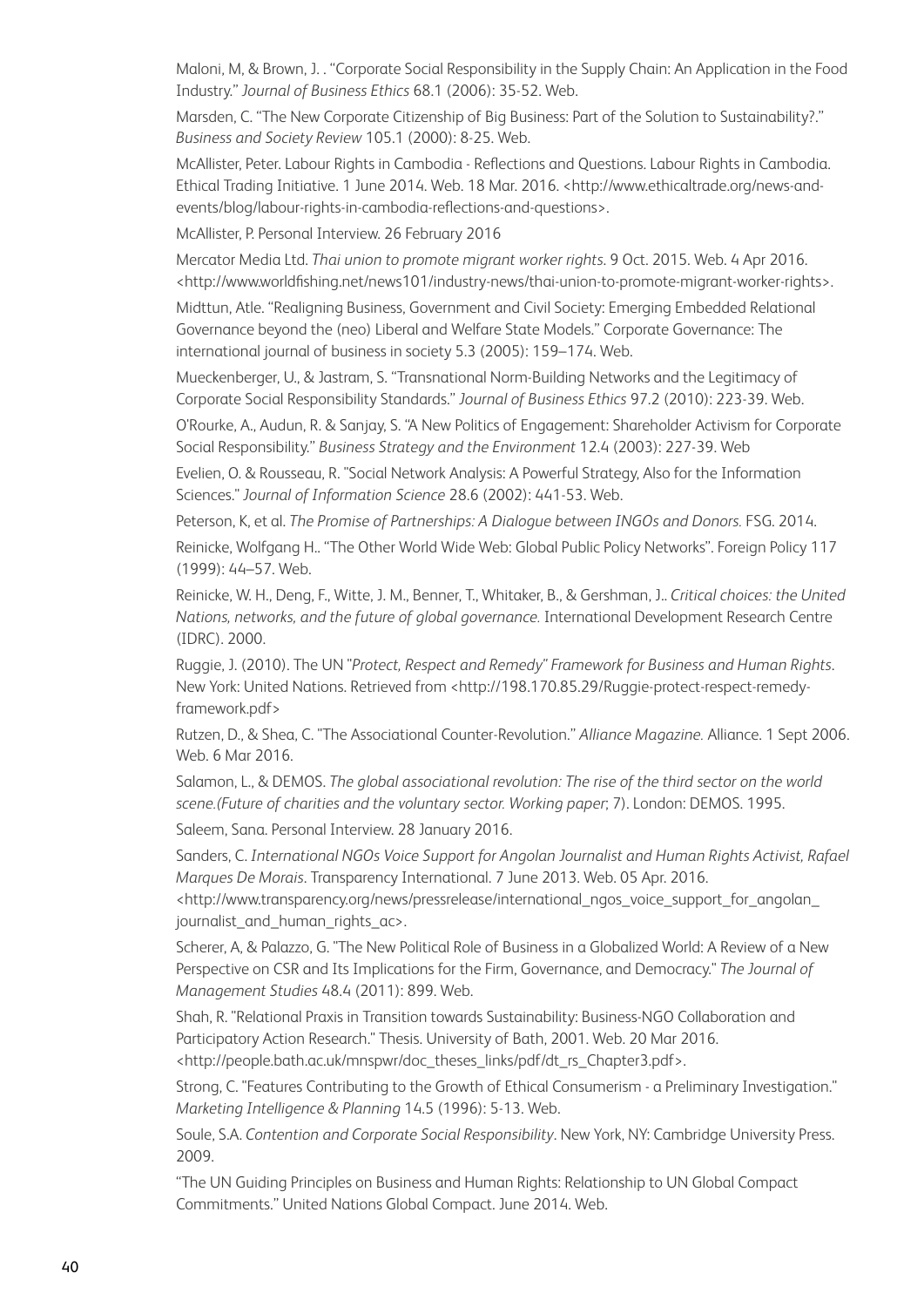*Tier Placements*. U.S. Department of State. Web. [<http://www.state.gov/j/tip/rls/tiprpt/2014/226649.htm>](http://www.state.gov/j/tip/rls/tiprpt/2014/226649.htm).

Tiffany & Co, and Leber Jeweler. *Angola: Rafael Marques Trial Resumes over Book on Abuses in Diamond Mining - Companies Urge Govt. to Drop Charges.* Business Human Rights Resource Centre. 22 Apr 2015. Web. 17 Mar 2016. <[http://business-humanrights.org/sites/default/files/documents/Open%20](http://business-humanrights.org/sites/default/files/documents/Open%20statement%20by%20jewellers%20re%20Rafael%20Marques%20-%2022%20Apr%202015_0.pdf) [statement%20by%20jewellers%20re%20Rafael%20Marques%20-%2022%20Apr%202015\\_0.pdf](http://business-humanrights.org/sites/default/files/documents/Open%20statement%20by%20jewellers%20re%20Rafael%20Marques%20-%2022%20Apr%202015_0.pdf)>.

United Nations Global Compact. *Our Mission*. United Nations Global Compact. N.d. Web. 28 Feb 2016. [<https://www.unglobalcompact.org/what-is-gc/mission>](https://www.unglobalcompact.org/what-is-gc/mission).

United Nations Global Compact. *Reflecting on the impact of the global compact: From action to attitudes*. United Nations Global Compact. n.d. Web. 28 Feb 2016.

United Nations Office of the High Commissioner for Human Rights (UN OHCHR). (2011). "Guiding Principles on Business and Human Rights: Implementing the United Nations "Protect, Respect and Remedy" Framework." New York & Geneva: United Nations.

*Urgent Appeal by Africa & UN Special Rapporteurs on Rafael Marques' Trial Urges Angolan Govt. to Fulfil Its Obligations to Uphold Right to Freedom of Expression*. Business & Human Rights Resource Centre, 23 Mar. 2015. Web. 25 Mar. 2016. <<http://business-humanrights.org/fr/node/121194>>.

Uusitalo, O, & Oksanen, R. "Ethical Consumerism: A View from Finland." International Journal of Consumer Studies 28.3 (2004): 214-21. Web.

Vanpeperstraete, B. Personal Interview. 10 March 2016

Vartiala, S. Personal Interview. 28 January 2016.

Wapner, P. "Clifford Bob, The Marketing of Rebellion: Insurgents, Media and International Activism." *The Review of International Organizations 1.3 (2006): 313-15. Web.*

Wettstein, F., & Baur D. "'Why Should We Care about Marriage Equality?': Political Advocacy as a Part of Corporate Responsibility." *Journal of Business Ethics* (2015): 1–15. Web.

Wettstein, F. *Legitimate Human Rights Advocacy: A Blueprint for Business*. Business & Human Rights Resource Centre. 2015. Web. 28 Mar. 2016. <[http://business-humanrights.org/en/legitimate-human](http://business-humanrights.org/en/legitimate-human-rights-advocacy-a-blueprint-for-business)[rights-advocacy-a-blueprint-for-business>](http://business-humanrights.org/en/legitimate-human-rights-advocacy-a-blueprint-for-business).

Williamson, O. E. "The economic institutions of capitalism: Firms, markets, relational contracting." New York, NY: Free Press. 1985.

Williamson, Oliver E.. "The Economics of Governance". *The American Economic Review* 95.2 (2005): 1–18. Web.

Willemyns, A, & Pheap, A. "Brands Meet With Gov't Over Labor Unrest." The Cambodia Daily [Phnom Penh] 20 Feb. 2014: 1+. Print.

Witte, Jan, Reinicke, W. & Benner, T. "Beyond Multilateralism: Global Public Policy Networks." *Internationale Politik Und Gesellschaft* 2 (2000): 176-88. Web.

Morton, W. "NGO Strategies for Promoting Corporate Social Responsibility." *Ethics & International Affairs Ethics Int. Aff.* 16.01 (2002): 71-87. Web.

"What Is the UN Global Compact." UN Global Compact. Web. 19 Apr. 2016. [<https://www.unglobalcompact.org/what-is-gc>](https://www.unglobalcompact.org/what-is-gc).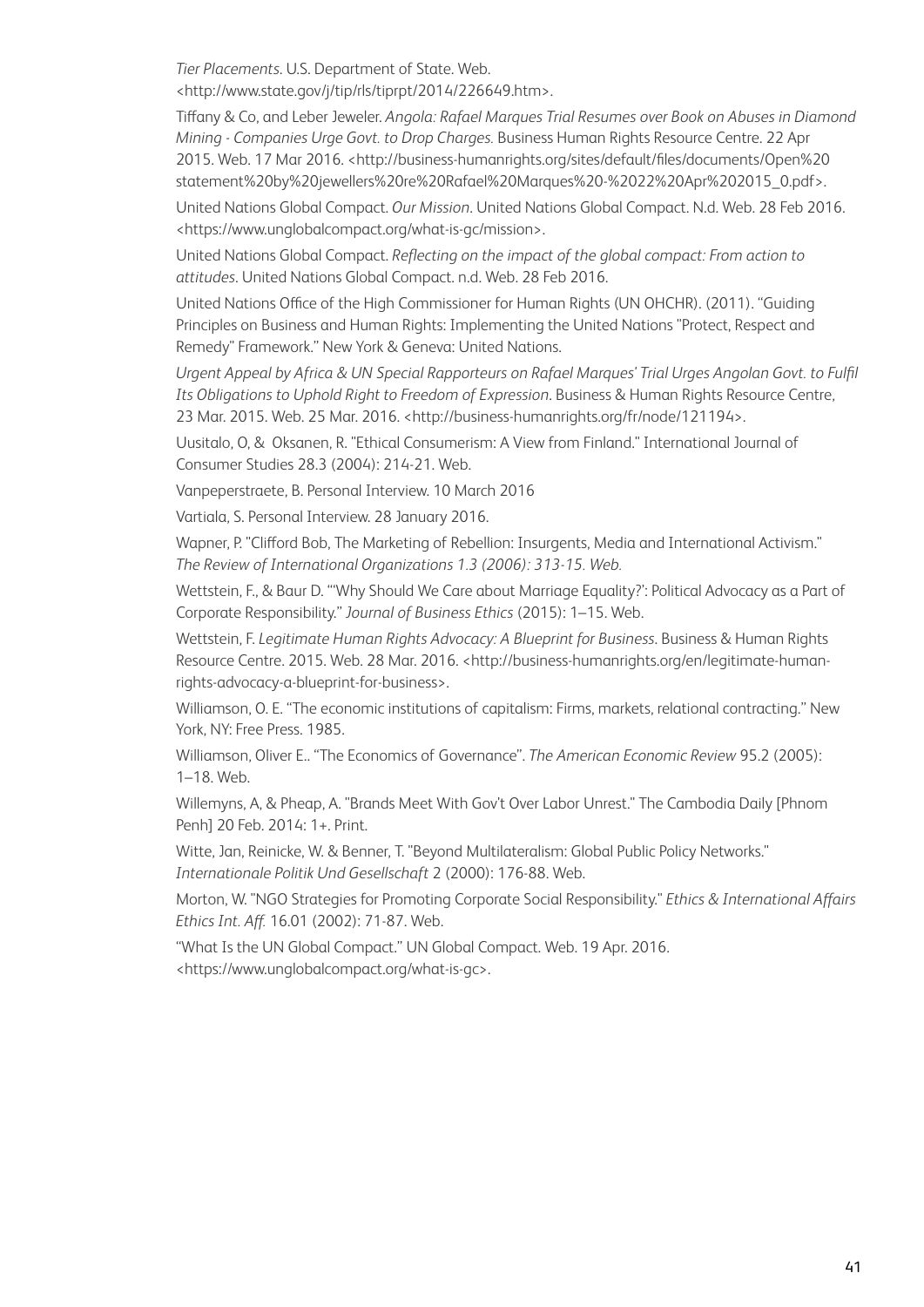# *Appendix 1: Methodology*

After selecting the cases, we carried out our research according to the following structure:

Stage I : Background research

- **IDENTIFY** Identifying and collecting background information
- Interviewing key stakeholders to understand the specific cases – Clarifying objectives and defining the scope of the analysis

Stage II: Data collection

- Developing the survey methodology and designing the questionnaire – Formulating hypotheses and questions
- Surveying the individuals in the network

Stage III: analysis

- **IDENTIFY LONGING INCOCO EXECUTE:** Identifying key themes across cases
- Social Network Analysis<sup>104</sup>
	- Identifying the relationships and knowledge flows<sup>105</sup> between key stakeholders.
	- Analysing the networks to draw out the problems and opportunities highlighted using information gathered from interviews and other sources.

We conducted interviews with the following individuals:

| Organisation<br>Interview  |                                      | Position                                                          | Date            |  |  |  |
|----------------------------|--------------------------------------|-------------------------------------------------------------------|-----------------|--|--|--|
| Angola                     |                                      |                                                                   |                 |  |  |  |
| <b>Rafael Marques</b>      | Activist                             |                                                                   | 18-Feb-16       |  |  |  |
| Sarah Hager                | <b>Amnesty International</b>         | Chair Southern Africa Co-Group Researchers                        | 23-Feb-16       |  |  |  |
| <b>Greg Krauss</b>         | <b>Brilliant Earth</b>               | <b>Mission Adviser</b>                                            | 22-Feb-16       |  |  |  |
| Mauricio Lazala            | <b>BHRRC</b>                         | <b>Deputy Director</b>                                            | 12-Feb-16       |  |  |  |
| <b>Brian Leber</b>         | Leber Jeweler                        | Owner                                                             | 18-Feb-16       |  |  |  |
|                            |                                      | <b>Thailand</b>                                                   |                 |  |  |  |
| Andy Hall                  | Activist                             |                                                                   | 12-Feb-16       |  |  |  |
| Sonja Vartiala             | Finnwatch                            | <b>Executive Director</b>                                         | 28-Jan-16       |  |  |  |
| Dr. Chanintr Chalisarapong | Thai Tuna Industry<br>Association    | President                                                         | 30-Mar-16       |  |  |  |
| Dr. Darian McBain          | Thai Union                           | Director of Sustainability                                        | 17-Mar-16       |  |  |  |
|                            |                                      | Pakistan                                                          |                 |  |  |  |
| Mauricio Lazala            | <b>BHRRC</b>                         | <b>Deputy Director</b>                                            | 12-Feb-16       |  |  |  |
| Sana Saleem                | <b>Bolo Bhi</b>                      | Director                                                          | 28-Jan-16       |  |  |  |
|                            |                                      | Cambodia                                                          |                 |  |  |  |
| Jill Tucker                | C&A Foundation                       | Head of Supply Chain Innovation and<br>Transformation             | 21-Jun-16       |  |  |  |
| Peter McAllister           | <b>Ethical Trading</b><br>Initiative | Director                                                          | 26-Feb-16       |  |  |  |
| Sarah Hopkins              | H&M                                  | Sustainability Manager (Cambodia &<br>Vietnam)                    | $21 - Jul - 16$ |  |  |  |
| Jonah Wigerhall            | H&M                                  | Social Sustainability Business Expert<br>(Stakeholder Engagement) | $21 - Jul - 16$ |  |  |  |
| Felix Poza Peña            | Inditex                              | Head of Sustainability Department                                 | $22$ -Jul-16    |  |  |  |
| Indalecio Perez            | Inditex                              | Social Sustainability Manager                                     | $22$ -Jul-16    |  |  |  |
| Ben Vanpeperstraete        | <b>Industriall Global Union</b>      | Supply Chain Coordinator                                          | 10-Mar-16       |  |  |  |

<sup>104</sup> Social network analysis is used to investigate social structures and processes via the use of network graphs (Otte and Rousseau, 2002). The primary advantage lies in the ease of mapping and understanding complex relations between various actors involved in a particular action (Dempwolf and Lyles, 2012).

<sup>105</sup> Knowledge flows refer to the exchange and transfer of knowledge (such as information, skills, expertise) amongst people, friends, family, community or organisations (Bukowitz and Williams, 1999)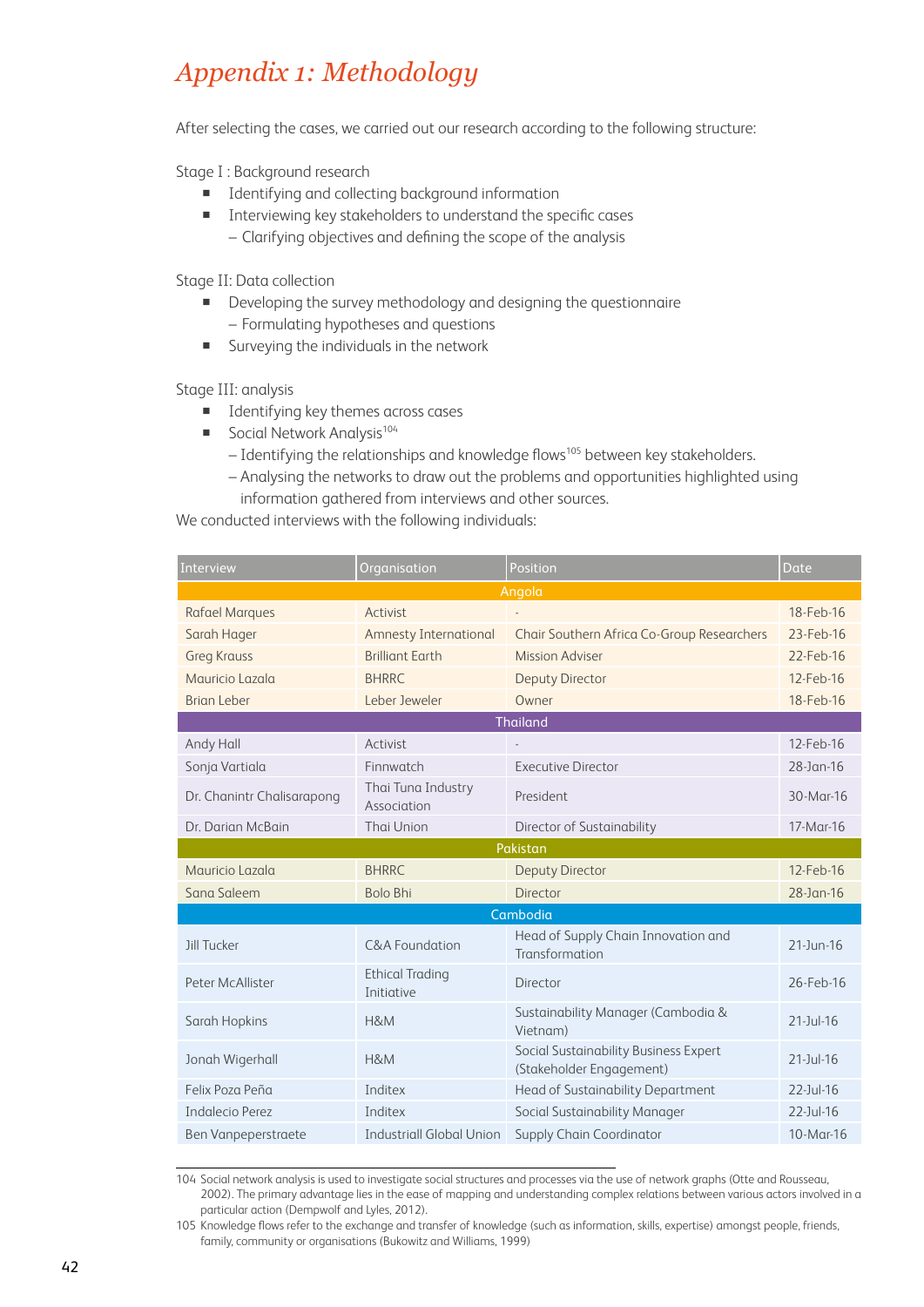| Anna McMullen           | Labour Behind the<br>Label UK                                                                                                                       | Policy Director                                                                                   | 03-Feb-16    |
|-------------------------|-----------------------------------------------------------------------------------------------------------------------------------------------------|---------------------------------------------------------------------------------------------------|--------------|
| Subathra Vaidhiyanathan | New Look                                                                                                                                            | Senior CSR Manager                                                                                | 08-Sept-16   |
| Joana De Brito          | <b>PUMA</b>                                                                                                                                         | Corporate Sustainability Manager                                                                  | 06-Sep-16    |
|                         |                                                                                                                                                     | <b>All Cases</b>                                                                                  |              |
| Duncan Green            | $Ox$ fam GB                                                                                                                                         | Head of Research                                                                                  | 10-Dec-15    |
| <b>Cathal Gilbert</b>   | Civicus                                                                                                                                             | <b>Civic Space Monitor Coordinator</b>                                                            | 15-Dec-15    |
| Mauricio Lazala         | <b>BHRRC</b>                                                                                                                                        | <b>Deputy Director</b>                                                                            | $05$ -Jan-16 |
| <b>Michael Posner</b>   | <b>NYU Stern Business</b><br>School                                                                                                                 |                                                                                                   | $08$ -Jan-16 |
| Florian Wettstein       | <b>Institute for Business</b><br>Ethics                                                                                                             | Professor of Business Ethics, Director                                                            | $08$ -Jan-16 |
| Michael Ineichen        | <b>ISHR</b>                                                                                                                                         | Programme Manager (Corporate<br>Accountability); Human Rights Council<br><b>Advocacy Director</b> | $27$ -Jan-16 |
| Arvind Ganesan          | Human Rights Watch                                                                                                                                  | Director, Business and Human Rights                                                               | 29-Feb-16    |
| Peter Frankental        | <b>Amnesty International</b>                                                                                                                        | <b>Economics Relation Programme Director</b>                                                      | 04-Feb-16    |
| James Savage            | <b>Amnesty International</b>                                                                                                                        | Human Rights Defenders Programme<br>Manager                                                       | 04-Feb-16    |
| Erinch Sahan            | Oxfam GB                                                                                                                                            | Head of Private Sector Team                                                                       | 30-Jun-16    |
| <b>Bennett Freeman</b>  | Advisory Board, Global<br>Witness and former<br><b>US Deputy Assistant</b><br>Secretary of State for<br>Democracy, Human<br><b>Rights and Labor</b> | Chair                                                                                             | 27-July-16   |
| <b>Edwin Rekosh</b>     | Benjamin N. Cardozo<br>School of Law                                                                                                                | Director of Human Rights Initiatives<br>Visiting Professor of Law                                 | 13-Sept-16   |

Following is the list of questions that was used to frame the interviews:

Introductory questions: These were asked to understand the background of the case.

Process-driven question: The questions were aimed at understanding the process and dynamics of the actions taken by different stakeholder.

Impact-based question: these questions were targeted towards understanding the interviewee's perspective on the impact of the corporate action.

Concluding questions: These questions were asked of interviewees regarding techniques that would be most useful in producing positive action.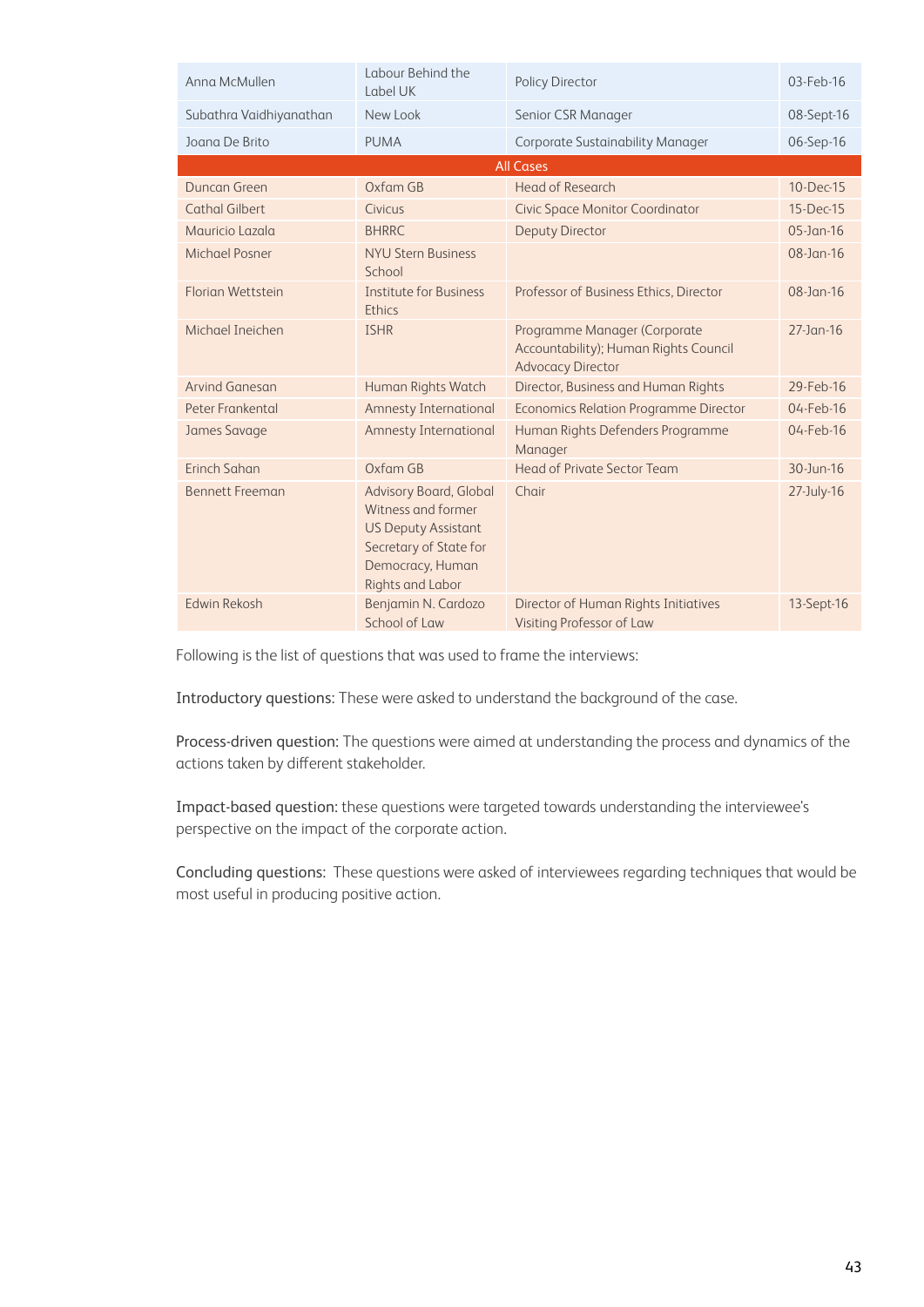# *Appendix 2: Case Materials*

# *Angola*



#### Social Network Analysis

The graph outlines the advocacy process involved with the release of the public letter calling for a fair trial for Marques. After charges being levied upon Marques, a number of CSOs such as Amnesty International and Index on Censorship took up his cause. Two main nodal agents, BHRCC and Brian Leber, took the lead in connecting the CSOs with the advocacy action taken by the business sector. The BHRCC consolidated the NGO's concerns and approached corporations to publicly stand for Marques. This was done in order to further pressurise the Angolan government. As a result, Brilliant Earth and Tiffany & Co. joined the movement. On the other side, Brian Leber already had direct contact with Marques and acted as a link between the CSO and corporates.

## Stakeholder Analysis

| Stakeholder                                               | Sector                      | Role                                                                                                                                                                                                                                                                                                                                                      | <b>Key Actor</b>                    |
|-----------------------------------------------------------|-----------------------------|-----------------------------------------------------------------------------------------------------------------------------------------------------------------------------------------------------------------------------------------------------------------------------------------------------------------------------------------------------------|-------------------------------------|
| <b>Rafael Marques</b>                                     | Human<br>Rights<br>Activist | Published a book on the corruption in the diamond industry in<br>Angola. He was arrested by the government for this exposé.                                                                                                                                                                                                                               |                                     |
| Leber Jeweler,<br>Inc.                                    | Private                     | ■ Was very proactive in engaging with the civil society<br>organisations, signed the open letter<br>Had direct contact with Rafael Marques since the past 10 years<br>■ Supported Sarah Hager from Amnesty International to draft legal<br>petitions. He has had previous experience in advocating for fair<br>trade practices in the supply of gemstones | <b>Brian Leber</b>                  |
| Tiffany & Co.                                             | Private                     | Signed the open letter                                                                                                                                                                                                                                                                                                                                    | <b>CSR</b><br>Department            |
| <b>Brilliant Earth</b>                                    | Private                     | Signed the open letter                                                                                                                                                                                                                                                                                                                                    | <b>Greg Kauss</b><br>along with CEO |
| <b>Business and</b><br>Human Rights<br>Resource<br>Centre | C <sub>SO</sub>             | ■ Coordinated action for Rafael Marques release<br>Reached out to diamond companies to gain their support<br>■ Coordinated with other international CSOs                                                                                                                                                                                                  | Mauricio Lazala                     |
| Amnesty<br>International                                  | C <sub>SO</sub>             | Reached out to other CSOs to build support for Marques and<br>pressurise Angolan government                                                                                                                                                                                                                                                               | Sarah Hager                         |
| Index on<br>Censorship                                    | C <sub>SO</sub>             | Index on Censorship awarded him an award for his work and took<br>up his cause and sought support from other CSOs                                                                                                                                                                                                                                         | <b>Vicky Baker</b>                  |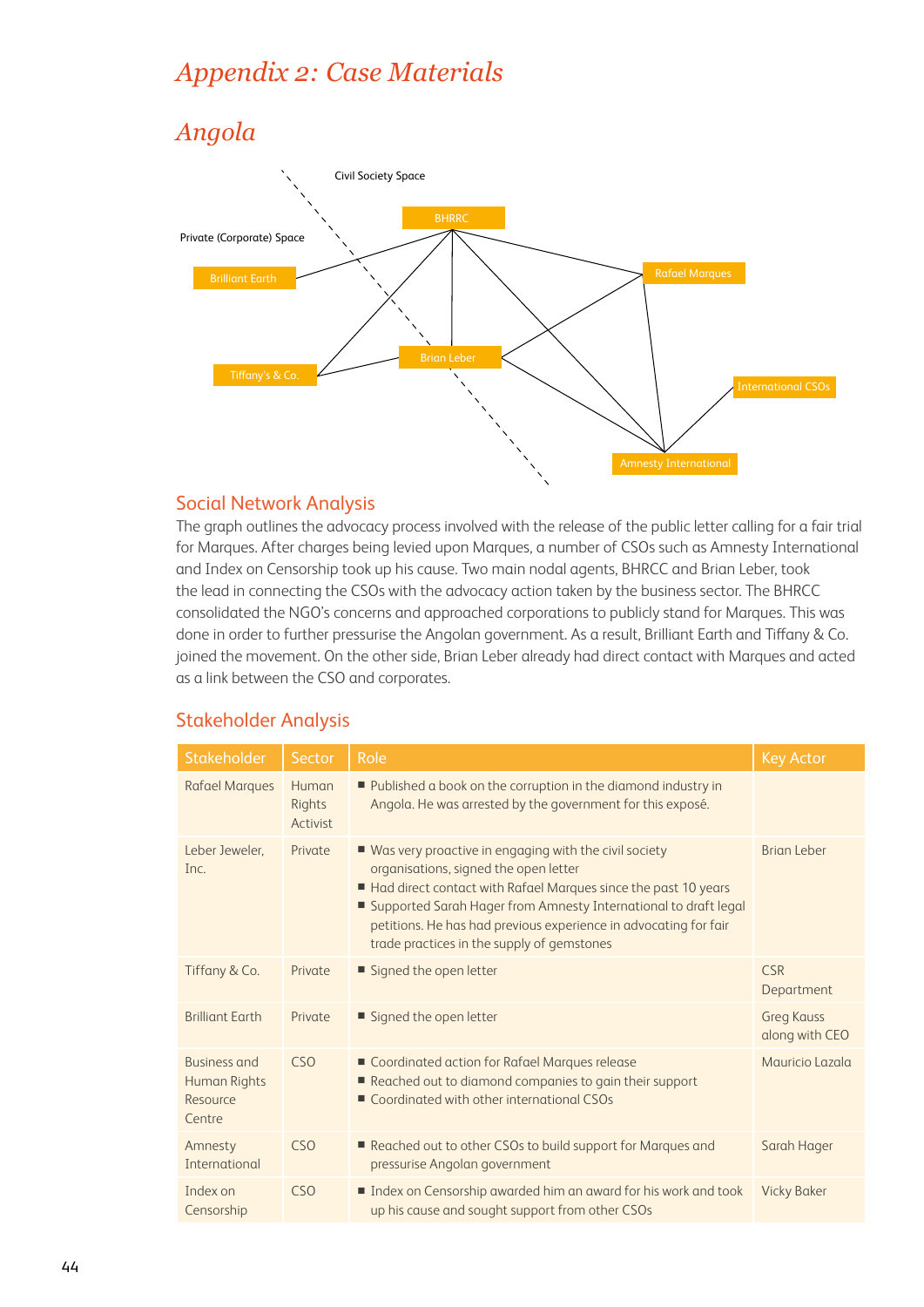#### **Timeline**

- 2011: Rafael Marques released the book, *Blood Diamonds: Corruption and Torture in Angola,* exposing corruption and abuses by military generals in the diamond industry.106
- 2012: 9 Angolan generals and directors of private security firms filed charges against Marques and his publisher in Portugal for libel and defamation.107
- February 2013: Portuguese Public Prosecution Officer dismissed the case citing lack of evidence (ibid).
- 7 June 2013: Transparency International released letter signed by a number of international NGOs to voice support for Marques.108
- Trial originally to start in December 2014 but postponed to 24 March 2015.<sup>109</sup>
- Initially faced 24 charges that could lead to a nine-year prison sentence and fine of GBP 800,00 by Military Generals for defamation. Court held trial behind closed doors.110
- March 2015 : Rafael Marques was awarded a prize by Index on Censorship for his work.<sup>111</sup>
- March 2015 : Urgent appeal by Africa and UN special rapporteurs on Rafael Marques's trial to urge the Angolan government to uphold the right to freedom of expression.<sup>112</sup>
- 8 April 2015: Statement issued by Business and Human Rights Resource Centre: "Several dozen human rights, press freedom, and anti-corruption NGOs worldwide including Amnesty International, Committee to Protect Journalists, Freedom House, and Transparency International have expressed grave concerns over irregularities in the proceedings against him to date, and that Mr. Marques will not receive a fair trial in Angola." 113
- 22 April 2015: Release of public letter by Tiffany & Co. and Leber Jeweler against Marques's unfair trial.<sup>114</sup>
- 5 May 2015: Brilliant Earth released a letter to support Rafael Marques.<sup>115</sup>
- May 2015: Marques met with 7 generals to strike a negotiation. It was decided that all charges would be dismissed if Marques agreed to not republish his book. In return, he would be allowed to carry on with his work which would be under the watchful eye of the government.<sup>116</sup>
- 25 May 2015: Public prosecutor announced that Marques statement was an admission of guilt that deserved a suspended statement.<sup>117</sup>
- 28 May 2015: Court handed down a six-month suspended sentence over two years during which any behaviour deemed as criminal by the state would lead to implementation of the punishment.<sup>118</sup>

113 Dolan (2015)

<sup>106</sup> Dolan (2015)

<sup>107</sup> Ibid.

<sup>108</sup> Sanders (2013)

<sup>109</sup> Dolan (2015)

<sup>110</sup> Elgot (2015)

<sup>111</sup> Dolan (2015)

<sup>112</sup> Business and Human Rights Resource Centre (2015)

<sup>114</sup> Tiffany & Co, and Leber Jeweler

<sup>115</sup> Brilliant Earth (2015)

<sup>116</sup> Baker (2015)

<sup>117</sup> ibid.

<sup>118</sup> ibid.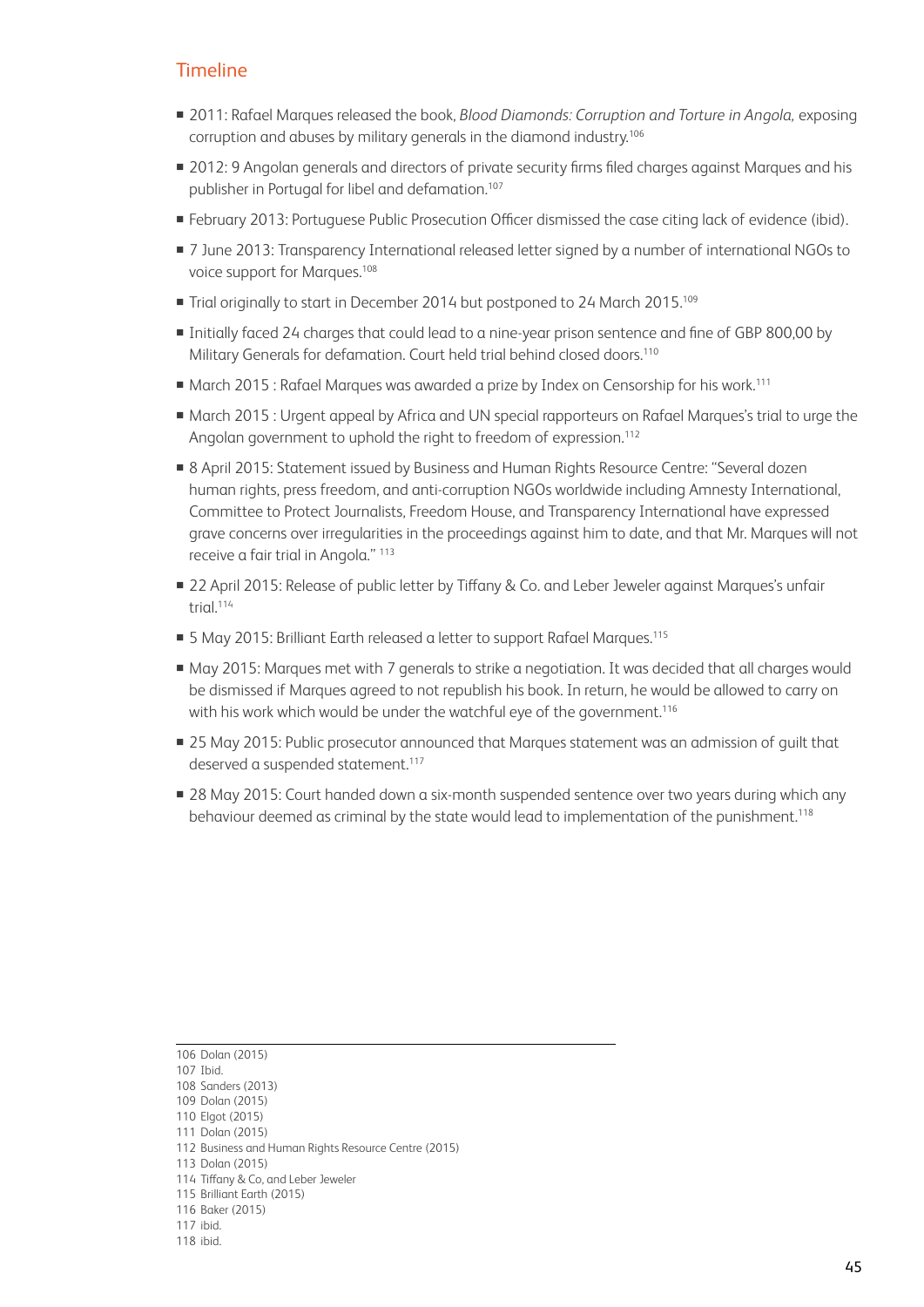# *Cambodia*

# Social Network Analysis



This table shows how the stakeholders in Cambodia interacted during the crisis in early 2014. The ILO (represented by Better Factories Cambodia) and ETI were key cross-sector actors that were able to speak to both civil society and the private sector, facilitating the drafting and signing of the private letter to the government sent in mid-January. Also evident is the engagement that brands are involved with directly with domestic civil society, which should not be underestimated. However, the strongest ties – the ones that led to the intervention in this case – are between the international unions, domestic civil society, and the ILO; between the ILO and ETI; and between the ETI, ILO and brands. This extremely formal crosssectoral network was instrumental in organising collective action within Cambodia.

## Stakeholder Analysis

| Stakeholder                                            | Sector        | Role                                                                                  | <b>Key Actor</b> |
|--------------------------------------------------------|---------------|---------------------------------------------------------------------------------------|------------------|
| <b>Ethical Trading</b><br>Initiative                   | Civil Society | Signed 17 Jan private letter, Coordinated Industry Response<br>to government violence |                  |
| IndustriALL                                            | Civil Society | Signed 17 Jan private letter                                                          |                  |
| <b>Better Factories</b><br>Cambodia (ILO<br>Programme) | Civil Society | Signed 17 Jan private letter, assisted in gathering support<br>for private letter     |                  |
| GAP, Inc.                                              | Industry      | Signed 7 Jan public letter; Signed 17 Jan private letter;                             |                  |
| H&M                                                    | Industry      | Signed 7 Jan public letter; Signed 17 Jan private letter                              |                  |
| Inditex                                                | Industry      | Signed 7 Jan public letter; Signed 17 Jan private letter                              |                  |
| <b>PUMA</b>                                            | Industry      | Signed 7 Jan public letter; Signed 17 Jan private letter                              |                  |
| Levi Strauss                                           | Industry      | Signed 7 Jan public letter; Signed 17 Jan private letter                              |                  |
| Colombia                                               | Industry      | Signed 7 Jan public letter; Signed 17 Jan private letter                              |                  |
| Primark                                                | Industry      | Signed 17 Jan private letter                                                          |                  |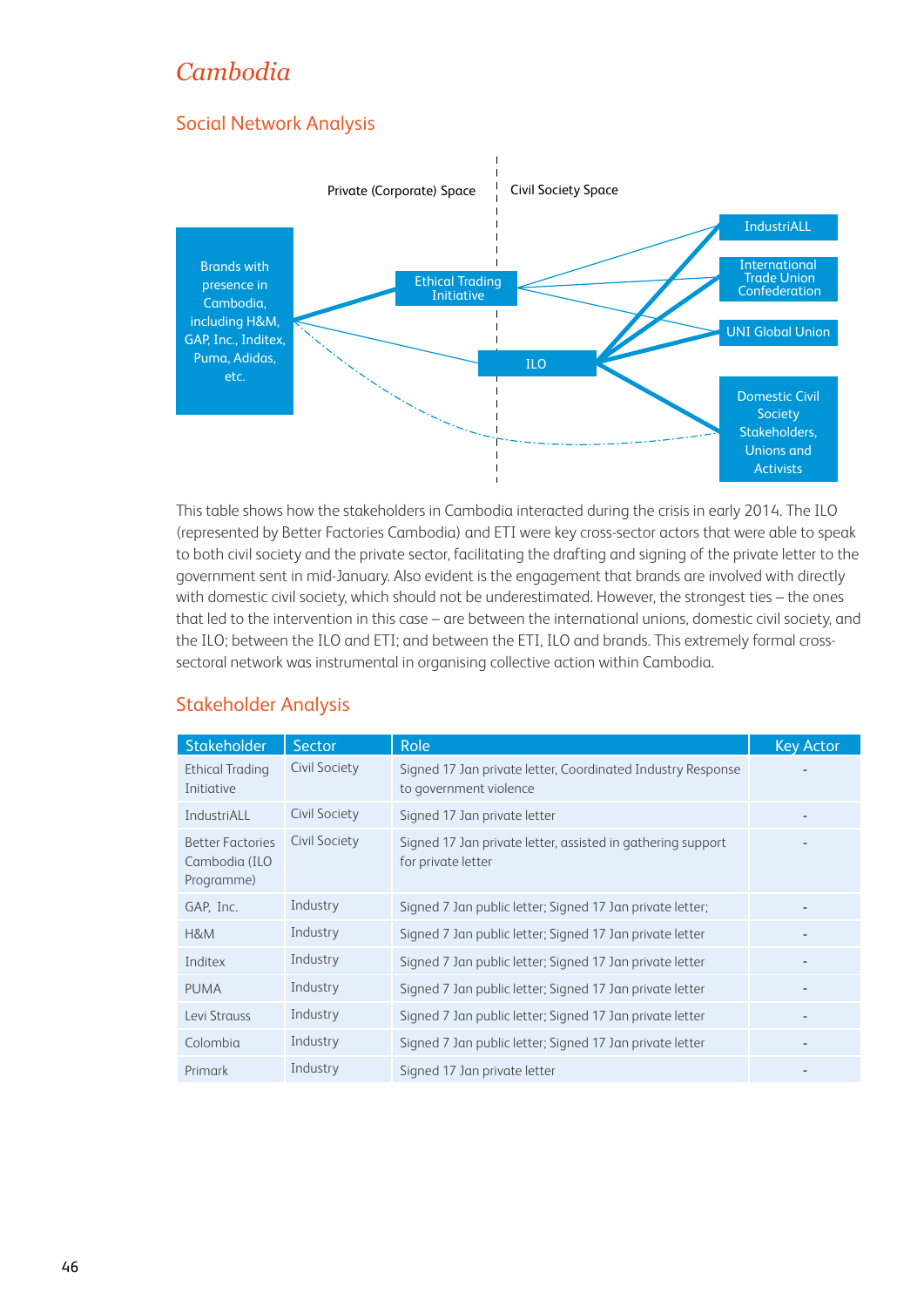## **Timeline**

- **3** January 2014: Clashes between police and protesters supporting higher wages in Phnom Penh resulted in 4 deaths and 21 arrests.
- 7 January 2014: H&M, Adidas, GAP, and Puma were joined by Inditex (Zara), Levi Strauss, and Colombia in a public letter to Cambodian Premier Hun Sen expressing concern at the violent methods used by the government to counter the protests and the killing of civilians.
- 15 January 2014: Public letter published supporting a peaceful negotiation process signed by a series of retailers associations from the US and Canada.
- 17 January 2014: Private letter signed by 30 ETI brands and 3 large international unions sent to Prime Minister urging proper rights for the detainees from the protests, greater respect for freedom of association in Cambodia, a reformation of the existing trade union law, and the reorganisation of the mechanism for setting the minimum wage in the country.
- **19 February 2014: High-level meeting between garment brand representatives, international unions,** and government officials.
- 17 April 2014: A further strike was held demanding the release of the 21 prisoners arrested in the January protests, the respect for workers' freedom of association, the end of government action against labour unions, and a further minimum wage increase to \$160 per month. This second round of strikes was unsuccessful.
- 17 September 2014: There were widespread protests in the capital. By then the demands of the unions had changed, with a rise in the demanded minimum wage to \$177 per month.
- 21 September 2014: A group of clothing companies including H&M, Inditex, and Primark released a further letter to the government offering their support and willingness to pay higher prices for their garments if it meant that the minimum wage would be raised to \$177 per month (Brignall, 2014).
- October 2015: The Cambodian Labour Advisory Council (the group proposing new levels for the minimum wage) relented slightly and agreed to an increase to \$140 per month. Labour unions celebrated the progress but have not ended their commitment to the \$177 goal.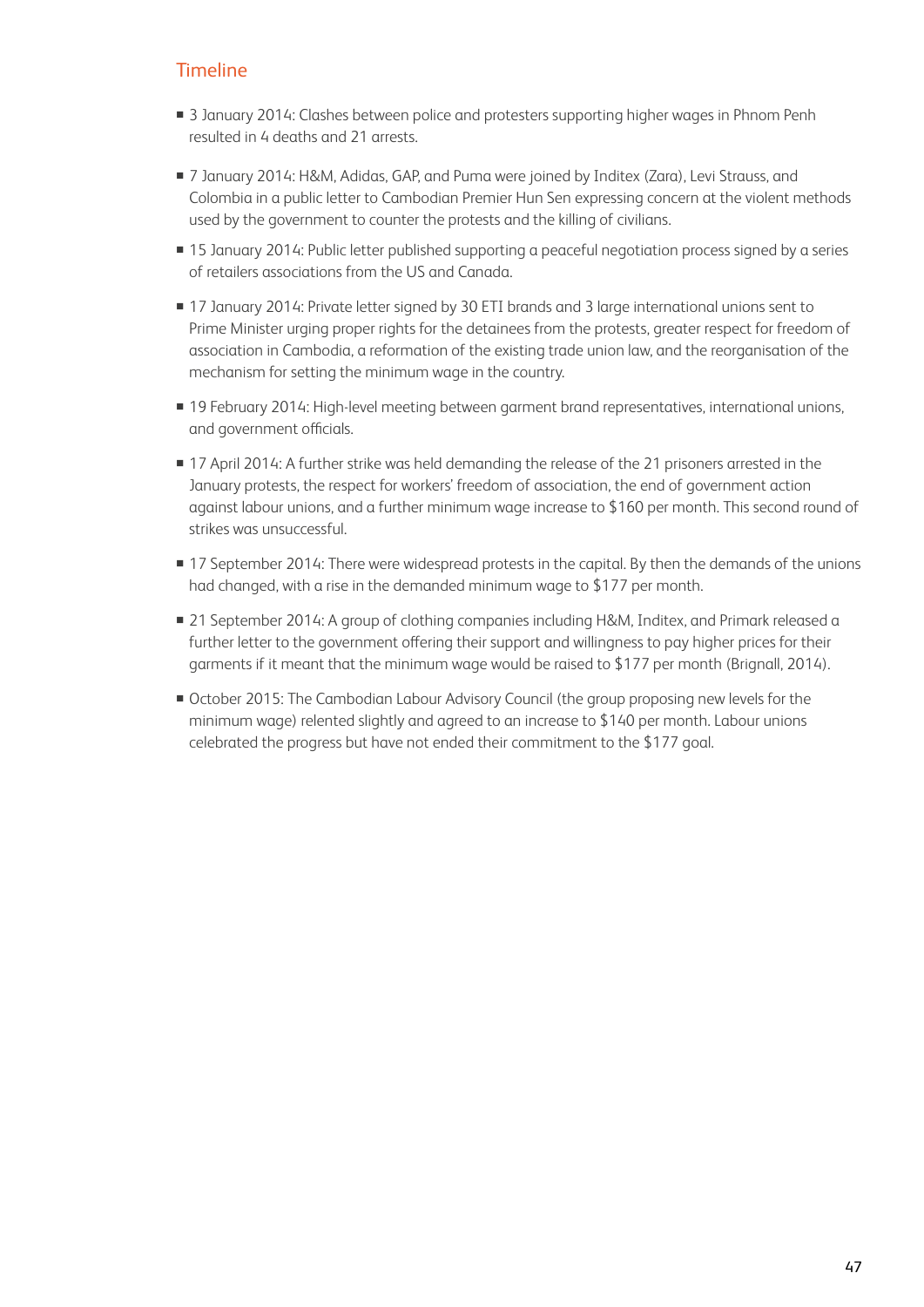# *Pakistan*

## Social Network Analysis



The public momentum for this case took place on two levels: the domestic and the international. Bolo Bhi was instrumental in coordinating support on the ground in Pakistan, engaging with other civil society organisations and organising letters to members of parliament. Internationally, the Business and Human Rights Resource Centre was responsible for reaching out to the targeted IT companies to convince them to refrain from submitting bids to tender. The connection between the BHRRC and Bolo Bhi was crucial to success, as neither level of advocacy would have been successful without the complementary effects of the other.

## Stakeholder Analysis

| Stakeholder                                     | Sector           | Role                                                                                                                  | <b>Key Actor</b>                        |
|-------------------------------------------------|------------------|-----------------------------------------------------------------------------------------------------------------------|-----------------------------------------|
| Bolo Bhi                                        | Civil<br>Society | Coordinated domestic campaign against filtration system; engaged with<br>BHRRC to reach out to corporations           | Sana<br>Saleem                          |
| Business and<br>Human Rights<br>Resource Centre | Civil<br>Society | Was responsible for outreach to the private sector, drafted and delivered<br>packets to argue against URL filtration. | Annabel<br>Short,<br>Mauricio<br>Lazala |
| Cisco                                           | Industry         | Released statement committing to refrain from bidding for the contract.                                               |                                         |
| McAfee                                          | Industry         | Tweeted their abstention from bidding on the filtration tender.                                                       |                                         |
| Verizon                                         | Industry         | Released statement committing to refrain from bidding for the contract.                                               |                                         |
| Sandvine                                        | Industry         | Released statement committing to refrain from bidding for the contract.                                               |                                         |
| Websense                                        | Industry         | Released statement committing to refrain from bidding for the contract.                                               | $\overline{\phantom{a}}$                |

## Timeline

- February 2012: Pakistani government publishes tender valued at \$10 million inviting companies to submit bids for a URL filtration system similar to the Great Firewall of China.
- February 2012: Bolo Bhi Director Sana Saleem releases petition calling on Pakistani government to cancel net censorship plans.
- 2 March 2012: Websense publishes statement opposing net censorship, commits to ignore tender.
- 5 March 2012: Sandvine and Verizon release separate memos declining to bid, but for unspecified reasons.
- 6 March 2012: Cisco responds with extensive reply outlining their opposition to the censorship policies on the grounds of concerns over freedom of information.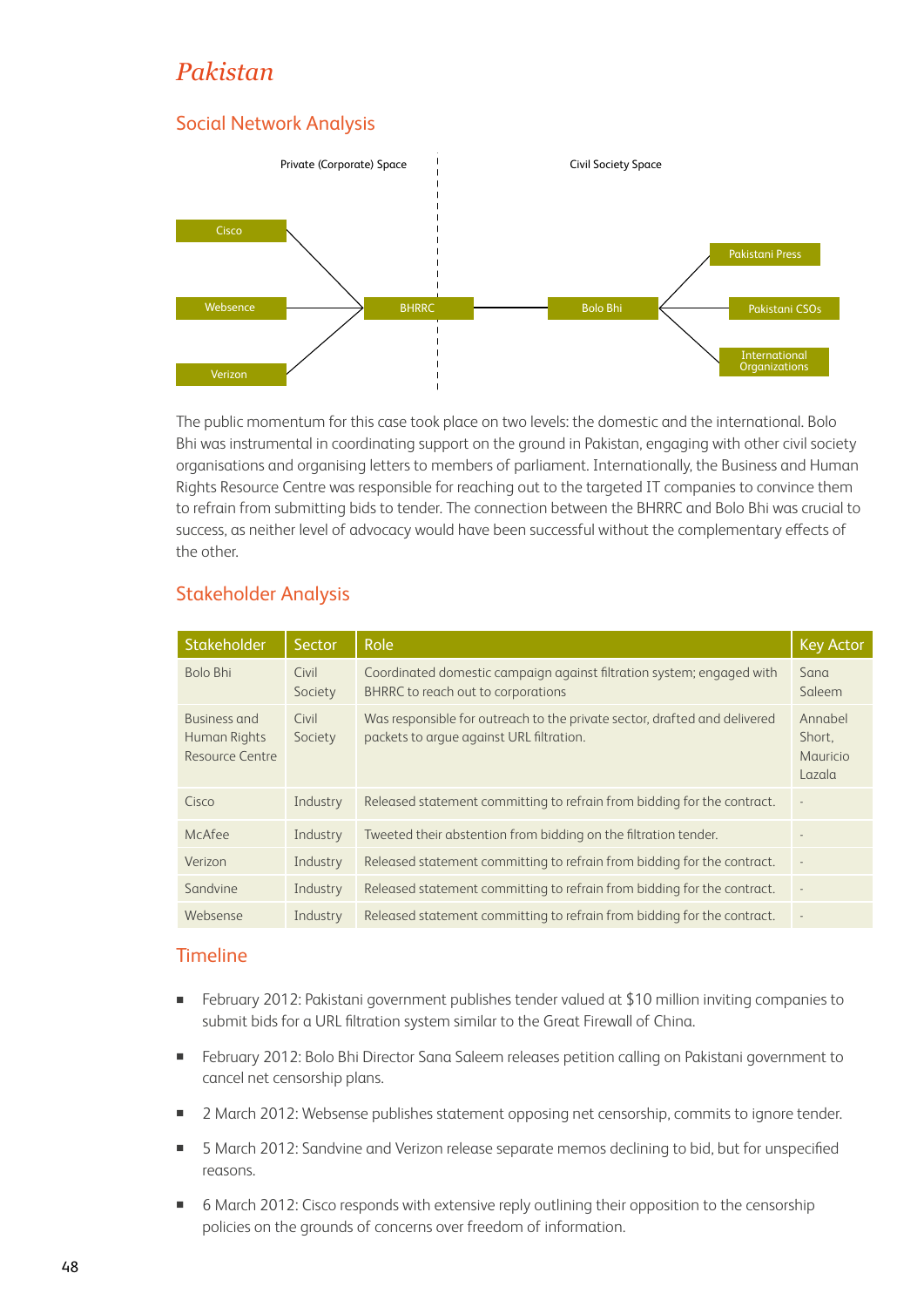# *Thailand*

# Social Network Analysis



The diagram above illustrates the formal and informal interactions that took place within and across sectors during the process of advocacy. After Natural Fruit charged Andy Hall with the aforementioned cases, many international labour and human rights organisations like UN Special Rapporteur, BHRRC, IndustriALL, Greenpeace, etc. wrote a letter to the Thai Prime Minister arguing against the prosecution of Andy Hall. Throughout the case, Andy Hall served as a prime link between the private sector and CSOs. It was on the personal request of Andy Hall that the two major industry associations in Thailand, TTIA and TFFA, provided bail to render support to migrant workers' rights. TTIA had known Andy Hall for about four years and they consolidated support from all its member companies with unanimous consensus. They even agreed to provide a second round of bail together with Finnwatch and Thai Union to respect the workers' rights and their freedom of association and expression. With the effort of Andy Hall, who now serves as an IA (international affairs) adviser of Migrant Worker Rights Network (MWRN), TTIA and Thai Union today engages in constructive dialogues and strategic engagements with MWRN.

| Stakeholder                              | Sector                           | Role                                                                                                                            | <b>Key Actor</b>                |
|------------------------------------------|----------------------------------|---------------------------------------------------------------------------------------------------------------------------------|---------------------------------|
| Natural Fruit Co. Ltd                    | Private                          | Sued Andy Hall with criminal and civil<br>charges                                                                               |                                 |
| Andy Hall                                | Activist                         | Denied freedom of expression by Thailand<br>Court<br>Requested bail from TTIA & TFFA                                            | Andy Hall                       |
| Finnwatch                                | CSO                              | Andy Hall conducted a research for<br>Finnwatch<br>Openly criticised Natural Fruit Co. violations<br>of migrant workers' rights | Sonja Vartiala                  |
| Thai Frozen Food<br>Association (TFFA)   | Private                          | Provided a round of bail to Hall                                                                                                |                                 |
| Thai Tuna Industry<br>Association (TTIA) | Private                          | Provided two rounds of bail to Hall                                                                                             | Dr. Chanintr Chalisara-<br>pong |
| Human Rights<br>Watch                    | International<br>CS <sub>O</sub> | Issued a statement in support of Hall                                                                                           | Mr. Arvind Ganesan              |

## Stakeholder Analysis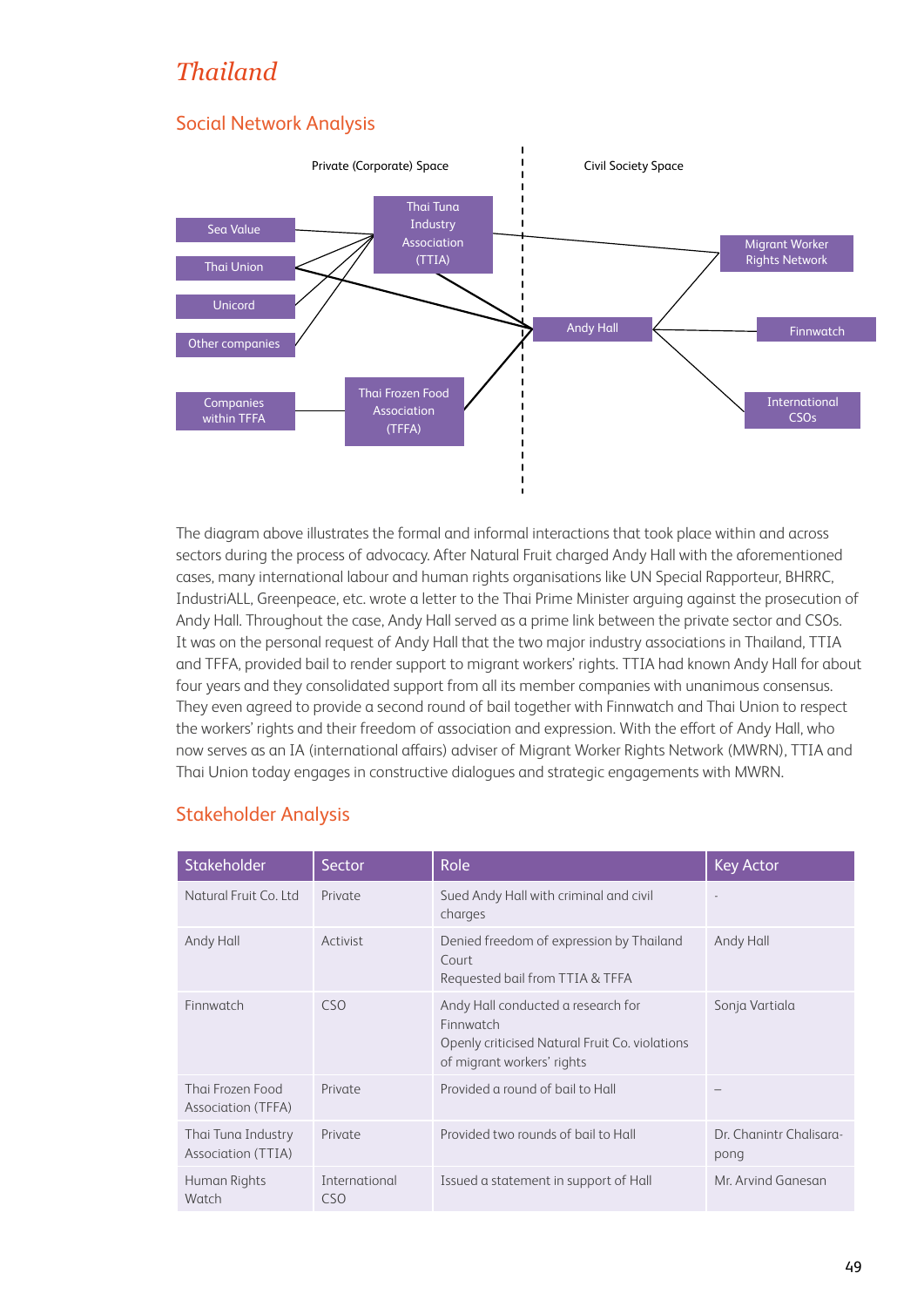## **Timeline**

- 21 January 2013: Finnwatch together with human rights activist Andy Hall published a report *Cheap has a High Price* which documented poor working conditions of migrant workers in Natural Fruit Co. Ltd (a company in the pineapple industry) and two other companies in the tuna industry.
- 14 February 2013: Natural Fruit Co. Ltd. sued Andy Hall for defamation and violation of Thailand's computer crime act.
- 22 February 2013: Mr. Hall was reportedly made aware of the lawsuit.
- 26 April 2013: 5 United Nations Special Rapporteur Procedures communicated with the Thai government that charges against Andy Hall were serious human rights violations and could threaten other human rights defenders and civil society organisations.
- 1 October 2013: Additional complaints were filed against Andy Hall; if found guilty Andy Hall could face up to 7 years in jail or fine up to £6.6 million.
- **19** June 2014: Thai Tuna Industry Association and Thai Frozen Food Association provided the first round of bail to release Andy Hall as a symbolic gesture in support of migrant worker rights. This was followed by the confiscation of Andy Hall's passport and imposition of travel ban.
- 30 October 2014: Thai Court dismissed the first of the four charges against Mr. Hall. This particular case was a criminal lawsuit against Mr. Hall accusing him of defamation and harming the reputation of the company by giving false information.
- 16 November 2015: The third appeal was made to the Supreme Court for the fourth case pending against Hall that was related to the Al Jazeera interview.
- 13 January 2016: TTIA, Finnwatch and Thai Union provided a second round of bail to Mr. Hall; Thai court imposes travel ban on Andy Hall and confiscates his passport again.
- **I** January 2016: All the other three charges against Mr. Hall are still pending and the trial against these prosecutions will occur later.